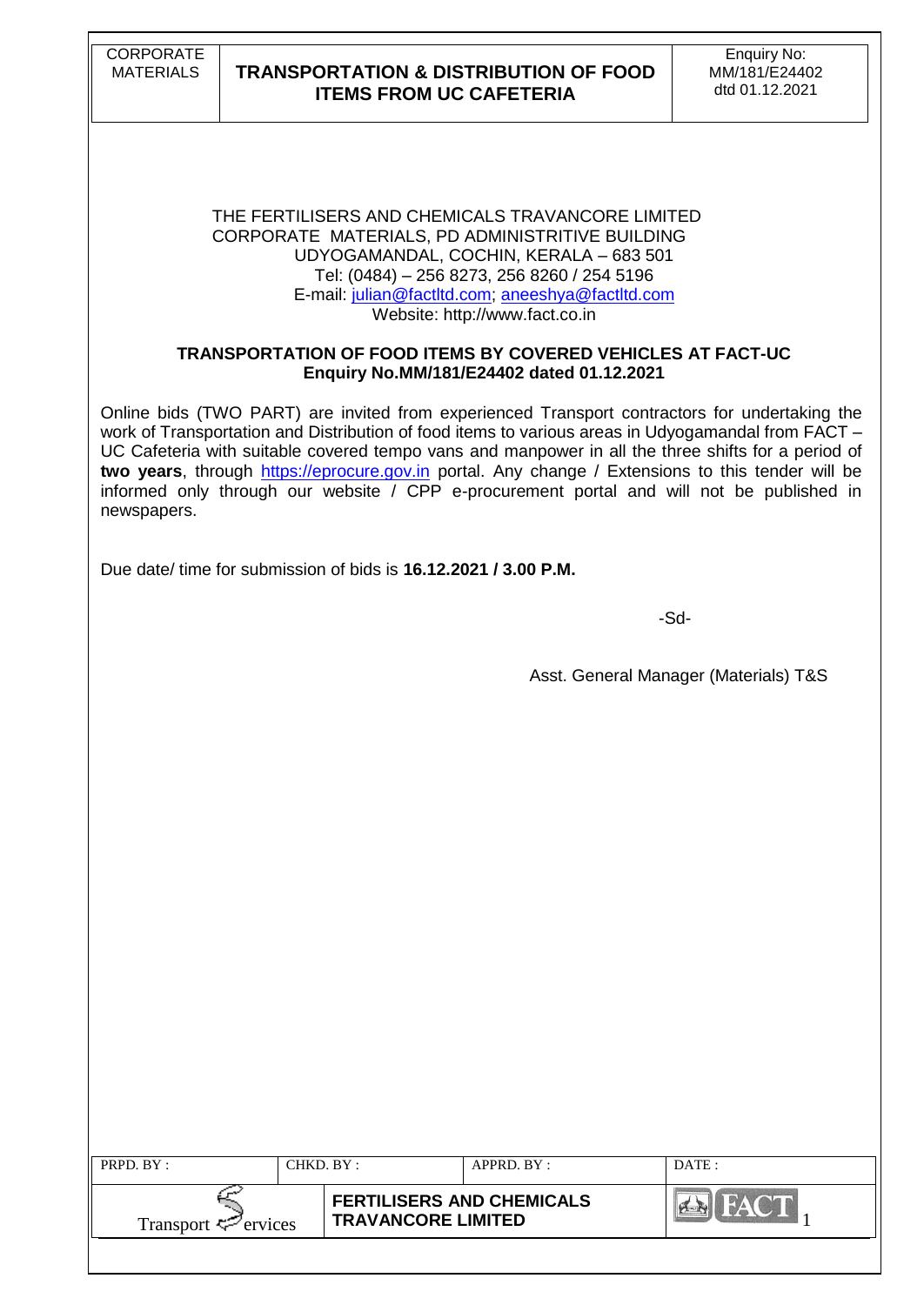CORPORATE

# MATERIALS **TRANSPORTATION & DISTRIBUTION OF FOOD ITEMS FROM UC CAFETERIA**

### **THE FERTILISERS AND CHEMICALS TRAVANCORE LTD (**A Government of India Enterprise**) NOTICE INVITING e-TENDERS**

**1.0** Online bids [two part] are invited from transport contractors who own / have control of minimum four covered Tempo vans of good condition such as Tempo Van - Metador Model / Tempo Traveller/ Tempo Van Standard /Tata 407 / TATA ACE / Mahindra Pickup / Piaggio Truck (Four wheeler) for undertaking the work of transportation and distribution of food items from FACT – Udyogamandal Complex (UC) Canteen to the various destinations at Udyogamandal in all the three shifts for a period of two years as detailed in the Scope of Work and Special Terms and Conditions.

### **PLEASE NOTE THAT ONLY ONLINE BIDS WILL BE CONSIDERED AGAINST THIS TENDER Visit [https://eprocure.gov.in](https://eprocure.gov.in/) for online bid submission**

| Enquiry No.                                      | MM/181/E24402 dated 01.12.2021                                                                                                                                                                                                                                                                                                                                            |
|--------------------------------------------------|---------------------------------------------------------------------------------------------------------------------------------------------------------------------------------------------------------------------------------------------------------------------------------------------------------------------------------------------------------------------------|
| Mode of Tendering                                | <b>TWO PART</b><br>Part A: Pre-Qualification cum Techno-Commercial Bid<br>Part B: Price Bid (BoQ)                                                                                                                                                                                                                                                                         |
| Due date & time for<br>Submission of bids        | 16.12.2021 / 03.00 PM                                                                                                                                                                                                                                                                                                                                                     |
| Date & Time for opening<br>of Part A of the Bid. | 17.12.2021 / 03.30 PM (24 hours after the due date & time)                                                                                                                                                                                                                                                                                                                |
| Period of contract                               | Two Years starting from the date of commencement of work as per letter<br>of intent/work order.                                                                                                                                                                                                                                                                           |
| Name of Work/<br>Description                     | Transportation and distribution of food items to various locations in FACT<br>- Udyogamandal from FACT- Udyogamandal Complex Canteen                                                                                                                                                                                                                                      |
| <b>EMD</b>                                       | As per clause 7.0 of Instructions to Bidders                                                                                                                                                                                                                                                                                                                              |
| <b>Security Deposit</b>                          | 3% of the total contract value                                                                                                                                                                                                                                                                                                                                            |
| Contacts                                         | 1) e-Tender Helpline: Mr. AjinoAnandh, Tel: +91 0484 256 8374,<br>9497334230, email: ajinoanandh@gmail.com (for e tender<br>submission)<br>Mrs. Aneeshya Venugopal, Tel: +91 484 256 8273,<br>2)<br>e-mail: aneeshya@factltd.com (for tender details)<br>Mr. Julian Vijaykumar.R, Tel: +91 484 256 8260, 2545196<br>3)<br>e-mail: julian@factltd.com (for tender details) |

# **2.0 General Information:**

# **3.0 TENDER DOCUMENTS (e-TENDER)**

Visit our website [www.fact.co.in](http://www.fact.co.in/) or Central Public Procurement Portal [https://eprocure.gov.in](https://eprocure.gov.in/) for tender documents. Bid submission shall be in electronic form through [https://eprocure.gov.in](https://eprocure.gov.in/) only. See Annexure I 'Instructions to Bidders (open e-procurement)'.

| <b>PRPD.</b> $BY:$<br>$CHKD$ . $BY$ : |  |                                                               | $APPRD$ $RY$ : | DATE: |
|---------------------------------------|--|---------------------------------------------------------------|----------------|-------|
| Transport $\mathcal{P}$ ervices       |  | <b>FERTILISERS AND CHEMICALS</b><br><b>TRAVANCORE LIMITED</b> |                | myA \ |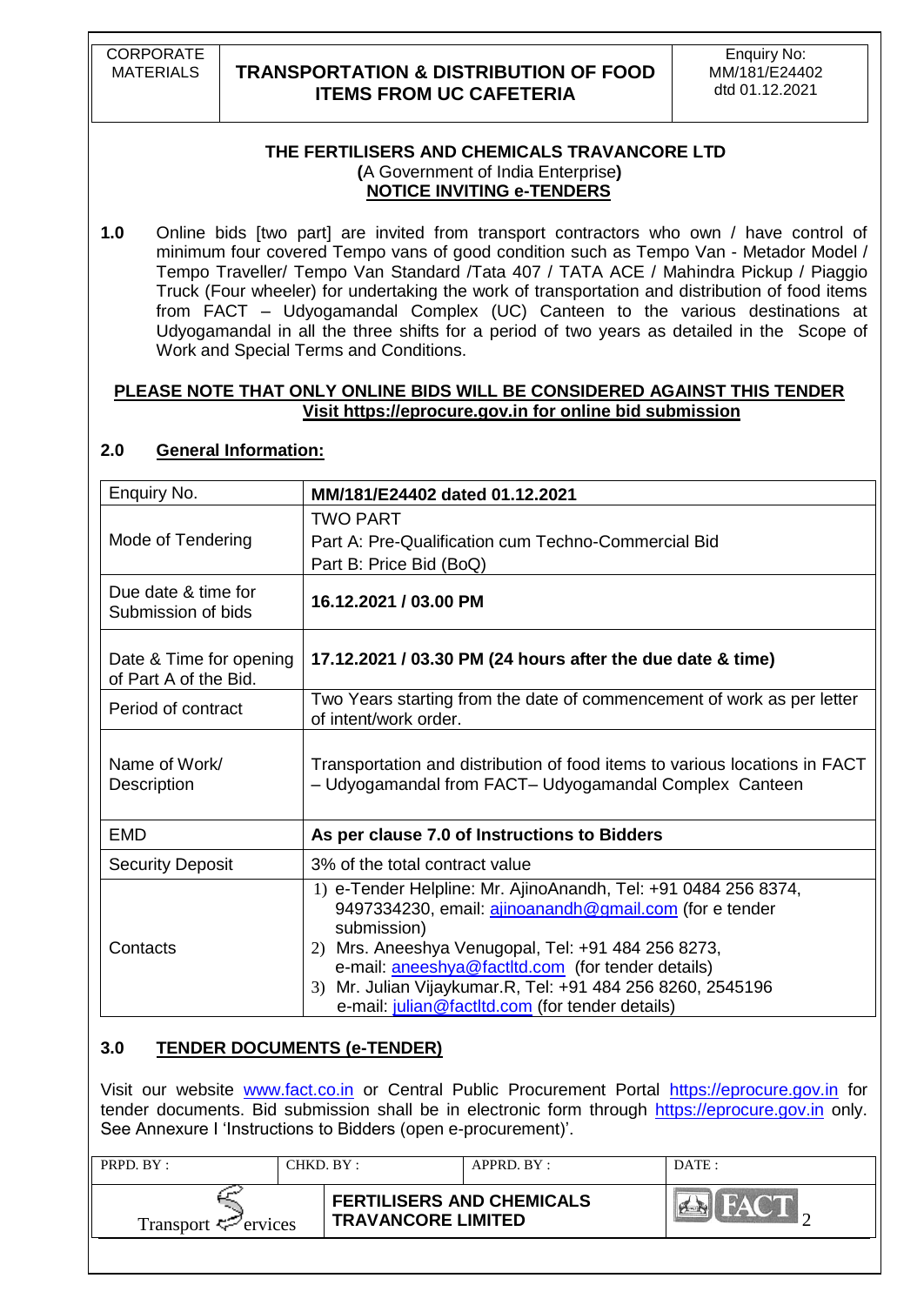### **4.0 Evaluation of Bids:**

- 4.1 Bids will be evaluated based on the pre-qualification criteria and other requirements stipulated in the tender enquiry.
- 4.2 Bidders shall quote rates for all the items of work, against Schedule of work in the Price Bid Format (BoQ) vide Annexure – IX. Bids not complying with the above will not be considered.
- 4.3 Evaluation of bids and determination of the L1 bidder shall be based on the combined total value of all the items of Schedule of work, which will be arrived at based on the rates quoted by a bidder for each item for the corresponding quantities indicated, as given in the price bid format.
- 4.4 In case more than one bidder become L1, based on the evaluation method as above, contract will be finalized based on revised lower rates which will be obtained from the L1 bidders. However, bidders will not be allowed to increase any of the earlier rates quoted by them in the revised bid submitted by them as above.
- 4.5 A single Work Order shall be issued to the L1 bidder for all the items of work under schedule of work based on the rates offered by the L1 bidder.

### **5.0 GENERAL**

- 5.1 When bids are received from any proprietorship / firm / company having the same proprietor or one or more partners/directors in the business organization of any other party (hereinafter called Common Firms), such bids shall be considered having been received from only one applicant in different names and the lowest acceptable quotation of such Common Firm shall only be considered for evaluation.
- 5.2 Bids from bidders against whom any criminal case, enquiry or investigation/report by authorities like Vigilance, CBI etc., are pending in relation with FACT or bidders who are defaulting contractors of FACT shall be disqualified.
- 5.3 FACT reserves the right to reject any or all bids without assigning any reasons whatsoever, and / or based on the past unsatisfactory performance by bidders at FACT / other PSEs / Govt. Departments. The opinion of FACT regarding the same shall be final and conclusive.
- 5.4 "Integrity Pact: The bidders shall sign and submit an "Integrity Pact (IP)" to be executed between the bidder and Fertilisers and Travancore Ltd. alongwith the bid as per Annexure-XIII. IP shall be implemented through the following Independent External Monitor (IEM) for the bid.

Mr. P.K. Vijayakumar, IRS (Retd), Madhavam, Vaniyan Lane, Punkunnam P.O, Thrissur – 680002 Mobile: [8547381122,](callto:8547381122)E-mail address: [vkmenon78@gmail.com"](mailto:vkmenon78@gmail.com)

**The Original Integrity Pact on Rs.500/- stamp paper signed by the bidder is to be sent by Post / Courier to The Assistant General Manager (T&S), Materials Department, PD Administrative Building, FACT Ltd., Udyogamandal P.O, Ernakulam-683501.** 

| <b>PRPD.</b> $BY:$<br>CHKD. BY: |  | $APPRD$ $BY:$                                                 | DATE: |     |
|---------------------------------|--|---------------------------------------------------------------|-------|-----|
| Transport $\mathcal{F}$ ervices |  | <b>FERTILISERS AND CHEMICALS</b><br><b>TRAVANCORE LIMITED</b> |       | IA. |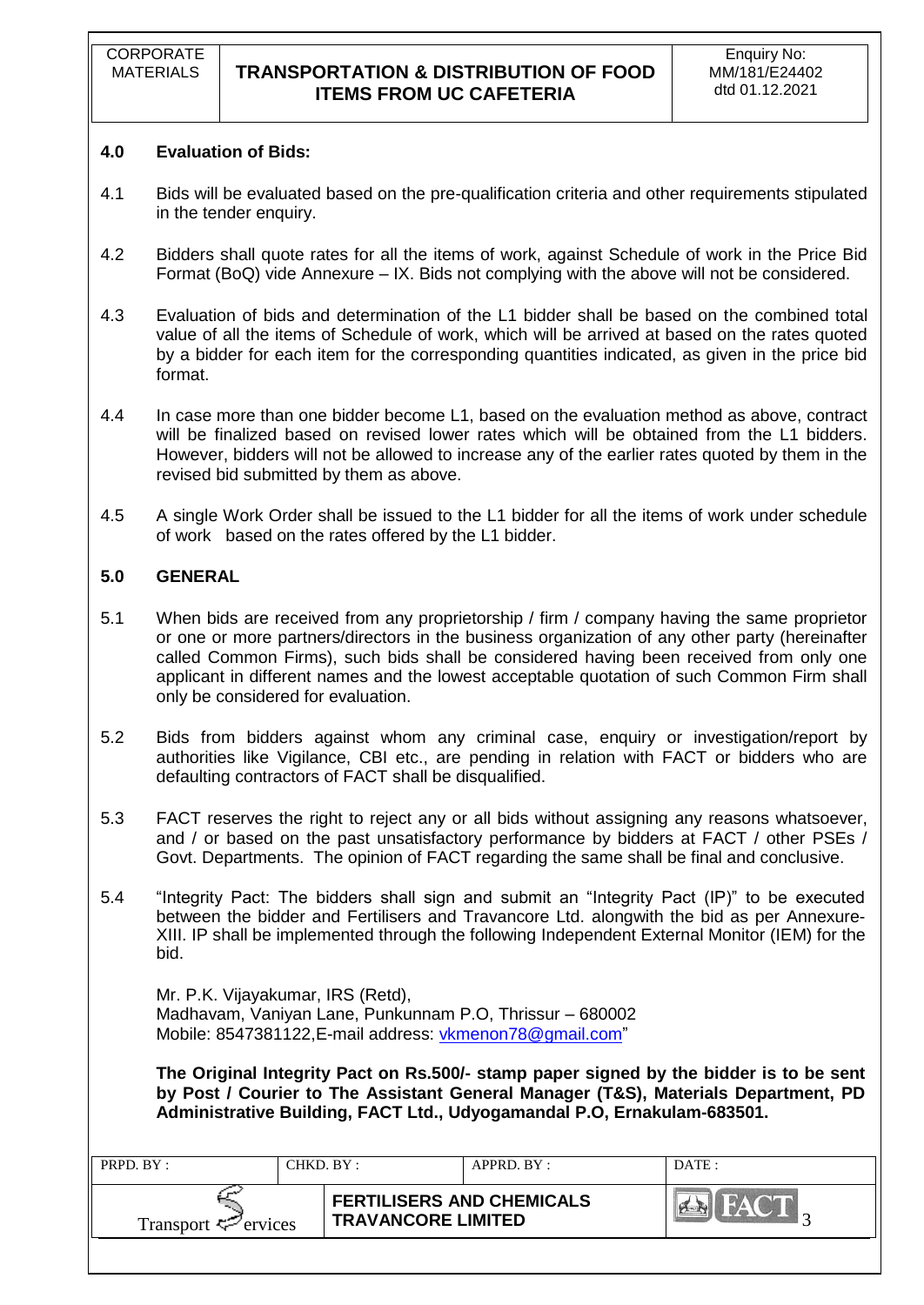CORPORATE

# MATERIALS **TRANSPORTATION & DISTRIBUTION OF FOOD ITEMS FROM UC CAFETERIA**

**Note: In case bidders require any clarification pertaining to the tender please contact the officers at 5.5 & 5.6 below. "Kindly note that the Independent External Monitor should NOT be contacted for clarifications regarding the tenders."**

- 5.5 Any further information on familiarisation/ nature of work, if required by the bidders, can be had from the Officer (Welfare), [Phone No.0484- 2567237] or Deputy General Manager (HR), HR department, [Phone No.0484- 2568857 / 2568859] FACT UD, Udyogamandal.
- 5.6 For any clarification on this enquiry please contact Asst.General Manager (Materials)-T&S, [Phone- 0484- 254196, 2568260] or Asst. Manager Designate(Materials)-T&S [Phone No.0484-256 8273], CORPORATE MATERIALS, FACT Ltd., FACT PD Administration Building, Udyogamandal PIN-683 501.

Yours faithfully,

### For THE FERTILISERS AND CHEMICALS TRAVANCORE LTD Asst. General Manager (Materials) T&S

### **List of Enclosures of this NIT is as follows:**

| SI.<br>No.     | <b>Document</b> | TITLE                                           | No. of Pages                   |
|----------------|-----------------|-------------------------------------------------|--------------------------------|
| 1              | Annexure I      | Instructions to Bidders (e-Tender)              | 6                              |
| $\overline{2}$ | Annexure II     | Pre-Qualification Criteria for bidders          | 1                              |
| 3              | Annexure III    | Vendor Data Updation (Declaration) Form         | 4                              |
| 4              | Annexure IV     | Scope of Work                                   | 10                             |
| 5              | Annexure V      | <b>Special Terms &amp; Conditions</b>           | 5                              |
| 6              | Annexure VI     | <b>Standard Terms &amp; Conditions</b>          | 4                              |
| 7              | Annexure VII    | <b>Compliance Statement</b>                     | 1                              |
| 8              | Annexure VIII   | Unpriced copy of Price bid format               | 1                              |
| 9              | Annexure IX     | Price bid format (BoQ)                          | Separate Excel<br><b>Sheet</b> |
| 10             | Annexure X      | Bid Security Declaration in lieu of EMD         | 1                              |
| 11             | Annexure XI     | Proforma of Bank Guarantee for Security Deposit | $\overline{2}$                 |
| 12             | Annexure XII    | Proforma of Agreement                           | 1                              |
| 13             | Annexure XIII   | <b>Integrity Pact</b>                           | 5                              |

| PRPD. BY:                       | CHKD. BY : |                           | $APPRD$ $BY:$                    | DATE: |
|---------------------------------|------------|---------------------------|----------------------------------|-------|
| Transport $\mathcal{P}$ ervices |            | <b>TRAVANCORE LIMITED</b> | <b>FERTILISERS AND CHEMICALS</b> |       |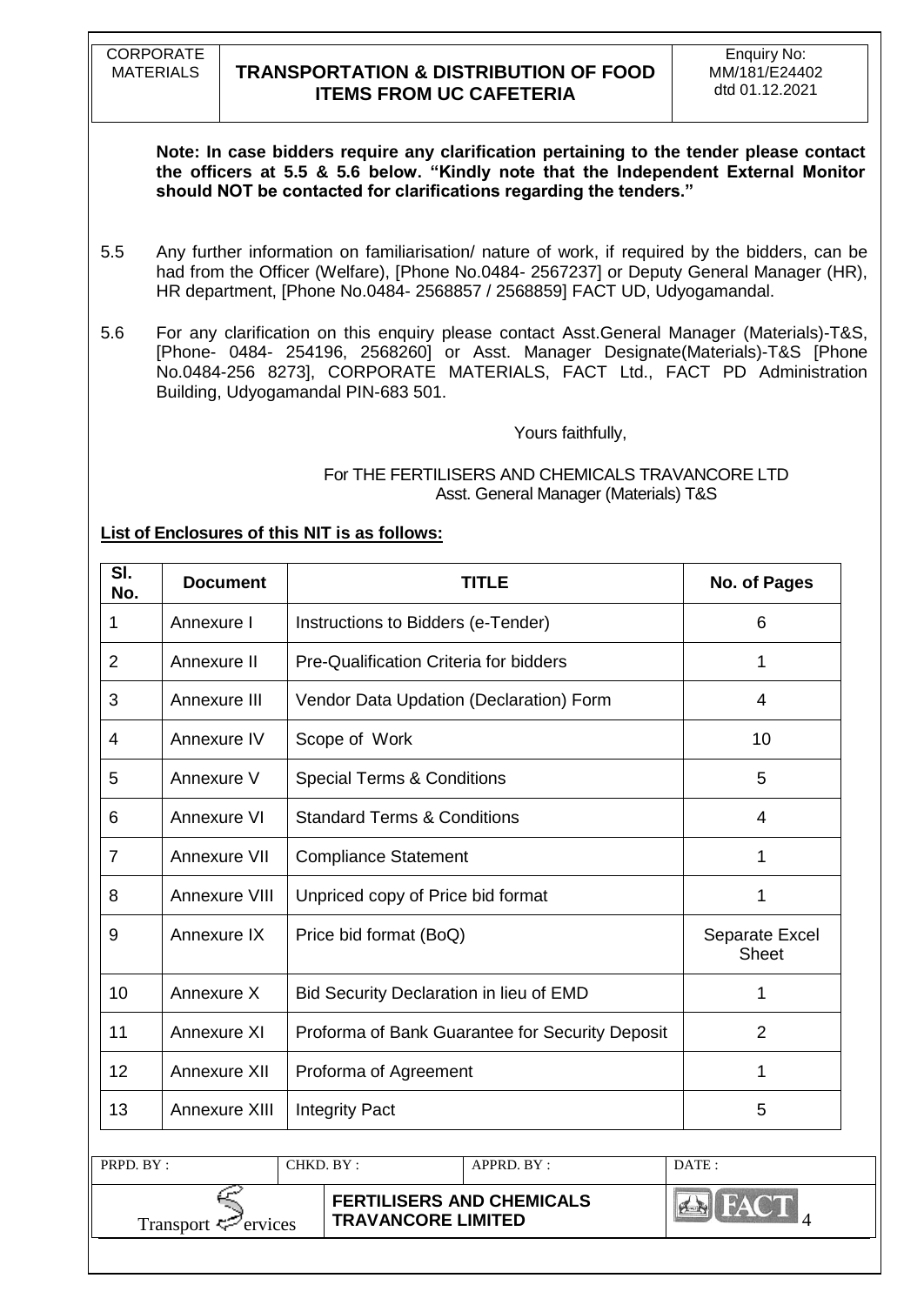CORPORATE

# MATERIALS **TRANSPORTATION & DISTRIBUTION OF FOOD ITEMS FROM UC CAFETERIA**

### **ANNEXURE – I**

### **Instructions to Bidders (OPEN e-Procurement)**

- 1.0 Bidders shall study carefully the complete tender documents viz. NIT with Prequalification criteria, Instructions to Bidders (ANNEXURE-I), Technical Procurement Specifications if any, Terms & Conditions and any other documents forming part of this tender attached herewith. All conditions set out there in shall be binding on the bidders unless conflicting with any conditions expressly stated by FACT while accepting any bid in the event of such acceptance. One signed and scanned copy of the above documents shall accompany their online bids signifying their acceptance of the same. Bidder shall also submit along with his bid Vendor data updation (Declaration) Form, Check list (If applicable) and Compliance Statement duly filled with all details required therein and also attach supporting documents as required.
- 2.0 Before submitting the bid, the bidder shall familiarise himself about the details of the work, operating conditions during different seasons of year, etc., collect all necessary data regarding the facilities available at various points indicated in Special Terms and Conditions, applicable timings, routes etc., and satisfy himself on all aspects relating to this work which he has to handle and execute for the full contract period and shall make due provisions in his rates for any contingency or difficulty involved in the work covered by this enquiry. Claiming lack of knowledge shall not be a reason for exoneration of the bidder of his contractual obligations, if the contract is awarded to him or for demand for increase in rate.
- 3.0 Offers against this NIT shall be submitted online on e-Tendering portal [https://eprocure.gov.in,](https://eprocure.gov.in/) with valid digital signature certificate. Offers submitted on any other platform or in any other mode or including e-mails, physical submission of offers etc. SHALL NOT be accepted.
- 3.1 The bidders are requested to register themselves on the above website with their valid digital signature certificate, if not done already. It is mandatory for bidder to have valid digital signature certificate (Class II or Class III) issued by any of the Certifying Authority approved by Govt. of India for participating in the tender. The digital signature certificate shall be arranged by the bidder at his cost. Bidders may refer **Bidders Manual Kit** available on the above website for detailed information and instructions for registration, bid submission etc.
- 3.2 The documents, if any, which necessarily have to be submitted in originals if specified specifically in the enquiry documents, shall be submitted offline. However scanned copies of such documents shall be uploaded along with the offer submitted online.
- 3.3 The cover (s) containing the documents in original etc. to be submitted offline as required in the enquiry documents shall be duly superscribed with enquiry No., due date of enquiry, bidder"s name & address and contact details. The documents shall be submitted to the following on or before the due date : The Asst.General Manager (T&S), Centralized Materials, PD Administrative Building, FACT Ltd., Udyogamandal PO, Kochi – 683 501, Kerala
- **4.0 SUBMISSION OF BIDS: The bid shall be uploaded with all relevant documents before due date and time in the above portal as given above.**
- 5.0 Bid documents shall consist of Part-A and Part B as detailed below:

| PRPD. BY:                       | CHKD. BY : |                                                               | APPRD. BY: | DATE: |
|---------------------------------|------------|---------------------------------------------------------------|------------|-------|
| Transport $\mathcal{P}$ ervices |            | <b>FERTILISERS AND CHEMICALS</b><br><b>TRAVANCORE LIMITED</b> |            |       |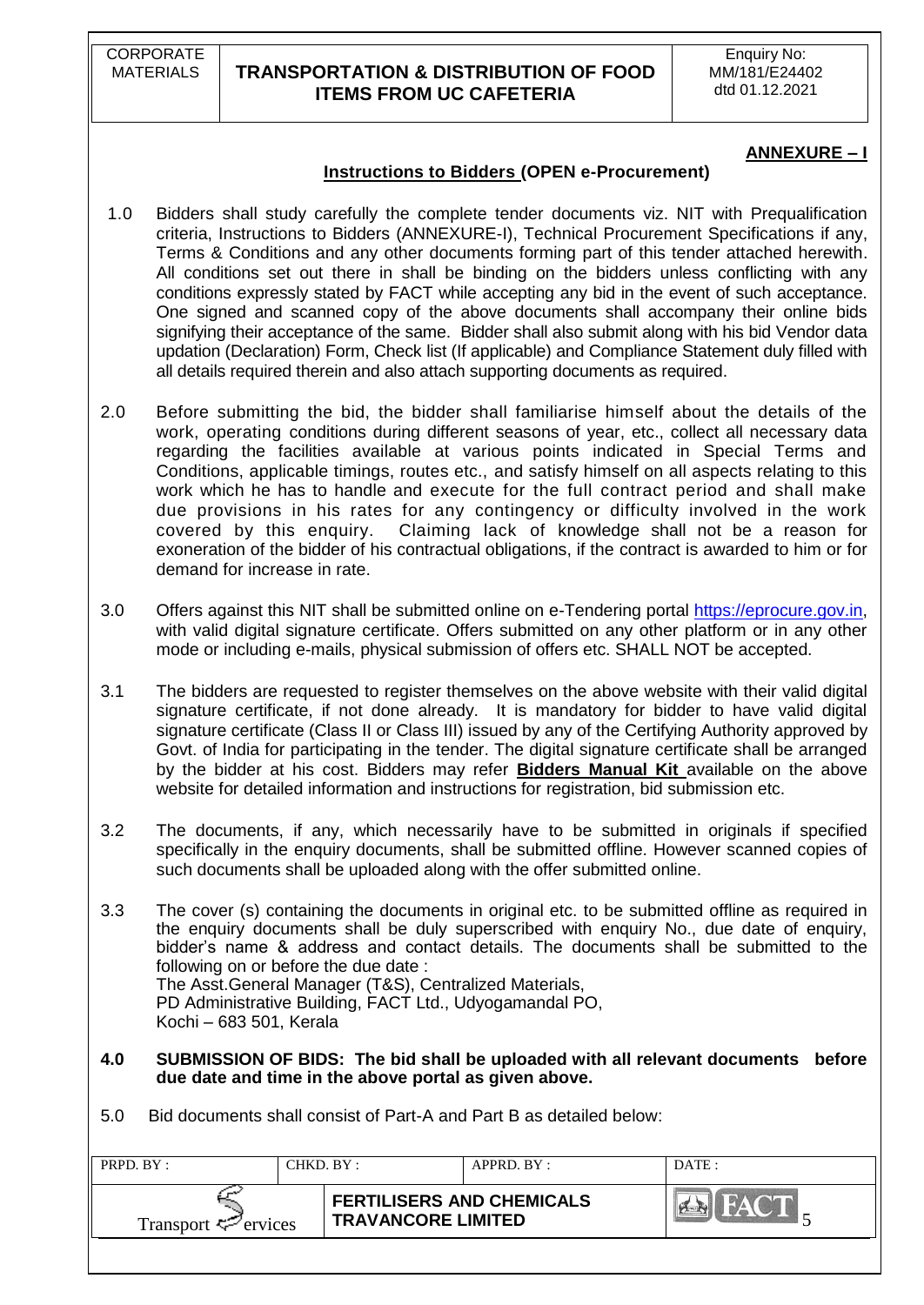# 5.1 **Part A (Pre-qualification-cum-Techno Commercial Bid) shall contain:**

- 1. Bid Security Declaration as per our Format or Claim for EMD exemption with documentary proof.
- 2. Scanned copies of supporting documents for satisfying Pre-Qualification criteria.
- 3. Digitally Signed copies of NIT, Instructions to Bidders (Annexure I) and terms conditions.
- 4. Scanned copy of Signed & duly filled Vendor Data Updation Declaration Form"
- 5. Signed and duly filled up Check List for Commercial Terms" (if applicable) and scanned copies of attached documents as detailed in Check list.
- 6. Scanned copy of Signed & duly filled "Compliance Statement"
- 7. Scanned copy of Signed "Un-priced bid indicating "QUOTED" in the applicable columns. Rates shall not be indicated in Un-priced Bid.

5.2 **Part-B: shall comprise of the filled Price bid. The filled price bid ie. BoQ attached to the tender shall be uploaded after filling all relevant details such as name and address of the bidder, rates etc. as applicable.**

- 5.3 The priced BOQ shall be uploaded strictly in the format attached, failing which the offer is liable to be rejected. Renaming or changing the format of the BoQ is not permitted and the System will not accept any such changed document.
- 5.4 Fill-in all the relevant fields of the BoQ either in value or as a percentage as specified in the BoQ. Blank field, if any, in the uploaded BoQ shall be considered as Nil (not Quoted). No claim or revisions shall be entertained in this regard.
- 5.5 Bidders shall quote prices in the BOQ only and nowhere else. No other documents shall be enclosed with Price Bid (BOQ).
- 5.6 Rates shall be quoted in the same unit of measure given in the BOQ and shall be considered accordingly.
- 5.7 Bidders shall ensure that all the required documents as per enquiry are uploaded in the System before due date and time. The System does not allow submission of bids or any other document forming part of the bid after due date & time of bid submission. Non-submission of documents or incomplete documents may result in rejection of offers and no communication in this regard will be entertained. FACT reserves the right to reject any bid not submitted as per instructions at their discretion.
- 5.8 Timely submission of offers along with all the relevant documents online is the responsibility of the bidder concerned. The bids may be submitted well in advance to avoid last minute issues like non availability of internet, server not available, power failure etc. FACT shall not be held responsible for bidder"s inability to submit documents in time, incomplete submission of offers or non submission of any documents forming part of the offers etc.
- 5.9 Bidders shall meet all expenses in connection with submission of his bid, attending the bid opening, meetings etc.

### **6.0 BID OPENING:**

- 6.1 *Part-A* of the bids of all bidders who submit their Bids as per the instructions on or before the due date and time shall be opened online, on the specified bid opening date and time. Bids submitted not in conformity with the Enquiry instructions are liable to be rejected without further processing.
- 6.2 *Part-B* Price bids of those bidders whose Part-A bid is acceptable, based on pre-qualification and techno-commercial evaluation, only shall be opened online on a subsequent date, on completion of evaluation.

| PRPD. BY:<br>CHKD. BY :         |  | $APPRD$ $BY:$                                                 | DATE : |
|---------------------------------|--|---------------------------------------------------------------|--------|
| Transport $\mathcal{P}$ ervices |  | <b>FERTILISERS AND CHEMICALS</b><br><b>TRAVANCORE LIMITED</b> |        |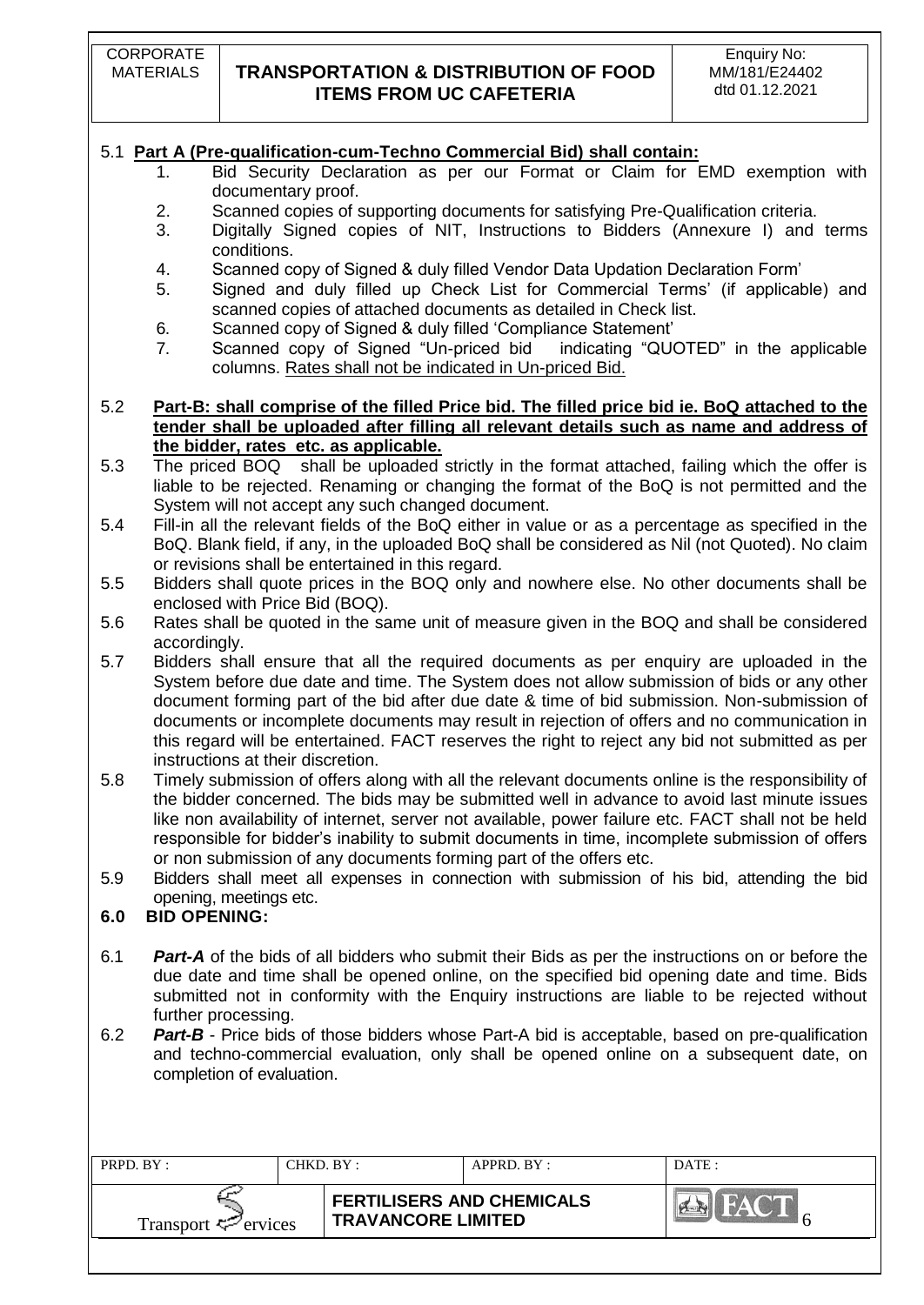**CORPORATE** 

# MATERIALS **TRANSPORTATION & DISTRIBUTION OF FOOD ITEMS FROM UC CAFETERIA**

# **7.0 BID SECURITY DECLARATION IN LIEU OF EARNEST MONEY DEPOSIT:**

- 7.1 All bidders except those specifically exempted shall furnish Bid Security Declaration as per our format in lieu of Earnest Money Deposit, failing which such offers will be rejected. Submission of Bid Security Declaration will be exempted for Govt. Depts and firms/public sector units/ MSE units registered under MSMED Act (subject to Declaration of Udyam Registration Number by the vendors on CPP Portal and uploading the copy of latest valid Udyam Registration Certificate along with their bid) / firms registered under NSIC and Khadi Board as per applicable govt. directions, and on submission of valid documents/certificates in proof of the same.
- 7.2 If any bidder retracts from or without request of FACT revises or amends his bid during its validity period or fails to submit Security Deposit within the stipulated time or fails to execute the required agreement when the contract is awarded or fails to commence the execution of the work on the stipulated date, they will be disqualified from bidding for any contract with FACT for a period of **Three years** from the date of notification, without prejudice to FACT"s right to claim damages and/or other legal recourse.

### **8.0 PURCHASE PREFERENCE:**

This tender shall be based on MSME order dt. 23<sup>rd</sup> March 2012, and as amended from time to time, pertaining to Public Procurement Policy in respect of procurement of goods and services, produced and provided by micro and small enterprises(MSE), including special benefits to MSE firms owned by SC/ST and women entrepreneurs, on furnishing relevant documents as proof. Declaration of Udyam Registration Numbers on CPPP is mandatory, failing which bidders may not be able to enjoy the benefits as per PP policy. Bidders will get the benefit of PP policy only if they are MSE bidders at the time of submission of their bids, in proof of which latest valid Udyam Registration Certificate shall be uploaded. Bidders may note that failure to update the relevant information within the period specified in the online Udyam Registration portal will render the enterprise liable for suspension of its MSE status, in which case they will not be eligible to claim PP benefits/EMD exemption.

In divisible tenders, participating MSEs quoting price within price band of L1+15% shall also be allowed to supply a portion of requirement by bringing down their price to L1 price in a situation where L1 price is from someone other than an MSE. Such MSEs shall be allowed to supply atleast 25% (or as applicable) of the total tendered value. In case of more than one such MSE, the supply will be shared proportionately (to tendered quantity). Special provisions extended to certain categories of MSEs as per the order shall also be applicable.

In case of non divisible tenders, an MSE quoting in the price band of L1+15% may be awarded for full/compete work of tendered value, considering the spirit of policy for enhancing the Government procurement from MSEs subject to bringing down of price to L1 by the MSE concerned.

#### **This tender is non-divisible.**

### **9.0 DEVIATIONS:**

- 9.1 Deviations in the tender clauses shall not be accepted.
- 9.2 FACT reserves the right to reject the offers with deviations without further correspondence.
- 9.3 Bidder shall clearly indicate the time required for mobilisation /commencement of work from the date of receipt of Letter of Intent (LOI) / Work Order.

| PRPD. BY:                       | CHKD. BY: |                                                               | APPRD. BY: | DATE: |
|---------------------------------|-----------|---------------------------------------------------------------|------------|-------|
| Transport $\mathcal{F}$ ervices |           | <b>FERTILISERS AND CHEMICALS</b><br><b>TRAVANCORE LIMITED</b> |            |       |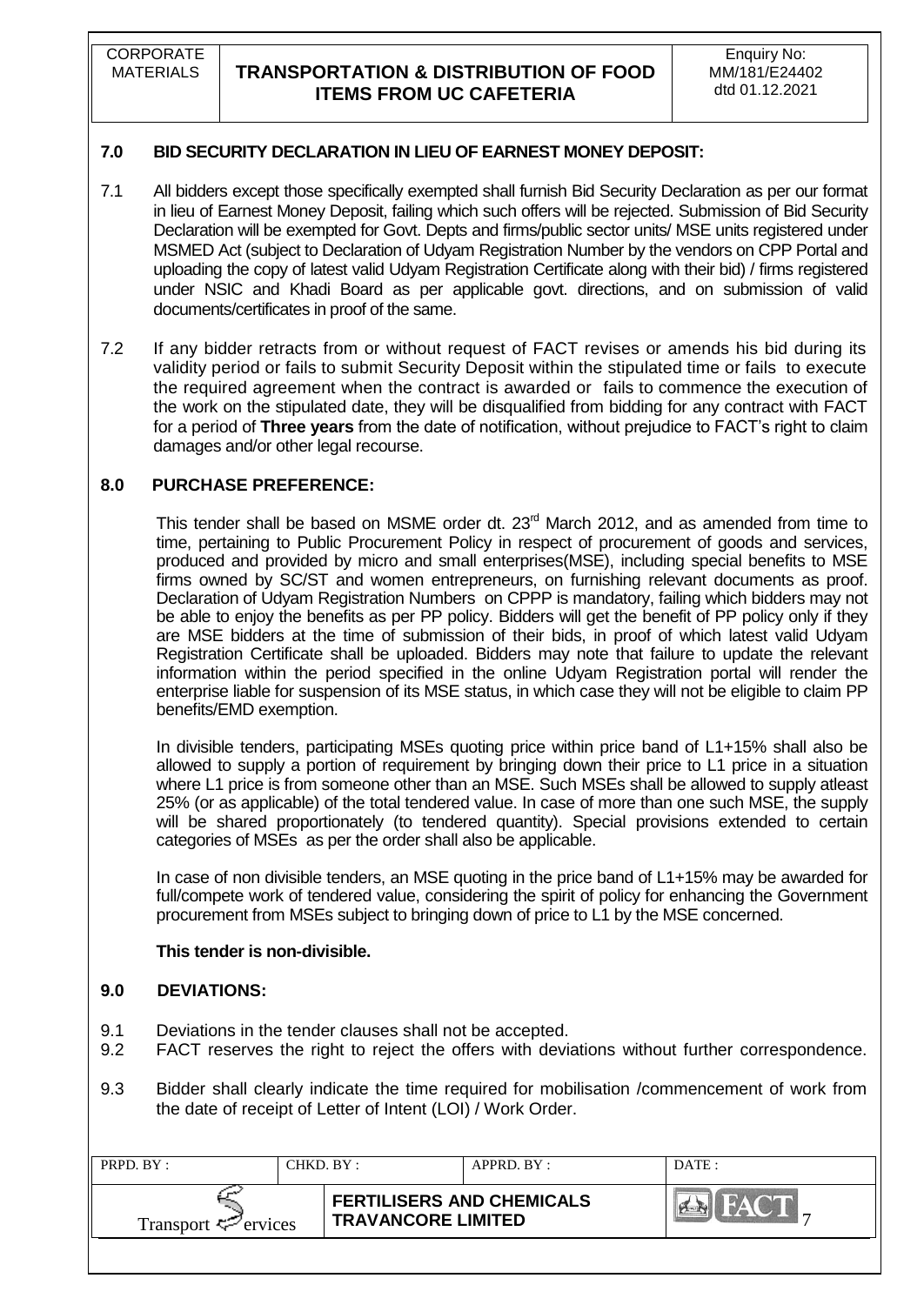### **10.0 CONFORMITY:**

Bids must conform in all respects with the applicable terms and conditions of this enquiry. Bidder must certify in the compliance Statement that his bid complies with all Enquiry documents and technical specifications.

### **11.0 Rates:**

11.1 Bidder shall quote his lowest rate for the work strictly as per the BoQ (Price Bid format) . Bids not complying with the above are liable to be rejected.

The Un-priced bid shall be submitted along with Part-A bid duly signed by the Bidder, indicating "QUOTED" in the columns. Rates shall not be indicated in Un-priced Bid.

- 11.2 Bidder shall quote all-inclusive rate for the work, but **exclusive of GST.** GST if applicable, will be payable extra by FACT as per statutory notification.
- 11.3 The rates quoted in the tender are to hold good for a period of four months from the date of opening of the Pre-Qualification-cum-Techno-Commercial bid (Part-A). If contract is awarded, the work order rates shall be valid for the entire period of contract inclusive of extension / extensions. **No bidder can withdraw his tender or revoke or revise the rates within the aforesaid period of 120 days.** If the bidder withdraws/revises/revokes OR shows unwillingness to confirm with his offer, they will be disqualified from bidding for any contract with FACT for a period of **Three years** from the date of notification, without prejudice to FACT"s other right to claim damages.

### **12.0 SECURITY DEPOSIT**:

- 12.1 The successful bidder (Contractor) shall be required to furnish an interest free Security Deposit (SD) equivalent to **three percent (3%) of the total contract value** by DD/NEFT/RTGS or by Bank Guarantee issued by a Nationalised / Scheduled Bank as per the Proforma prescribed within 15 days of issue of the work order. The Bank Guarantee shall be valid till the expiry of the contract with a claim period of six months thereafter. FACT a/c No. 57017844467 with the State Bank of India, Udyogamandal Branch, IFSC Code SBIN0070158 shall be used in case of remittance of Security deposit by NEFT/RTGS and proof of remittance shall be submitted to FACT.
- 12.2 In case the bidder whose bid is accepted, fails to deposit the prescribed Security Deposit or fails to execute the agreement or fails to commence the execution of the work within the specified time, the contract issued to him is liable to be terminated and alternative arrangements made at the risk and cost of the Contractor.

# **13.0 PURCHASER"S RIGHT:**

FACT reserves the right to reject any or all bids without assigning any reason whatsoever. No claims shall lie against FACT on this account and FACT"s decision in this regard shall be final and binding on the bidders. FACT reserves the right to negotiate with the lowest bidder.

### **14.0 CONTRACTOR TO EXECUTE AGREEMENT**:

The contractor's responsibility under this contract will commence on the date specified in the

| PRPD. $BY:$<br>CHKD. BY :-      |  | $APPRD$ $RY$ :                                                | DATE:            |
|---------------------------------|--|---------------------------------------------------------------|------------------|
| Transport $\mathcal{F}$ ervices |  | <b>FERTILISERS AND CHEMICALS</b><br><b>TRAVANCORE LIMITED</b> | <b>TELESCOPE</b> |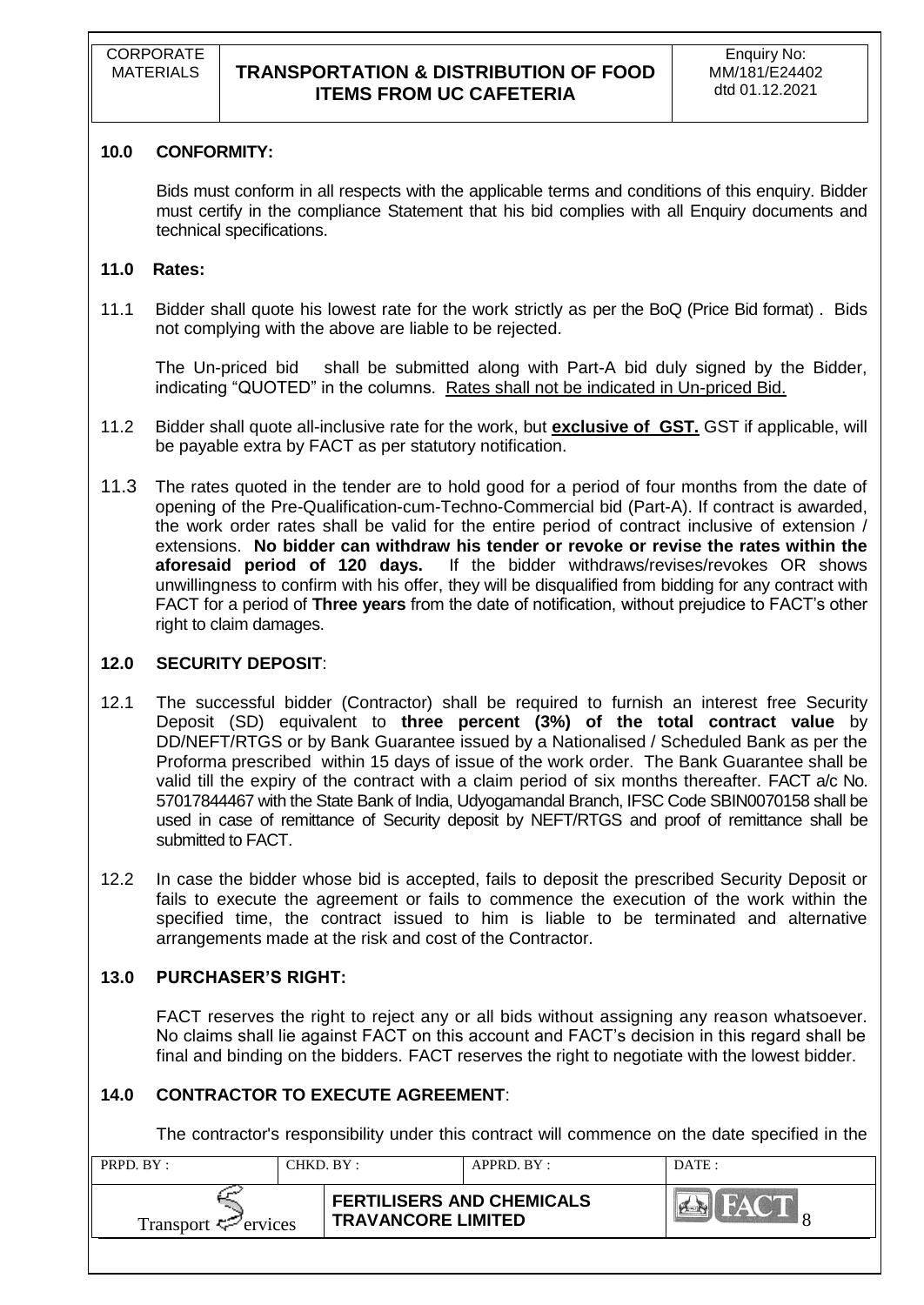Letter of Intent/Work Order. The successful Bidder shall be required to execute an Agreement with FACT, within 15 days of the receipt by him of the Work order issued by FACT for carrying out the work according to the terms and conditions of the contract given along with the Work Order. The Agreement shall be executed on Rs.200/- Stamp paper and shall be in the pro forma as specified by FACT. The provisions contained in tender papers and other documents exchanged between the Bidder and FACT shall form part of the contract.

# **15.0 The bidder shall furnish the following along with the offers.**

- 1. The GST registration Number and details. In the case of Provisional ID, GST Registration Number shall be provided on receipt of the same.
- 2. Place of supply/Service
- 3. Address of the supplier/service provider"s billing the item if it is different from 2 above
- 4. GST rates applicable for each item
- 5. HSN / SAC codes of each of the goods / services quoted

In case of unregistered contractor, a declaration to that effect with reason should be furnished.

FACT"s GST No. in the state of Kerala is **32AAACT6204C1Z2**. FACT"s GST numbers in other southern states is as follows:

| 33AAACT6204C1Z0 |
|-----------------|
| 29AAACT6204C1ZP |
| 37AAACT6204C1ZS |
| 36AAACT6204C1ZU |
| 34AAACT6204C1ZY |
|                 |

The supplier/contractor shall do the following:

- a) Submit GST compliant tax invoice to FACT along with supply.<br>b) Shall ensure uploading the above invoice as per statute &
- Shall ensure uploading the above invoice as per statute &
- c) File monthly returns in time enabling FACT to claim the input tax credit.

GST charged by the supplier/contractor shall be released separately to the supplier/contractor only after filing of (i) the outward supply details & the monthly return on GSTN portal by the supplier/contractor and (ii) on matching the input tax credit to such invoice with the corresponding details of outward supply of the supplier/contractor.

In case FACT incurs any liability (like interest, penalty etc.,) due to denial/reversal of such input tax credit in respect of the invoice submitted by the supplier/contractor, for the reasons attributable to the supplier/contractor, the same shall be recovered from the supplier/contractor

Further in case FACT is deprived of the input tax credit due to any reason attributable to the supplier/contractor, the same shall not be paid or recovered if already paid to the supplier/contractor.

# 16.0 **GENERAL:**

16.1 FACT reserves the right to extend without giving any reason, the last date for submission and opening of bid, but such extension will be duly intimated to those who have submitted online. In case the date of bid opening happens to be a day of strike/hartal etc. due to any reasons or happens to be a holiday for FACT, declared due to unforeseen and emergency reasons or due to

| PRPD. BY:                       | CHKD. BY:                 | APPRD. BY:                       | DATE: |
|---------------------------------|---------------------------|----------------------------------|-------|
| Transport $\mathcal{P}$ ervices | <b>TRAVANCORE LIMITED</b> | <b>FERTILISERS AND CHEMICALS</b> |       |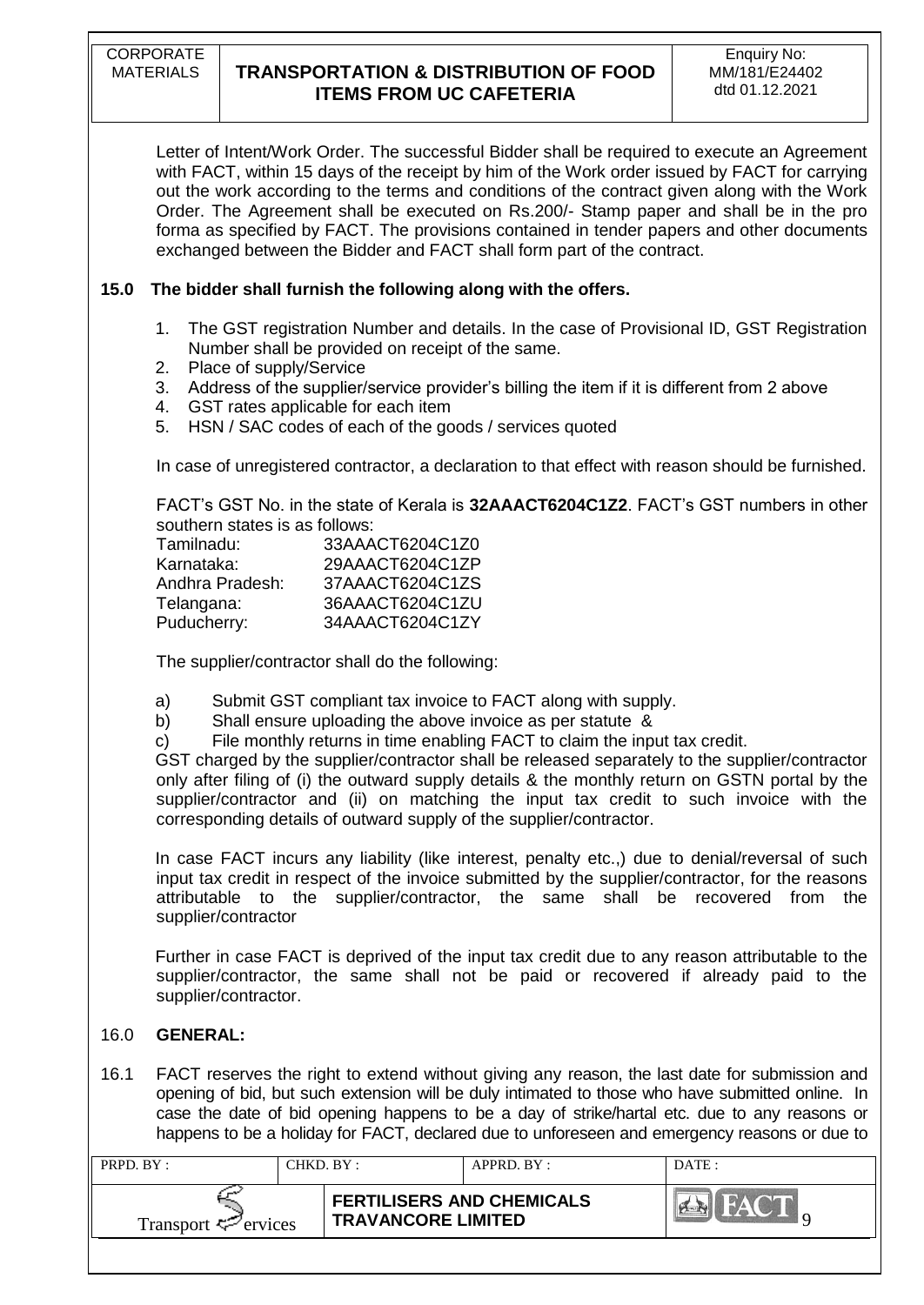any tech problems, the bids will be opened at the same time on the next full working day.

- 16.2 FACT reserves the right to make changes in the tender documents, but such changes will be published in our portal as a corrigendum. Bidders are requested to counter check with portal before submitting their bids.
- 16.3 Mere submission of all the documents will not necessarily mean that the Bidder is suitable. Worthiness assessed by FACT will be final and binding on the Bidder.
- 16.4 FACT may relax condition of prior turnover and prior experience (if specified in the Pre Qualification criteria) with respect to Micro & Small Enterprises (MSEs) subject to meeting of quality and technical specifications.
- 16.5 Except in the cases of items/services related to public safety, health, critical security operations and equipment etc., FACT at its discretion may relax the conditions of prior turnover and prior experience (if specified in the Pre Qualification criteria) for Startups recognised by Dept. of Industrial policy and promotion (DIPP) subject to meeting quality and technical specifications, on furnishing copies of relevant certificates / documents in proof of such recognition by DIPP.
- 16.6 All clarification and correspondence related to this enquiry shall be made only in English to the Asst.General Manager(Materials)T&S, Centralised Materials, PD Administrative Building, FACT Ltd., Udyogamandal – 683 501, Tel : 0484-2568260/2568629/2545196; Email:julian@factltd.com
- 16.7 All disputes and questions, claims, rights, matters or things, whatsoever, in any way, arising out of or relating to the calling of bids, evaluation of offers, award of contract, change in structure of bids or any other matter relating to finalization of contract are to be referred to the sole Arbitrator who shall be the General Manager [Materials] of FACT. The award shall be binding on both the parties. The bidders are advised to get informed of all details they require regarding the work before submitting their bids.
- 16.8 Work order shall be issued by Asst. General Manager [Materials]-T&S.

# **17.0 TENDER UPDATES:**

Bidders are requested to visit Central Public Procurement Portal [\(https://eprocure.gov.in\)](https://eprocure.gov.in/) regularly for any updates/corrigendum on the tender, including extension of due date, if any. No other mode of communication shall be made in this regard.

### **18.0 FRAUD PREVENSION POLICY:**

Bidders shall comply with Fraud Prevention Policy of FACT 2012 (FPPF 2012). The said Policy is available in FACT's Website [www.fact.co.in.](http://www.fact.co.in/)

# **ASST. GENERAL MANAGER (MATERIALS)-T&S**

| PRPD. BY:                       | CHKD. BY :-                                                   | $APPRD$ . $BY$ : | DATE: |
|---------------------------------|---------------------------------------------------------------|------------------|-------|
| Transport $\mathcal{F}$ ervices | <b>FERTILISERS AND CHEMICALS</b><br><b>TRAVANCORE LIMITED</b> |                  |       |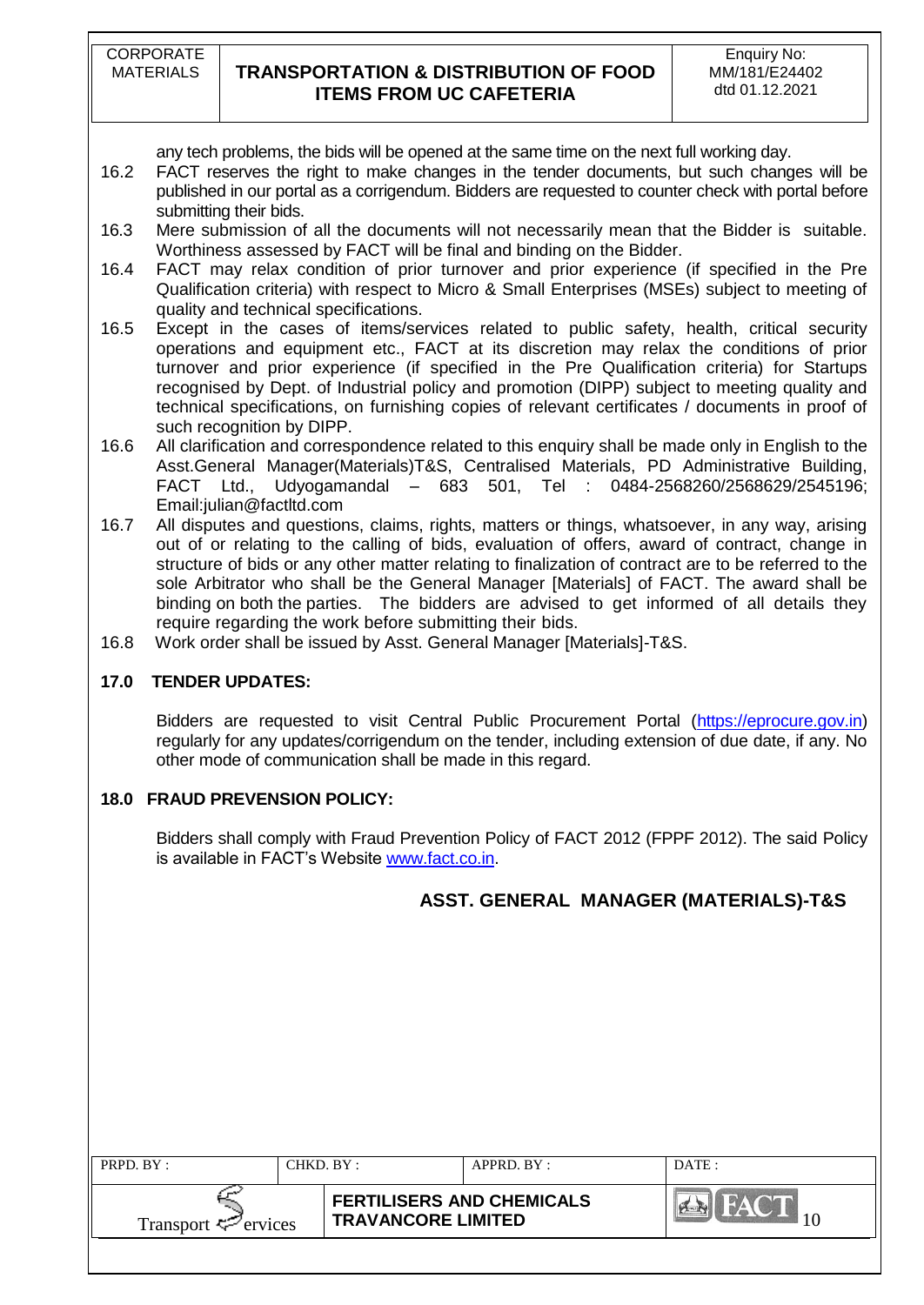### **Annexure II**

### **PRE QUALIFICATION CRITERIA FOR BIDDERS**

Pre-Qualification Criteria to be met by the Bidders:

- 1 Bidder should have experience in undertaking at least one similar job (transportation, catering etc.) for a minimum contract value of not less than **Rs.10.00 lakh** for any organization during any one of the last 5 years as on the date of tender. Bidder shall enclose copies of the i) Work order supported by corresponding ii) Performance Certificate and iii) Experience Certificate specifying the amount with reference to the work order issued by the contractee with Part A bid as documentary evidence. In case of running contracts, Performance certificate submitted should have been issued after the date of enquiry. For this purpose, the documents from organisations of similar standing as FACT, or organisations of sound financial capability and having status of principal employer, or Govt./Quasi Govt. Depts., which do their work mainly through public contracts, shall be considered for acceptance.
- 2 Bidders must own/ have control of **minimum four covered Tempo Vans** Metador Model / Tempo Traveller/ Tempo Van Standard /Tata 407 / TATA ACE / Mahindra Pickup / Piaggio Truck (Four wheeler) as on the date of opening of bid and till the expiry of the contract period, if contract awarded, with sufficient proof either in partner's name or firm's name. Documentary evidence in support of the above such as lease agreements (for leased vehicles), copies of Registration Certificate, Insurance, Fitness Certificate etc., shall be furnished along with Part-A Bid. In case of lease, lease agreement in original (in Rs.200/ stamp paper) shall also be enclosed along with the bid.
- 3 Bidder shall furnish a Solvency Certificate (original or copy duly attested by a Notary) for a minimum of **Rs.5 Lakh** from a Nationalised/ Scheduled Bank along with Part A Bid (Techno commercial Bid). The Solvency Certificate issued shall be dated after three months prior to the date of enquiry.
- 4 Must have a representative in Kochi / nearby areas with communication facility and sufficient authority to co-ordinate day-to-day activities with FACT at Udyogamandal.

Bidders not fulfilling pre-qualification criteria 1 to 4 above will not be considered.

**Note for Micro & Small Enterprises and Startups: Prequalification criteria specified above shall also be applicable for Micro & Small Enterprises and Startups without any relaxation**.

| <b>PRPD.</b> $BY:$       | $CHKD$ $BY$ : |                                                               | $APPRD$ $RY$ : | DATE: |
|--------------------------|---------------|---------------------------------------------------------------|----------------|-------|
| Transport $\leq$ ervices |               | <b>FERTILISERS AND CHEMICALS</b><br><b>TRAVANCORE LIMITED</b> |                |       |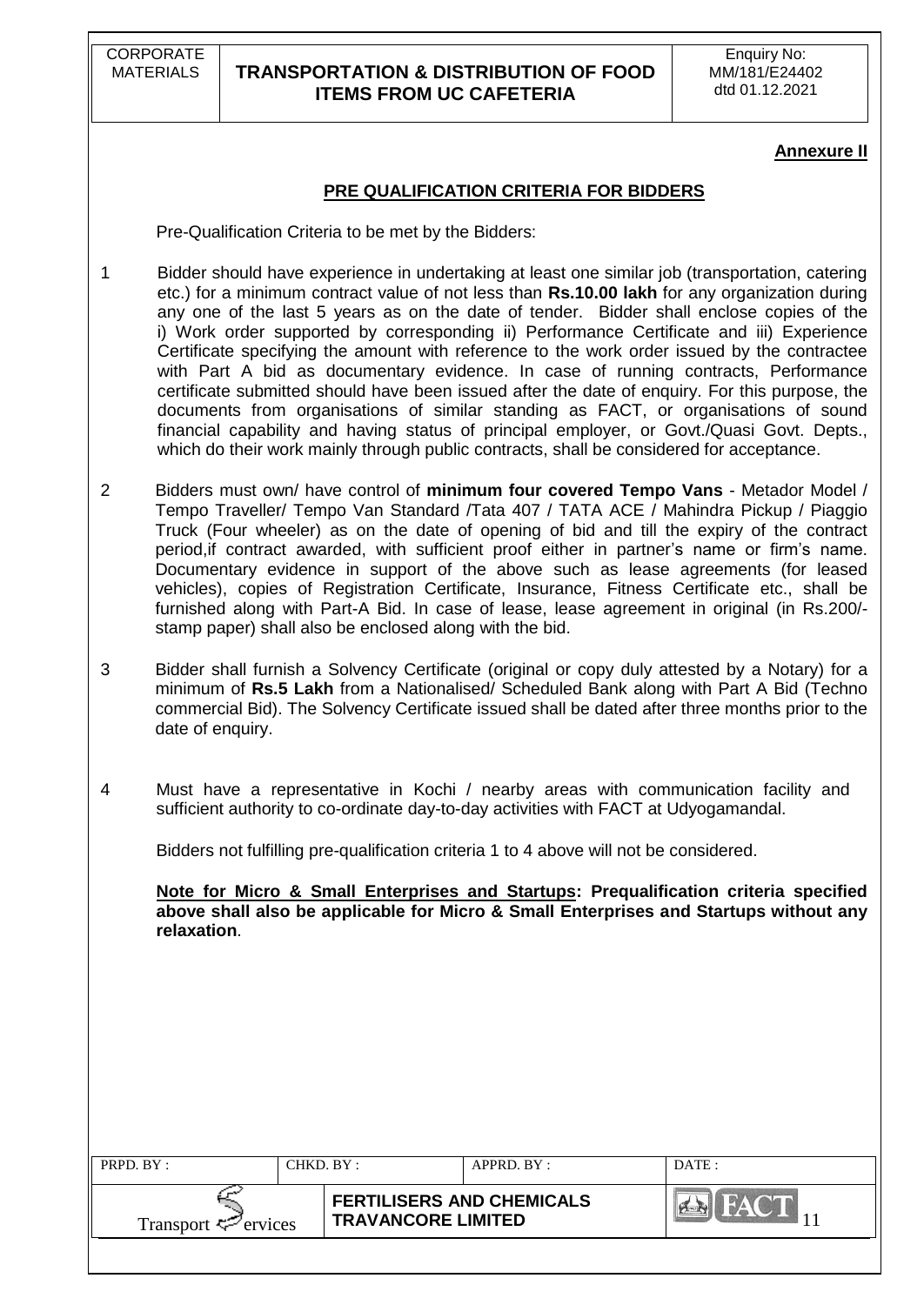Enquiry No: MM/181/E24402 dtd 01.12.2021

#### **Annexure III**

# **VENDOR DATA /UPDATION FORM**

(PLEASE USE ADDITIONAL SHEETS, IF SPACE IS INSUFFICIENT) TENDER NO. **MM/181/E24402 dated 01.12.2021**

FACT reserves the right to verify the information given as per the format and enclosures. It is the responsibility of the bidder to give the full details asked for as per this format for evaluating his bid as per this Enquiry. Any misrepresentation of facts and withholding of information may result in disqualification.

| SI.<br>No.                                                                                                                                                                                                                                                                                                                                 | <b>Description</b>                                                                                                    |                                                               | To be filled in by vendor                                                                         |  |  |
|--------------------------------------------------------------------------------------------------------------------------------------------------------------------------------------------------------------------------------------------------------------------------------------------------------------------------------------------|-----------------------------------------------------------------------------------------------------------------------|---------------------------------------------------------------|---------------------------------------------------------------------------------------------------|--|--|
| 1                                                                                                                                                                                                                                                                                                                                          | Name of the bidder/firm                                                                                               |                                                               |                                                                                                   |  |  |
| $\overline{2}$                                                                                                                                                                                                                                                                                                                             | Name, address and designation of the key<br>person<br>whom<br>with<br>correspond                                      | company<br>may                                                |                                                                                                   |  |  |
| 3                                                                                                                                                                                                                                                                                                                                          | Address:                                                                                                              | a. Regd. Office:                                              |                                                                                                   |  |  |
| 4                                                                                                                                                                                                                                                                                                                                          |                                                                                                                       | b. Branch Office:                                             |                                                                                                   |  |  |
| 5                                                                                                                                                                                                                                                                                                                                          | <b>PIN Code</b>                                                                                                       |                                                               |                                                                                                   |  |  |
| $6\phantom{1}6$                                                                                                                                                                                                                                                                                                                            | Telephone Nos. (with Country/STD codes)                                                                               |                                                               |                                                                                                   |  |  |
| $\overline{7}$                                                                                                                                                                                                                                                                                                                             | Tele fax Nos.                                                                                                         |                                                               |                                                                                                   |  |  |
| 8                                                                                                                                                                                                                                                                                                                                          | E-Mail id                                                                                                             |                                                               |                                                                                                   |  |  |
| 9                                                                                                                                                                                                                                                                                                                                          | <b>Contact Person</b>                                                                                                 |                                                               |                                                                                                   |  |  |
| 10                                                                                                                                                                                                                                                                                                                                         | Details of Local Office/ Representatives/<br><b>Liaison Agents</b>                                                    |                                                               |                                                                                                   |  |  |
| 11                                                                                                                                                                                                                                                                                                                                         | <b>Address</b>                                                                                                        |                                                               |                                                                                                   |  |  |
| 12                                                                                                                                                                                                                                                                                                                                         | <b>PIN Code</b>                                                                                                       |                                                               |                                                                                                   |  |  |
| 13                                                                                                                                                                                                                                                                                                                                         | Telephones                                                                                                            |                                                               |                                                                                                   |  |  |
| 14                                                                                                                                                                                                                                                                                                                                         | Fax Number                                                                                                            |                                                               |                                                                                                   |  |  |
| 15                                                                                                                                                                                                                                                                                                                                         | E-Mail ID                                                                                                             |                                                               |                                                                                                   |  |  |
| 16                                                                                                                                                                                                                                                                                                                                         | <b>Contact Person</b>                                                                                                 |                                                               |                                                                                                   |  |  |
| 17                                                                                                                                                                                                                                                                                                                                         | Name of the person authorized to sign the<br>bid and related documents                                                |                                                               |                                                                                                   |  |  |
| 18                                                                                                                                                                                                                                                                                                                                         | Date of Registration of Firm                                                                                          |                                                               |                                                                                                   |  |  |
| 19                                                                                                                                                                                                                                                                                                                                         | Constitution of the bidder (Strike out which is<br>not applicable                                                     |                                                               | Proprietorship /<br>Regd.<br>Partnership/<br>Limited Company/ / Private Limited/ Public<br>Sector |  |  |
| 20                                                                                                                                                                                                                                                                                                                                         | Name and address of proprietor/ Partners/<br><b>Directors</b>                                                         |                                                               |                                                                                                   |  |  |
| 21                                                                                                                                                                                                                                                                                                                                         | <b>CATEGORY:</b>                                                                                                      |                                                               |                                                                                                   |  |  |
| a                                                                                                                                                                                                                                                                                                                                          | Whether the entrepreneur comes under the<br>Micro/ Small/ Medium<br>given status (please tick and attach<br>document) |                                                               |                                                                                                   |  |  |
| * In case of Micro/Small pl. enclose Udyam certificate. All MSE bidders shall register /<br>declare their Udyam Registration Numbers on CPP Portal and copy of this registration /<br>declaration shall be attached with the offer; failing which such bidders may not be able<br>to enjoy benefits as per PP Policy for MSME order, 2012. |                                                                                                                       |                                                               |                                                                                                   |  |  |
| PRPD. BY:                                                                                                                                                                                                                                                                                                                                  | CHKD. BY:                                                                                                             |                                                               | APPRD. BY:<br>DATE:                                                                               |  |  |
|                                                                                                                                                                                                                                                                                                                                            | Transport $\leq$ ervices                                                                                              | <b>FERTILISERS AND CHEMICALS</b><br><b>TRAVANCORE LIMITED</b> | EAC<br>12                                                                                         |  |  |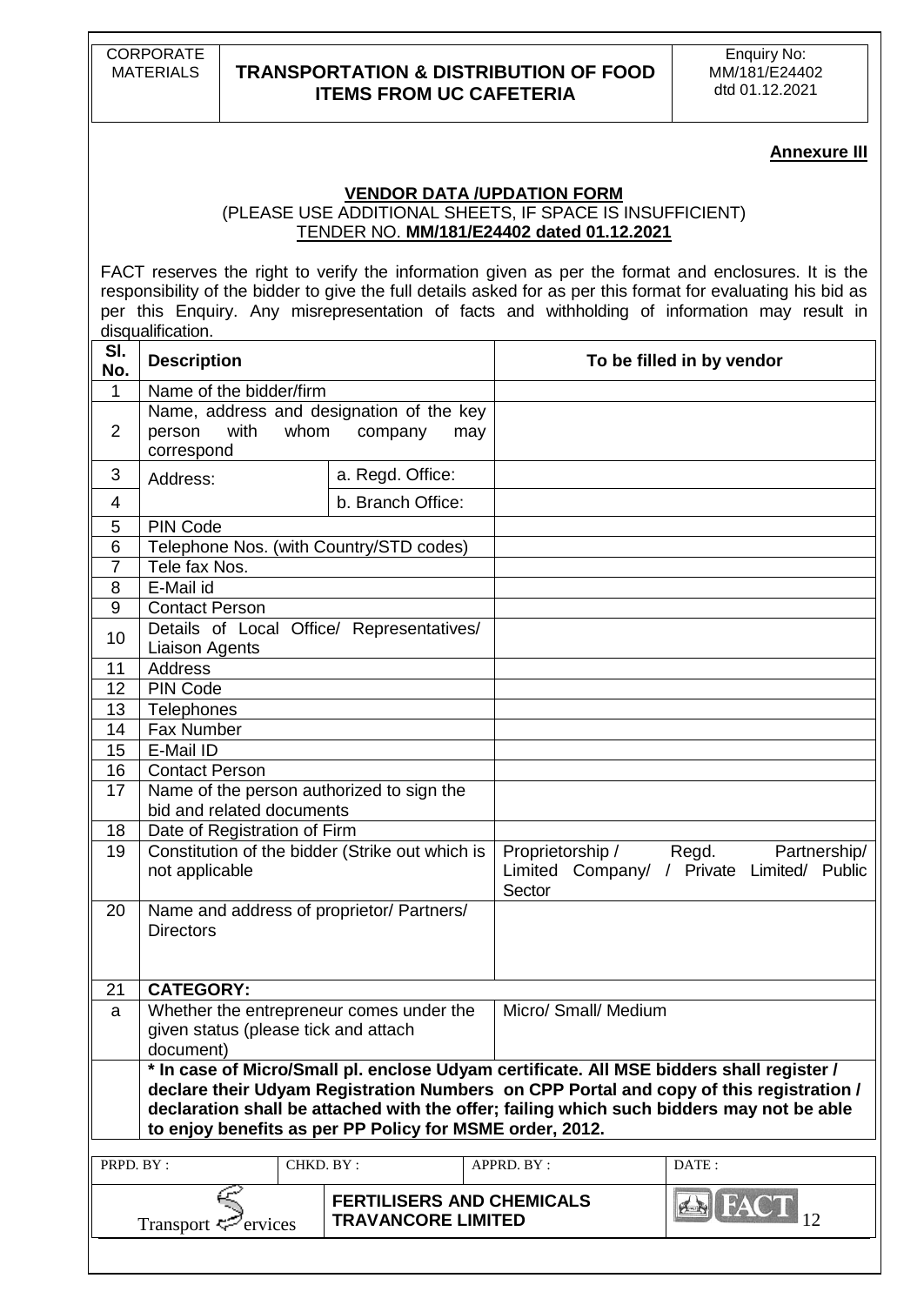| CORPORATE |
|-----------|
| MATERIALS |

|            | whether he/she belongs to SC/ST category                                                                                                                                                                                                                                                              |                                                   |                                                     |            |                    |                                       |                                                |      |  |
|------------|-------------------------------------------------------------------------------------------------------------------------------------------------------------------------------------------------------------------------------------------------------------------------------------------------------|---------------------------------------------------|-----------------------------------------------------|------------|--------------------|---------------------------------------|------------------------------------------------|------|--|
|            | 22.0 Details of Covered vehicle proposed to be used for the subject work.                                                                                                                                                                                                                             |                                                   |                                                     |            |                    |                                       |                                                |      |  |
| SI.<br>No. | Reg. No. of<br>vehicle                                                                                                                                                                                                                                                                                | Model                                             | Approved<br>carrying<br>capacity of<br>vehicle (MT) |            | Platform<br>Length | Platform<br>Width                     | Platform<br>Height from<br><b>Ground level</b> |      |  |
|            |                                                                                                                                                                                                                                                                                                       |                                                   |                                                     |            |                    |                                       |                                                |      |  |
|            |                                                                                                                                                                                                                                                                                                       |                                                   |                                                     |            |                    |                                       |                                                |      |  |
|            | Copy of relevant documents such as R.C. book, fitness, insurance coverage etc for vehicle<br>to be enclosed. (Originals to be submitted for verification, if required by FACT). In case of lease, lease<br>agreement in original (in Rs.200/- stamp paper) shall also be enclosed along with the bid. |                                                   |                                                     |            |                    |                                       |                                                |      |  |
| 23.0       |                                                                                                                                                                                                                                                                                                       | <b>FINANCIAL WORTHINESS</b>                       |                                                     |            |                    |                                       |                                                |      |  |
|            | Name Address & Tel. Nos. of Bank with which the<br>Bidder has financial dealings                                                                                                                                                                                                                      |                                                   |                                                     |            |                    |                                       |                                                |      |  |
| details    | Working Capital that can be mobilised for two<br>months operation of the contract with supporting                                                                                                                                                                                                     |                                                   |                                                     |            | Rs.                |                                       | lakhs                                          |      |  |
|            | 24.0 Details of credit / limits facilities enjoyed :<br>(Certificate from Bank regarding working capital mobilisation to be enclosed)                                                                                                                                                                 |                                                   |                                                     |            |                    |                                       |                                                |      |  |
| SI.<br>No. | Name of the Bank                                                                                                                                                                                                                                                                                      |                                                   | Type of credit (ie. CC/C,<br>O/D etc.               |            |                    | Amount of credit limit sanctioned Rs. |                                                |      |  |
|            |                                                                                                                                                                                                                                                                                                       |                                                   |                                                     |            |                    |                                       |                                                |      |  |
| 24.1       | Details of Profit & Loss Account and balance sheet<br>(Please enclose copies for the preceding three financial years (duly audited)                                                                                                                                                                   |                                                   |                                                     |            |                    |                                       |                                                |      |  |
| 25.        | Bidders experience in any of the previous five years as on the date of tender shall be<br>furnished as per the format below (Attach Certificates from Organisation served):                                                                                                                           |                                                   |                                                     |            |                    |                                       |                                                |      |  |
|            | Name of the                                                                                                                                                                                                                                                                                           | Description of work with<br>Work Order No. & Date |                                                     |            |                    |                                       |                                                |      |  |
|            | Organisation                                                                                                                                                                                                                                                                                          |                                                   |                                                     | 2017       | 2018               | 2019                                  | 2020                                           | 2021 |  |
|            |                                                                                                                                                                                                                                                                                                       |                                                   |                                                     |            |                    |                                       |                                                |      |  |
|            | Note: Copies of Work order supported by corresponding Experience and Performance certificates from<br>the organisations indicated above, shall be furnished as mentioned in PQC 1.                                                                                                                    |                                                   |                                                     |            |                    |                                       |                                                |      |  |
| PRPD. BY:  |                                                                                                                                                                                                                                                                                                       | CHKD. BY:                                         |                                                     | APPRD. BY: |                    |                                       | DATE:                                          |      |  |
|            |                                                                                                                                                                                                                                                                                                       |                                                   |                                                     |            |                    |                                       |                                                |      |  |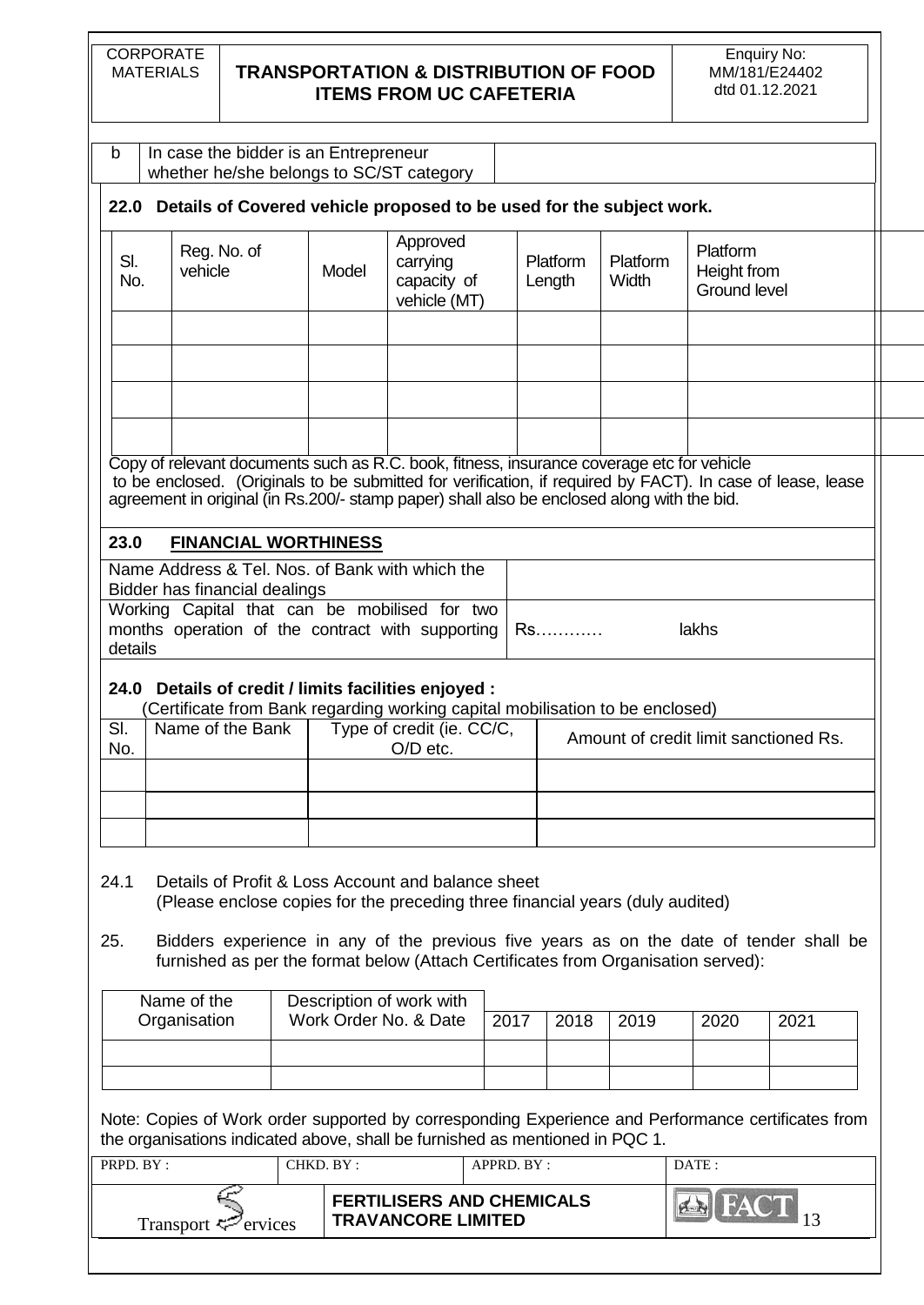|                                                                                                                                                                                                                                                                                                                                                                                                                                                                                                                                                                                                                                                                                                                                                                                                                                                                                                                                                                          | <b>CORPORATE</b><br><b>MATERIALS</b>                                                                                                                                                                                                                                                                                                                                                                                                                                                                                        |  |           |  |                                              | <b>ITEMS FROM UC CAFETERIA</b>   | <b>TRANSPORTATION &amp; DISTRIBUTION OF FOOD</b>        | <b>Enquiry No:</b><br>MM/181/E24402<br>dtd 01.12.2021                               |
|--------------------------------------------------------------------------------------------------------------------------------------------------------------------------------------------------------------------------------------------------------------------------------------------------------------------------------------------------------------------------------------------------------------------------------------------------------------------------------------------------------------------------------------------------------------------------------------------------------------------------------------------------------------------------------------------------------------------------------------------------------------------------------------------------------------------------------------------------------------------------------------------------------------------------------------------------------------------------|-----------------------------------------------------------------------------------------------------------------------------------------------------------------------------------------------------------------------------------------------------------------------------------------------------------------------------------------------------------------------------------------------------------------------------------------------------------------------------------------------------------------------------|--|-----------|--|----------------------------------------------|----------------------------------|---------------------------------------------------------|-------------------------------------------------------------------------------------|
| 26.                                                                                                                                                                                                                                                                                                                                                                                                                                                                                                                                                                                                                                                                                                                                                                                                                                                                                                                                                                      | Pan No:                                                                                                                                                                                                                                                                                                                                                                                                                                                                                                                     |  |           |  |                                              |                                  | (Attach Photocopy of Pan Card)                          |                                                                                     |
| 27.                                                                                                                                                                                                                                                                                                                                                                                                                                                                                                                                                                                                                                                                                                                                                                                                                                                                                                                                                                      | Mobilization time required for commencement of work from<br>the date of issue of Letter Of Intent (LOI) or Work Order<br>whichever is earlier, by FACT.<br>: Days.                                                                                                                                                                                                                                                                                                                                                          |  |           |  |                                              |                                  |                                                         |                                                                                     |
| 28                                                                                                                                                                                                                                                                                                                                                                                                                                                                                                                                                                                                                                                                                                                                                                                                                                                                                                                                                                       | <b>OTHER DETAILS:</b>                                                                                                                                                                                                                                                                                                                                                                                                                                                                                                       |  |           |  |                                              |                                  |                                                         |                                                                                     |
| 1                                                                                                                                                                                                                                                                                                                                                                                                                                                                                                                                                                                                                                                                                                                                                                                                                                                                                                                                                                        | Undertaking                                                                                                                                                                                                                                                                                                                                                                                                                                                                                                                 |  |           |  | Department, Public Sector, Quasi Government, |                                  | Have you ever been blacklisted by Government   YES / NO |                                                                                     |
| 29.                                                                                                                                                                                                                                                                                                                                                                                                                                                                                                                                                                                                                                                                                                                                                                                                                                                                                                                                                                      |                                                                                                                                                                                                                                                                                                                                                                                                                                                                                                                             |  |           |  |                                              |                                  |                                                         | Please furnish the following details along with your Banker's Authorisation letter: |
| $\mathbf 1$                                                                                                                                                                                                                                                                                                                                                                                                                                                                                                                                                                                                                                                                                                                                                                                                                                                                                                                                                              | Income Tax PAN No.                                                                                                                                                                                                                                                                                                                                                                                                                                                                                                          |  |           |  |                                              |                                  |                                                         |                                                                                     |
| $\mathbf 2$                                                                                                                                                                                                                                                                                                                                                                                                                                                                                                                                                                                                                                                                                                                                                                                                                                                                                                                                                              | <b>GST Registration No.</b>                                                                                                                                                                                                                                                                                                                                                                                                                                                                                                 |  |           |  |                                              |                                  |                                                         |                                                                                     |
| 3                                                                                                                                                                                                                                                                                                                                                                                                                                                                                                                                                                                                                                                                                                                                                                                                                                                                                                                                                                        | Name of the Bank with<br>address                                                                                                                                                                                                                                                                                                                                                                                                                                                                                            |  |           |  |                                              |                                  |                                                         |                                                                                     |
| 4                                                                                                                                                                                                                                                                                                                                                                                                                                                                                                                                                                                                                                                                                                                                                                                                                                                                                                                                                                        | Name of the Branch with<br>address                                                                                                                                                                                                                                                                                                                                                                                                                                                                                          |  |           |  |                                              |                                  |                                                         |                                                                                     |
| 5                                                                                                                                                                                                                                                                                                                                                                                                                                                                                                                                                                                                                                                                                                                                                                                                                                                                                                                                                                        | <b>MICR Code</b>                                                                                                                                                                                                                                                                                                                                                                                                                                                                                                            |  |           |  |                                              |                                  |                                                         |                                                                                     |
| $\overline{6}$                                                                                                                                                                                                                                                                                                                                                                                                                                                                                                                                                                                                                                                                                                                                                                                                                                                                                                                                                           | <b>IFSC Code</b>                                                                                                                                                                                                                                                                                                                                                                                                                                                                                                            |  |           |  |                                              |                                  |                                                         |                                                                                     |
| $\overline{7}$                                                                                                                                                                                                                                                                                                                                                                                                                                                                                                                                                                                                                                                                                                                                                                                                                                                                                                                                                           | <b>Account Type</b>                                                                                                                                                                                                                                                                                                                                                                                                                                                                                                         |  |           |  |                                              |                                  |                                                         |                                                                                     |
| 8                                                                                                                                                                                                                                                                                                                                                                                                                                                                                                                                                                                                                                                                                                                                                                                                                                                                                                                                                                        | Bank Account No.                                                                                                                                                                                                                                                                                                                                                                                                                                                                                                            |  |           |  |                                              |                                  |                                                         |                                                                                     |
| $\overline{9}$                                                                                                                                                                                                                                                                                                                                                                                                                                                                                                                                                                                                                                                                                                                                                                                                                                                                                                                                                           | <b>Account holder's Name</b>                                                                                                                                                                                                                                                                                                                                                                                                                                                                                                |  |           |  |                                              |                                  |                                                         |                                                                                     |
| 10                                                                                                                                                                                                                                                                                                                                                                                                                                                                                                                                                                                                                                                                                                                                                                                                                                                                                                                                                                       | Vendor email address                                                                                                                                                                                                                                                                                                                                                                                                                                                                                                        |  |           |  |                                              |                                  |                                                         |                                                                                     |
| 1. Proof of constitution of firm.<br>2. Copies of Work order supported by corresponding Experience and Performance certificates from<br>organisations served as indicated in PQC 1, shall be furnished.<br>3. Copies of the RC Book, Insurance, Fitness Certificate etc.<br>4. In case of leased vehicle, in addition to the above, lease agreement in Rs. 200 stamp paper<br>also shall be enclosed.<br>5. Copy of "Permanent Account Number" (PAN) Card.<br>6. Copy of GST registration.<br>7. Copy of latest Income tax return & Audited Balance Sheet and P&L account for last 3 financial<br>years<br>8. Solvency certificate (original or copy duly attested by a Notary) for a minimum of Rs.5 Lakh<br>from a Nationalised/ Scheduled Bank along with Part A Bid (Techno commercial Bid). The<br>Solvency Certificate issued shall be dated after three months prior to the date of enquiry.<br>9. Copy of Registration certificate with Labour Dept./ PF / ESIC. |                                                                                                                                                                                                                                                                                                                                                                                                                                                                                                                             |  |           |  |                                              |                                  |                                                         |                                                                                     |
|                                                                                                                                                                                                                                                                                                                                                                                                                                                                                                                                                                                                                                                                                                                                                                                                                                                                                                                                                                          |                                                                                                                                                                                                                                                                                                                                                                                                                                                                                                                             |  |           |  |                                              | <b>DECLARATION</b>               |                                                         |                                                                                     |
|                                                                                                                                                                                                                                                                                                                                                                                                                                                                                                                                                                                                                                                                                                                                                                                                                                                                                                                                                                          | I/We hereby declare that the particulars furnished above are true to the best of my/our knowledge<br>and belief. I/we hereby agree that FACT shall have the right to visit my/our office/works to satisfy<br>themselves that the particulars furnished above are correct and I/we shall furnish any additional<br>information/documents that may be required by FACT. I/we understand that suppression of any<br>facts/furnishing false information shall render us liable for disqualification. I/We also declare that all |  |           |  |                                              |                                  |                                                         |                                                                                     |
| PRPD. BY:                                                                                                                                                                                                                                                                                                                                                                                                                                                                                                                                                                                                                                                                                                                                                                                                                                                                                                                                                                |                                                                                                                                                                                                                                                                                                                                                                                                                                                                                                                             |  | CHKD. BY: |  |                                              | APPRD. BY:                       |                                                         | DATE:                                                                               |
|                                                                                                                                                                                                                                                                                                                                                                                                                                                                                                                                                                                                                                                                                                                                                                                                                                                                                                                                                                          | Transport <sup>T</sup> ervices                                                                                                                                                                                                                                                                                                                                                                                                                                                                                              |  |           |  | <b>TRAVANCORE LIMITED</b>                    | <b>FERTILISERS AND CHEMICALS</b> |                                                         | 14                                                                                  |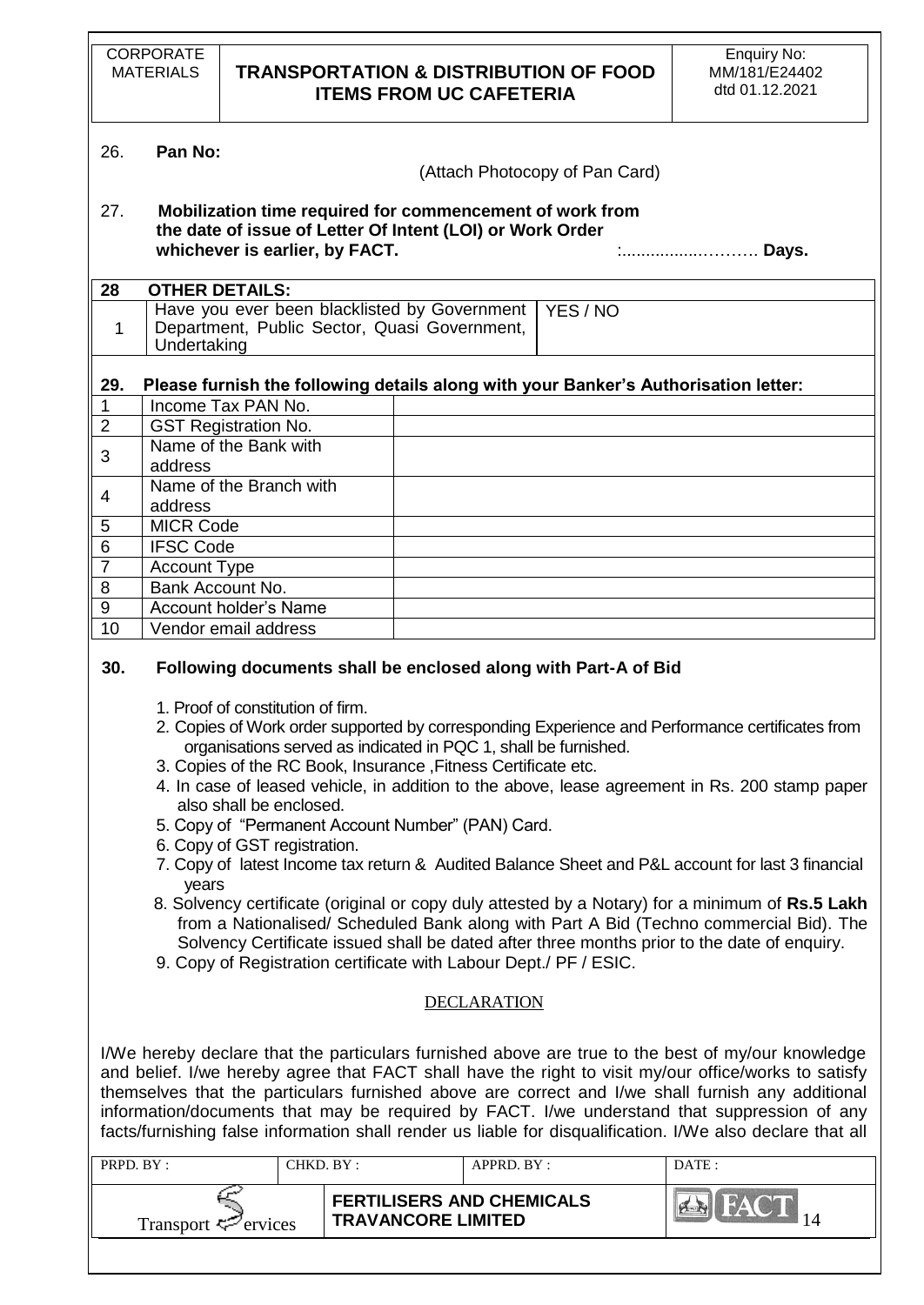| CORPORATE |
|-----------|
| MATERIALS |

statutory requirements and obligations required for employing labourers for the work as per this enquiry shall be met by me/us in case award of work. Necessary registration from Labour/PF/ESI Departments, as applicable, will be arranged prior to commencement of work.

Date: **Name of Bidder:** 

Place Signature of Bidder:

(Seal)

| PRPD. BY:                       | CHKD. BY: |                                                               | APPRD. BY: | DATE:        |
|---------------------------------|-----------|---------------------------------------------------------------|------------|--------------|
| Transport $\mathcal{F}$ ervices |           | <b>FERTILISERS AND CHEMICALS</b><br><b>TRAVANCORE LIMITED</b> |            | <b>PLANN</b> |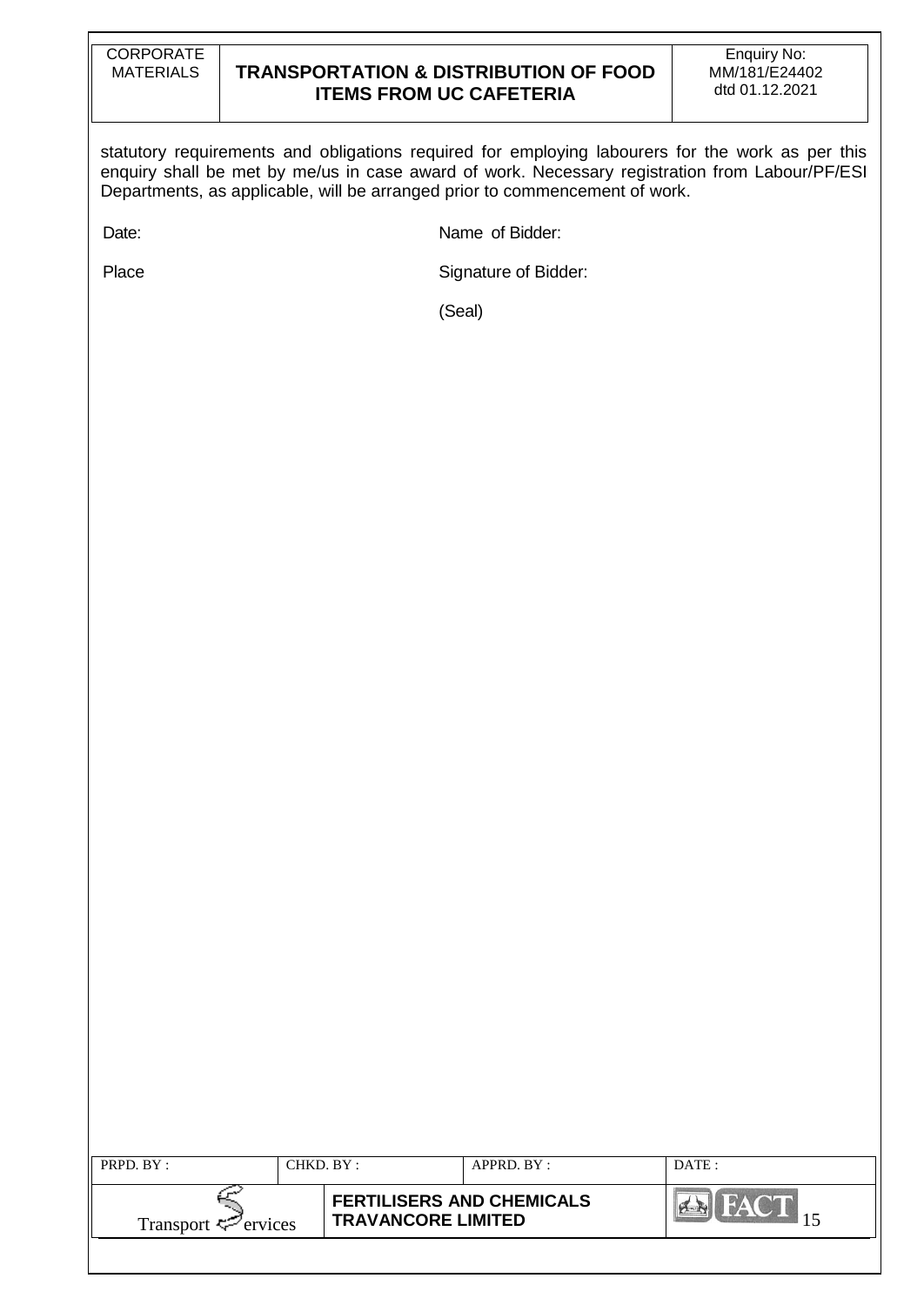### **ANNEXURE IV**

# **1.0 Scope of work:**

1.1 The Contractor shall have to provide suitable Covered Tempo Vans. – Metador Model/Tempo Traveller/Tempo Van Standard/Tata 407/TATA Ace/Mahendra Pickup/Piaggio Truck(Four Wheeler) of good condition in all respects.

 The contractor shall engage manpower in each vehicle in all the three shifts for the transportation, distribution of food items and hot water as per the works mentioned in **schedule I to IV** and service points mentioned in **Annexures 1A, II A, III A and III B.**

- 1.2 The worker shall wear blue colour jacket for identification and head cover while packing & supplying food materials. The contractor shall produce a medical fitness certificates in respect of the workers engaged from a government medical practitioner once in a year.
- 1.3. The workers engaged by the contractor will have to wash thermo flasks and kettles used for the distribution of Tea, Tiffin boxes with hot water in the canteen in each time of supply. The kettles used for the supply of hot water are to be washed thoroughly with hot water.
- 1.4 In case of late supply of Tea / food items by five minutes, due to fault of the contractor or his workers a penalty of Rs.500/- per occasion and for late supply of 6-10 minutes a penalty of Rs.1000/-per occasion will be imposed.

| <b>FERTILISERS AND CHEMICALS</b><br><b>TRAVANCORE LIMITED</b><br>Transport $\mathcal{F}$ ervices | PRPD. BY: | $\mathop{\rm CHKD\_BY}$ : | $APPRD$ $BY:$ | DATE: |
|--------------------------------------------------------------------------------------------------|-----------|---------------------------|---------------|-------|
|                                                                                                  |           |                           |               |       |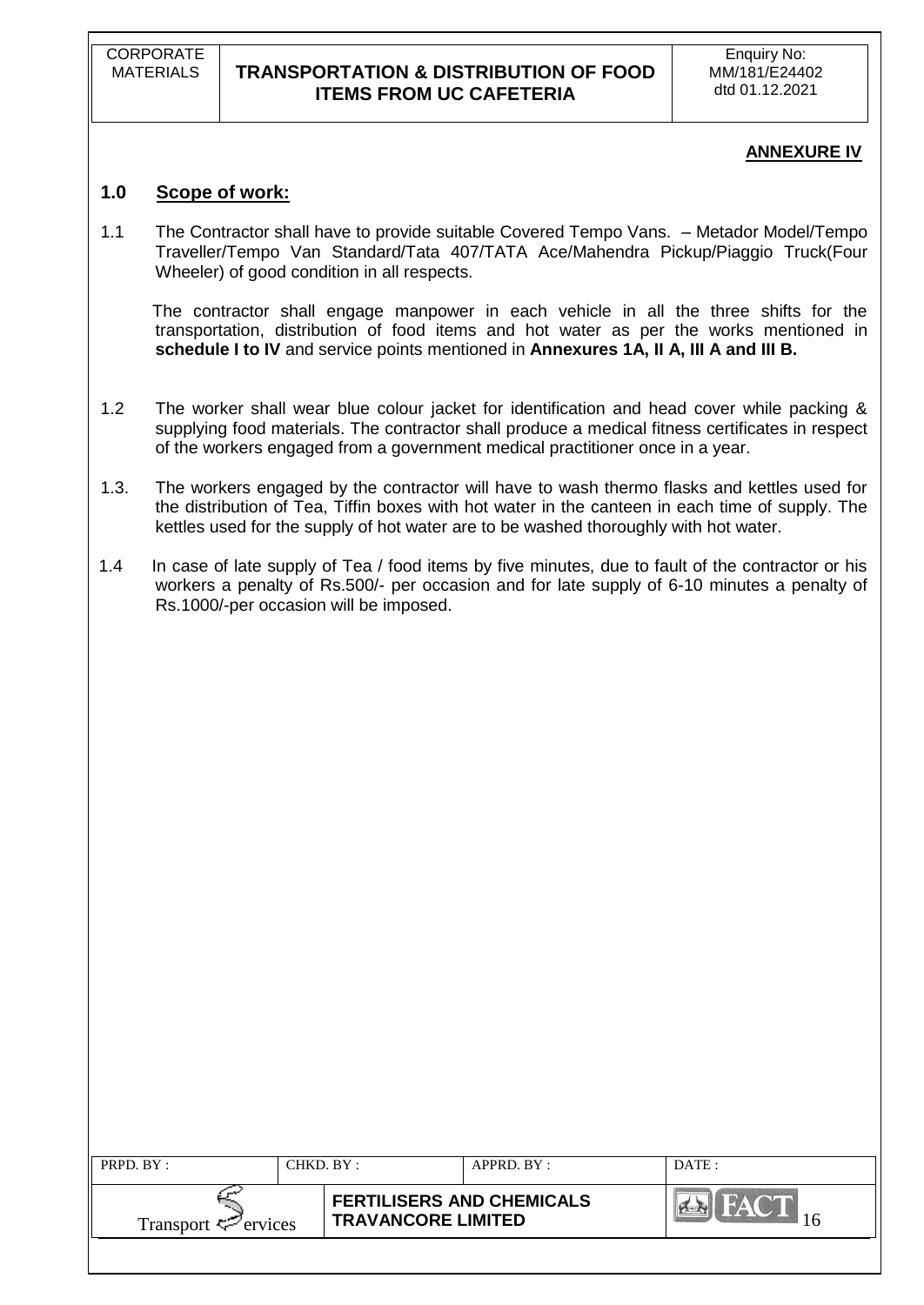CORPORATE<br>MATERIALS

# **TRANSPORTATION & DISTRIBUTION OF FOOD ITEMS FROM UC CAFETERIA**

# **Schedule of Work - I**

Transportation of food items in suitable Covered Tempo Van from FACT – Udyogamandal Complex (UC) Canteen to **FACT – Petrochemical Division and to various plant areas in PD as given in Annexure - I A** in all the three shifts.

| <b>SHIFT</b> | <b>TIME</b>               | <b>DETAILS OF WORK</b>                                                                                                                                                                              |
|--------------|---------------------------|-----------------------------------------------------------------------------------------------------------------------------------------------------------------------------------------------------|
|              | 08.30 AM TO 09.30 AM      | Tea supply in various plants in PD, collecting tiffin carrier from<br>plants and to be cleaned and rinsed with hot water thoroughly.                                                                |
|              | 09.30 AM TO 10.30 AM      | Supply of hot water in kettles as per annexure - III B                                                                                                                                              |
|              | 10.30 AM TO 10.45 AM      | Collecting Vessels from PD canteen                                                                                                                                                                  |
| $8 - 4$      | 10:45 AM TO 11:15 AM      | Transportation of meals from UC Canteen to PD Canteen.<br>Supply of Tiffin carriers to Plants in PD                                                                                                 |
|              | 11:15 AM TO 01:15 PM      | Vehicle shall be available at PD Canteen to make up the<br>shortage if any at PD canteen.                                                                                                           |
|              | 01.15: PM TO 01:30:PM     | Taking back all the tiffin carriers, Thermal Urns/Kettles kept in<br>plants.                                                                                                                        |
|              |                           | Tea supply in various plants in PD, Collection of Thermal Urns,<br>01.30: PM TO 03:30:PM Kettles from plants after tea serving, Taking back, Big vessels<br>from Canteen if any.                    |
|              | 04:30 PM TO 06:30 PM      | Tea supply in various plants in PD, Collection of Tiffin carrier<br>from plants after tea serving. Collection of Vessels from PD<br>canteen if required.                                            |
|              | 4-12 07:00 PM TO 08:30 PM | Transportation of meals from UC Canteen to PD Canteen.<br>Supply of Tiffin carriers to Plants in PD. Taking back all the<br>Vessels from canteen, Tiffin carriers and Kettles after tea<br>serving. |
|              | 9:00 PM TO 10:00 PM       | Tea supply in various plants in PD, Taking back all the Tiffin<br>carriers from plants/Thermal Urns/Kettles. Tiffin carriers to be<br>cleaned and to be rinsed with hot water thoroughly.           |
|              | 2:00 AM TO 3:00 AM        | Supply of tea & tiffin to various plants in PD,                                                                                                                                                     |
| $12 - 8$     | 5:00 AM TO 6:00 AM        | Supply of tea to various plants in PD, Taking back all the<br>Thermal Urns /Kettles.                                                                                                                |

| PRPD. BY:<br>CHKD. BY:          |  | $APPRD$ . BY :                                                | DATE: |            |
|---------------------------------|--|---------------------------------------------------------------|-------|------------|
| Transport $\mathcal{F}$ ervices |  | <b>FERTILISERS AND CHEMICALS</b><br><b>TRAVANCORE LIMITED</b> |       | <b>NAV</b> |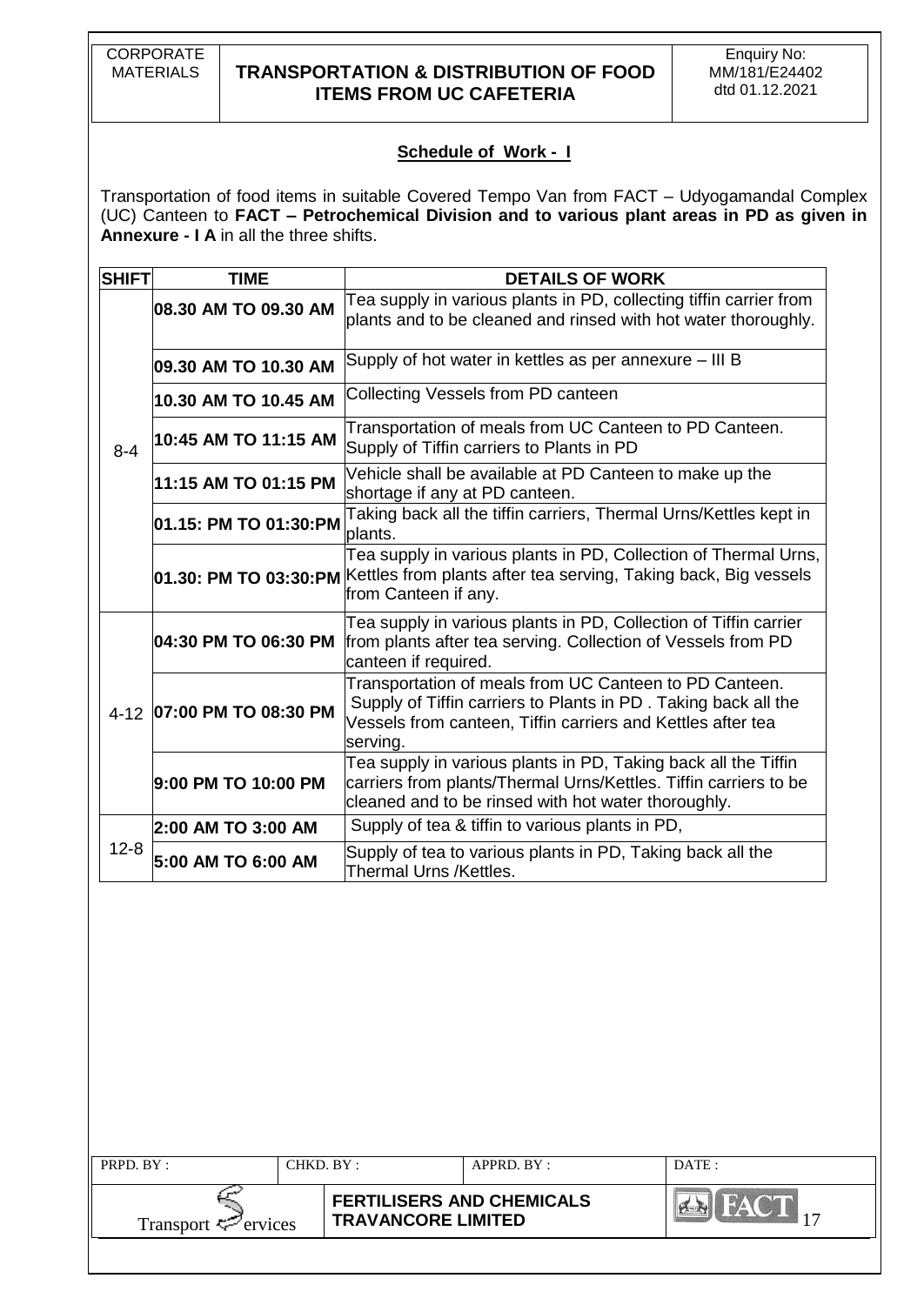# **Annexure 1A**

# **Food Service Points (Schedule of Work I)**

### **8/4 SHIFT**

- PD ADMN., PD-MEDICAL, FIRE&SAFETY, CANTEEN, MECH. MAIN. ELE. MAINT.,
- **1** INSTRUMENTATION
- **2** HYAM CPP, NITROGEN PLANT, KHI, CONTROL ROOM, DM/COOLING TOWER, CIVIL,,
- HYAM MAINT., ANONE PLANTS, WASTE WATER, LACTAM -BAGGING,
- **3** TECHNICIANS,
- **4** LACTAM-MECH, AMMONIA HANDLING, STORES,TRAFFIC, PUMP HOUSE, TANK FARM
- **5** TANK FARM, PRODUCTION GATE

# **4/12 SHIFT**

| PD-MEDICAL, FIRE&SAFETY, CANTEEN, MECH. MAIN. ELE.                 |
|--------------------------------------------------------------------|
| 1  MAINT., INSTRUMENTATION                                         |
| CPP, NITROGEN PLANT, KHI, CONTROL ROOM, DM/COOLING TOWER, CIVIL,   |
| 2 HYAM                                                             |
| HYAM MAINT., ANONE PLANTS, WASTE WATER, LACTAM -BAGGING,           |
| 3 TECHNICIANS, MECH.,                                              |
| IA MACAILA LIANDI INO TOAFFIO DUMO LIQUOF TANIZ FADIA DOQDILOTIONI |

**4** GATE AMMONIA HANDLING, TRAFFIC, PUMP HOUSE, TANK FARM, PRODUCTION

# **12/8 SHIFT**

| PD-MEDICAL, FIRE&SAFETY, CANTEEN, MECH. MAIN. ELE. MAINT.,       |
|------------------------------------------------------------------|
| <b>INSTRUMENTATION</b>                                           |
| CPP, NITROGEN PLANT, KHI, CONTROL ROOM, DM/COOLING TOWER, CIVIL, |
| 2 HYAM                                                           |
| HYAM MAINT., ANONE PLANTS, WASTE WATER, LACTAM -BAGGING,         |
| 3  TECHNICIANS, MECH.,                                           |
| AMMONIA HANDLING, TRAFFIC, PUMP HOUSE, TANK FARM, PRODUCTION     |
| GATE                                                             |

# **SUNDAYS & HOLIDAYS - 8/4 SHIFT**

| 4            | AMMONIA HANDLING, ,TRAFFIC, PUMP HOUSE, TANK FARM, PRODUCTION<br><b>GATE</b><br>PRPD. BY:<br>CHKD. BY:<br>DATA<br>APPRD. BY:                                             |  |  |  |  |  |
|--------------|--------------------------------------------------------------------------------------------------------------------------------------------------------------------------|--|--|--|--|--|
| 3            | HYAM MAINT., ANONE PLANTS, WASTE WATER, LACTAM -BAGGING,<br><b>TECHNICIANS, MECH.,</b>                                                                                   |  |  |  |  |  |
| $\mathbf{2}$ | PD-MEDICAL, FIRE&SAFETY, CANTEEN, MECH. MAIN. ELE. MAINT.,<br><b>INSTRUMENTATION</b><br>CPP, NITROGEN PLANT, KHI, CONTROL ROOM, DM/COOLING TOWER, CIVIL,,<br><b>HYAM</b> |  |  |  |  |  |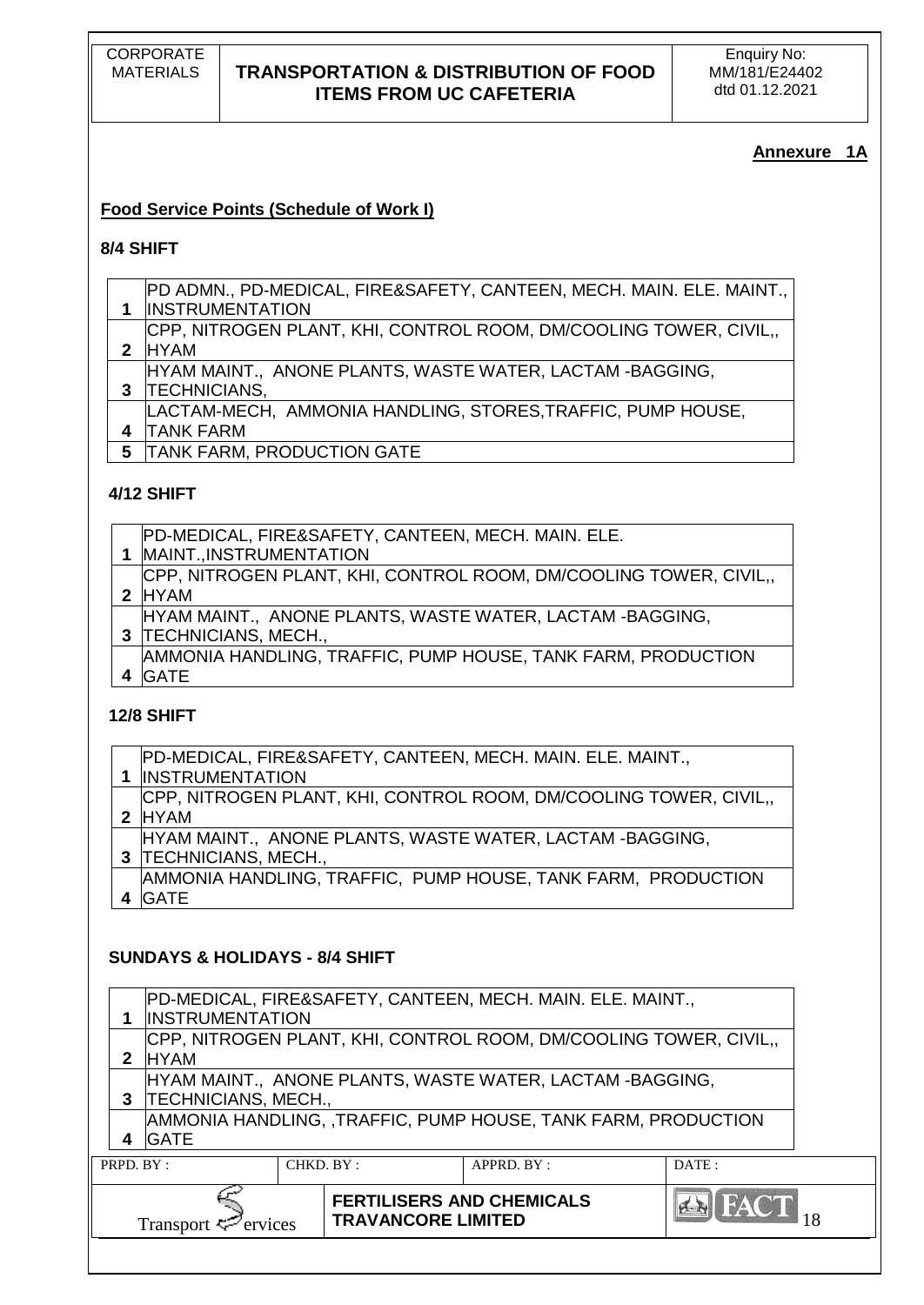CORPORATE<br>MATERIALS

# **TRANSPORTATION & DISTRIBUTION OF FOOD ITEMS FROM UC CAFETERIA**

### **Schedule of Work - II**

Transportation of food items in suitable Covered Tempo Van from FACT – Udyogamandal Complex (UC) Canteen to **part of Fert Plant Areas and Training School as per Schedule of work -II** is as given in **Annexure - II A** in all the three shifts as detailed below:.

| <b>Shift</b> | Time                   | <b>Details of Work</b>                                                                                                                                            |
|--------------|------------------------|-------------------------------------------------------------------------------------------------------------------------------------------------------------------|
|              | 08.30 AM to 10.00 AM   | Supply of Tea to various Fert plants as per service points<br>given below and collection of meals vessels from RAP<br>canteen.                                    |
|              | 10.45 AM to 11.00 AM   | Collection of vessels from Managerial canteen                                                                                                                     |
|              | 11.15 AM to 11.45 AM   | Transportation of meals from UC cafeteria to RAP canteen                                                                                                          |
| $8 - 4$      | 11.45 AM $-$ 12 .15 PM | Transportation of meals from UC cafeteria to Managerial<br>canteen.                                                                                               |
|              | 12.15 PM to 01.00 PM   | Vehicle shall be available at UC cafeteria/RAP canteen as<br>instructed by Shift-in Charge to make up the shortage, if<br>any, at RAP canteen/Managerial Canteen. |
|              | 01.30 PM to 03.30 PM   | Supply of Tea to various Fert plants as per service points<br>given below                                                                                         |
|              | 05.00 PM to 07.00 PM   | Supply of Tea to various Fert plants as per service points<br>given below & Collection of meals vessels from RAP<br>canteen.                                      |
| 4/12         | 07.00 PM to 08.30 PM   | Transportation of meals from UC cafeteria to RAP canteen<br>& Taking back all the vessels from RAP canteen after<br>meals service.                                |
|              | 09.00 PM to 10.30 PM   | Supply of Tea to various Fert plants as per service points<br>given below.                                                                                        |
|              | 01.45 AM to 03.00 AM   | Supply of tea and tiffin to various Fert plants as per service<br>points given below.                                                                             |
| 12/8         | 05.00 AM to 06.00 AM   | Supply of Tea to various Fert plants as per service points<br>given below.                                                                                        |

| PRPD. BY:                       |  | CHKD. BY :                                                    | $APPRD$ $BY$ : | DATE: |
|---------------------------------|--|---------------------------------------------------------------|----------------|-------|
| Transport $\mathcal{F}$ ervices |  | <b>FERTILISERS AND CHEMICALS</b><br><b>TRAVANCORE LIMITED</b> |                |       |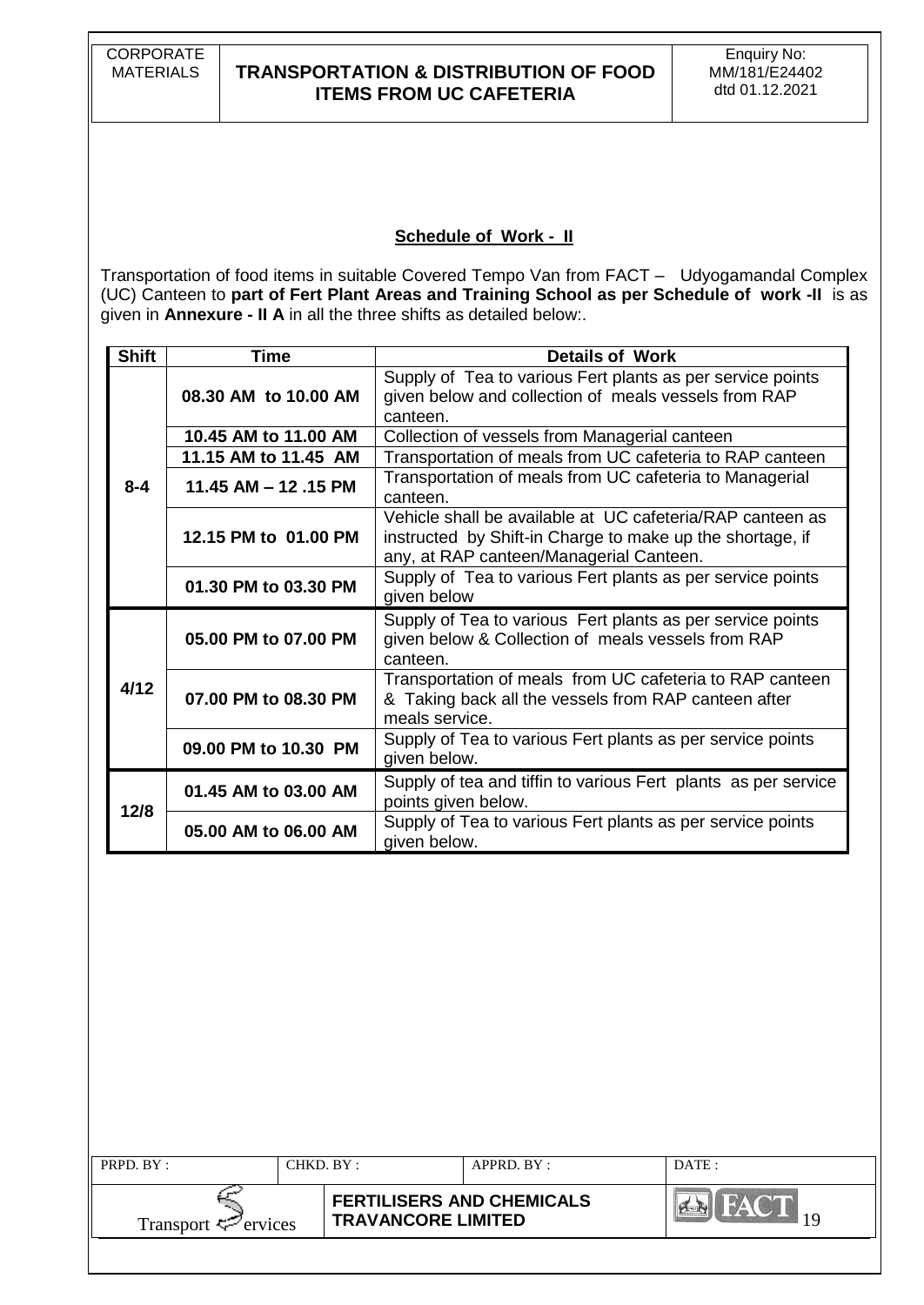# **Annexure-II A**

# **Food Service Points (Schedule of Work II)**

# **8/4 SHIFT**

|              | CIVIL, MATERIAL CONSERVATION, CMG, SMITHY, WORKSHOP, MEDICAL |
|--------------|--------------------------------------------------------------|
| $\mathbf{2}$ | NAS WITHOUT TEA - BAGGING, MECH., STORES, NAS ELE., CIVIL    |
| 3            | PETROL PUMP, GARAGE, RAP CONTROL ROOM, INSTR., FEDO          |
| 4            | <b>RAP MECHANICAL, OFFICE AREA, LAB, CISF</b>                |
| 5            | COOLING TOWER, PDS YARD, SYNTHESIS                           |
| 6            | COMPRESSOR, MDEA, NITROGEN, DM WATER                         |
|              | NAPHTHA STORAGE, CPP CONTROL ROOM, OIL PUMP HOUSE            |
| 8            | <b>TRAINING SCHOOL</b>                                       |

# **4/12 SHIFT**

|   | CMG, WORKSHOP, SMITHY, MEDICAL                    |
|---|---------------------------------------------------|
| 2 | NAS 1 ST FLOOR-CONTROL ROOM & LAB, PUSHER         |
| 3 | YARD ROOM, TRAFFIC, IN CHARGE, BAGGING, INSTR.    |
| 4 | RAP CONTROLROOM, INSTR., LAB, CISF                |
| 5 | COOLING TOWER, PDS YARD, SYNTHESIS                |
| 6 | COMPRESSOR, MDEA, NITROGEN, DM WATER              |
|   | NAPHTHA STORAGE, CPP CONTROL ROOM, OIL PUMP HOUSE |
|   |                                                   |

### **12/8 SHIFT**

|              | CMG, WORKSHOP, SMITHY, MEDICAL                    |
|--------------|---------------------------------------------------|
| $\mathbf{2}$ | NAS 1 ST FLOOR-CONTROL ROOM & LAB, PUSHER         |
| 3            | YARD ROOM, TRAFFIC ,YARD ROOM,BAGGING,INSTR.      |
| 4            | RAP CONTROLROOM, INSTR., RAP MECH(SHUT DOWN)      |
| 5            | LAB, CISF, COOLING TOWER, PDS YARD, SYNTHESIS     |
| 6            | COMPRESSOR, MDEA, NITROGEN, DM WATER              |
|              | NAPHTHA STORAGE, CPP CONTROL ROOM, OIL PUMP HOUSE |

# **SUNDAYS & HOLIDAYS - 8/4 SHIFT**

|                         | Transport $\leq$ ervices |                                                       |  | <b>FERTILISERS AND CHEMICALS</b><br><b>TRAVANCORE LIMITED</b> |            | $AA$ $FACT$ <sub>24</sub> |  |
|-------------------------|--------------------------|-------------------------------------------------------|--|---------------------------------------------------------------|------------|---------------------------|--|
| PRPD. BY :<br>CHKD. BY: |                          |                                                       |  |                                                               | APPRD. BY: | DATE:                     |  |
|                         | 5                        | NAPHTHA STORAGE, CPP CONTROL ROOM, OIL PUMP HOUSE     |  |                                                               |            |                           |  |
|                         |                          | SYNTHESIS, COMPRESSOR, MDEA, NITROGEN PLANT, DM WATER |  |                                                               |            |                           |  |
|                         | 3                        |                                                       |  | LAB, CISF, COOLING TOWER, PDS YARD                            |            |                           |  |
|                         |                          | RAP CONTROLROOM, INSTRUMENTATION, RAP MECH(SHUT DOWN) |  |                                                               |            |                           |  |
|                         |                          | CMG, WORKSHOP, SMITHY, MEDICAL, NAS-ALL PLANT AREAS   |  |                                                               |            |                           |  |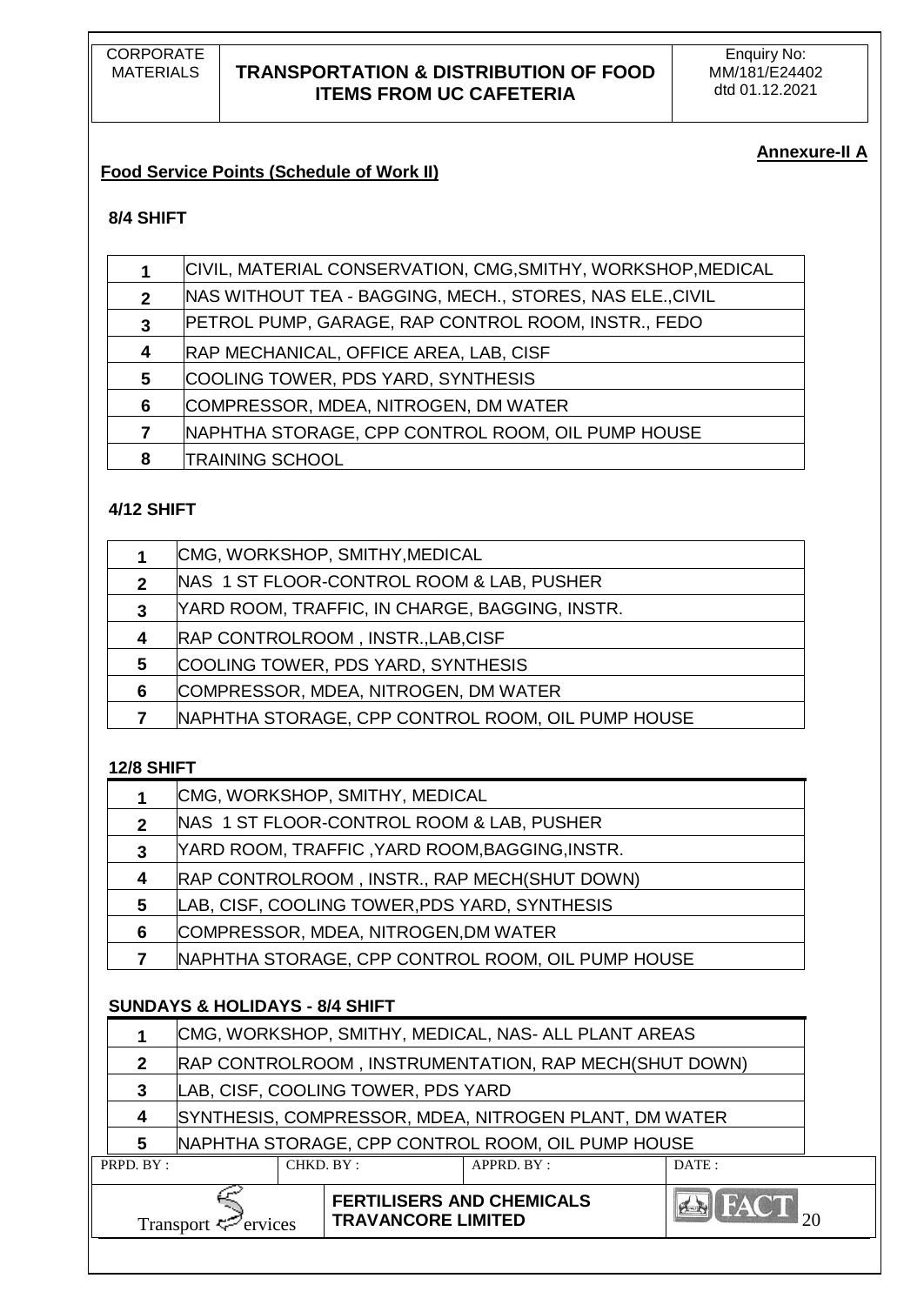CORPORATE<br>MATERIALS

# **TRANSPORTATION & DISTRIBUTION OF FOOD ITEMS FROM UC CAFETERIA**

### **Schedule of Work - III**

**Transportation and distribution** of food items in suitable Covered Tempo Vans from FACT – Udyogamandal Complex (UC) Canteen to **Other areas in Fert Plants not covered in Schedule of work- II and Township areas** as is given in **Annexure III- A** in all the three shifts as detailed below:.

| <b>Shift</b> | Time                                                                                                                   | <b>Details of Work</b>                                                                                                                                                                       |  |  |
|--------------|------------------------------------------------------------------------------------------------------------------------|----------------------------------------------------------------------------------------------------------------------------------------------------------------------------------------------|--|--|
|              |                                                                                                                        |                                                                                                                                                                                              |  |  |
|              | 2.00 AM                                                                                                                | Supply of Tea & Tiffin at various locations of the plant as per<br>annexure - III A and take back flasks/kettles after 30 minutes.                                                           |  |  |
| 12/8         | 5.00 AM                                                                                                                | Supply of Tea as per annexure - III A and take back<br>flasks/kettles after 30 minutes                                                                                                       |  |  |
|              | 6.00 AM                                                                                                                | Supply of hot water in kettles as per annexure – III B                                                                                                                                       |  |  |
| 8/4          | 8.30 AM                                                                                                                | Supply of Tea at various locations of the plant and collection of<br>empty tiffin carriers from the areas concerned as per annexure<br>- III A and take back flasks/kettles after 30 minutes |  |  |
|              | 10.30 AM                                                                                                               | Filling & distribution of filled tiffin carriers at various locations as<br>per annexure - III A                                                                                             |  |  |
|              | 11.00 AM                                                                                                               | Supply of hot water in kettles as per annexure- III B                                                                                                                                        |  |  |
|              | Supply of tea at various locations as per annexure - IIIA and<br>1.30 PM<br>take back flasks/kettles after 30 minutes. |                                                                                                                                                                                              |  |  |
|              | 5.00 PM                                                                                                                | Supply of Tea at various locations of the plant and collection of<br>empty tiffin carriers from the areas as per annexure - III A and<br>take back flasks/kettles after 30 minutes           |  |  |
|              | 6.00 PM                                                                                                                | Supply of hot water in kettles as per annexure – III B                                                                                                                                       |  |  |
| 4/12         | 07.00 PM                                                                                                               | Filling meals & distribution of filled tiffin carriers at various<br>locations as per annexure - III A                                                                                       |  |  |
|              | 09.15 PM                                                                                                               | Supply of tea at various locations as per annexure – III A and<br>take back flasks/kettles after 30 minutes.                                                                                 |  |  |

| PRPD. BY:<br>CHKD. BY :         |  |                                                               | $APPRD$ $RY$ : | DATE:   |
|---------------------------------|--|---------------------------------------------------------------|----------------|---------|
| Transport $\mathcal{F}$ ervices |  | <b>FERTILISERS AND CHEMICALS</b><br><b>TRAVANCORE LIMITED</b> |                | $P = R$ |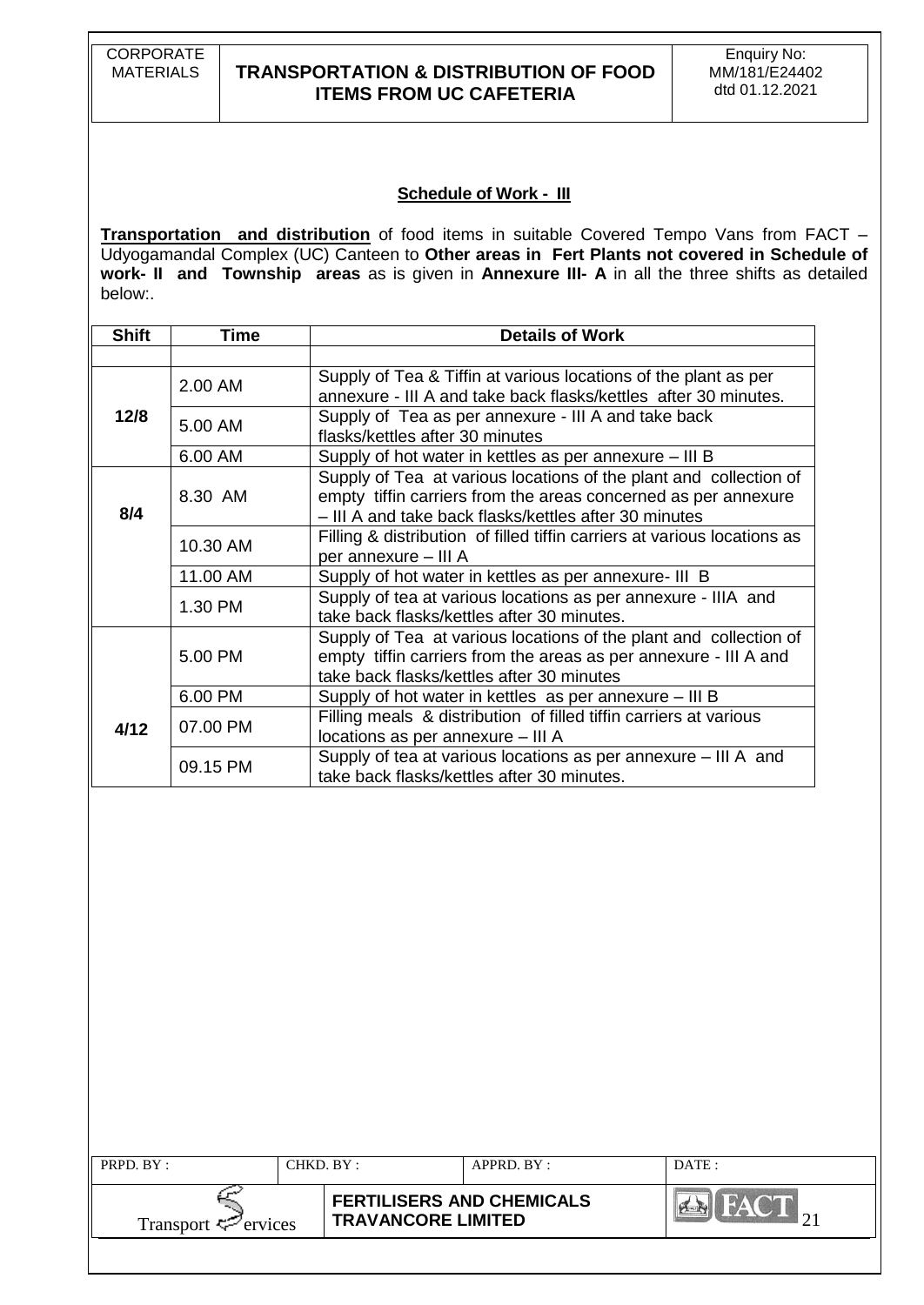# **Annexure - III A**

### **Food Service Points (Schedule of work – III)**

### **12/8 SHIFT**

| SI.No.        | <b>Service Points</b>                                            |
|---------------|------------------------------------------------------------------|
|               | <b>WELDING, POLLUTION CONTROL, INSTR.</b>                        |
| $\mathcal{P}$ | ACID LAB. DCDA & SO2                                             |
| 3             | <b>NORTH GATE CISF &amp; TRAFFIC OFFICE</b>                      |
| 4             | MELTER, SULPHUR CHARGING/CRANE OPRS.                             |
| 5.            | MAIN LAB, CISF CONTROL ROOM, SOUTH GATE, FILTER BED.             |
| 6             | 11K V, OFFSITE, HEAVY                                            |
|               | 300 TPD IIND FLOOR - CONTROL ROOM & LAB                          |
| 8             | TRAFFIC, BAGGING AREA, INSTR, H2SO4 HANDLING(SUPER)              |
| 9             | BOILER, IMPORT ACID, , PHOSPHATE MECH.& ELE(SHUT DOWN WORK TIME) |
| 10            | 150 TPD PHOSPHATE - GROUND FLOOR - ISSUE CLERK, BAGGING OPERATOR |
| 11            | 150 TPD PHOSPHATE - CONTROL ROOM & LAB, FIRE & SAFETY, 110 KV,   |

### **8/4 SHIFT**

| SI.NO. | <b>Service Points</b>                                                |
|--------|----------------------------------------------------------------------|
|        | 11 K V, OFFSITE, RUBBER LIINING & WELDING, INSTR. MAIN OFFICE        |
|        | ELE, INSTR, POLLUTION CONTROL, ACID OFFICE, LAB., ACID MAINT., DCDA, |
| 2      | SO <sub>2</sub>                                                      |
| 3      | MELTER, SULPHUR CHARGING/CRANE OPRS.                                 |
| 4      | NORTH GATE CISF, TRAFFIC OFFICE                                      |
|        | SOUTH GATE, ESTATE, TOWNSHIP CIVIL & ELE, FILTER BED, EEC BUILDING,  |
| 5      | <b>HO, SCT BUILDING</b>                                              |
| 6      | HEAVY, UTILITIES, MECH. OFFICE                                       |
|        | 300 TPD IIND FLOOR - CONTROL ROOM & LAB, PM'S OFFICE                 |
| 8      | BAGGING AREA, INSTR, H2SO4 HANDLING(SUPER), TRAFFIC                  |
| 9      | BOILER, IMPORT ACID, PHOSPHATE ELE, MECH.                            |
| 10     | 150 TPD PHOSPHATE - MECH., TRAFFIC, BAGGING OPERATOR                 |
| 11     | 150 TPD PHOSPHATE - CONTROL ROOM & LAB, TRAFFIC, BAGGING OPR,        |
| 12     | MAIN LAB, TIME OFFICE, FIRE & SAFETY, 110 KV,                        |

# **4/12 SHIFT**

| SI.NO.    | <b>Service Points</b>                     |                                                               |            |             |  |  |
|-----------|-------------------------------------------|---------------------------------------------------------------|------------|-------------|--|--|
|           | <b>WELDING, POLLUTION CONTROL, INSTR.</b> |                                                               |            |             |  |  |
| 2         |                                           | ACID LAB. DCDA, SO2                                           |            |             |  |  |
| 3         | NORTH GATE CISF&TRAFFIC OFFICE            |                                                               |            |             |  |  |
|           | MELTER, SULPHUR CHARGING/CRANE OPRS.      |                                                               |            |             |  |  |
| PRPD. BY: |                                           | CHKD. BY:                                                     | APPRD. BY: | DATE:       |  |  |
|           | Transport $\mathcal{F}$ ervices           | <b>FERTILISERS AND CHEMICALS</b><br><b>TRAVANCORE LIMITED</b> |            | <b>FACT</b> |  |  |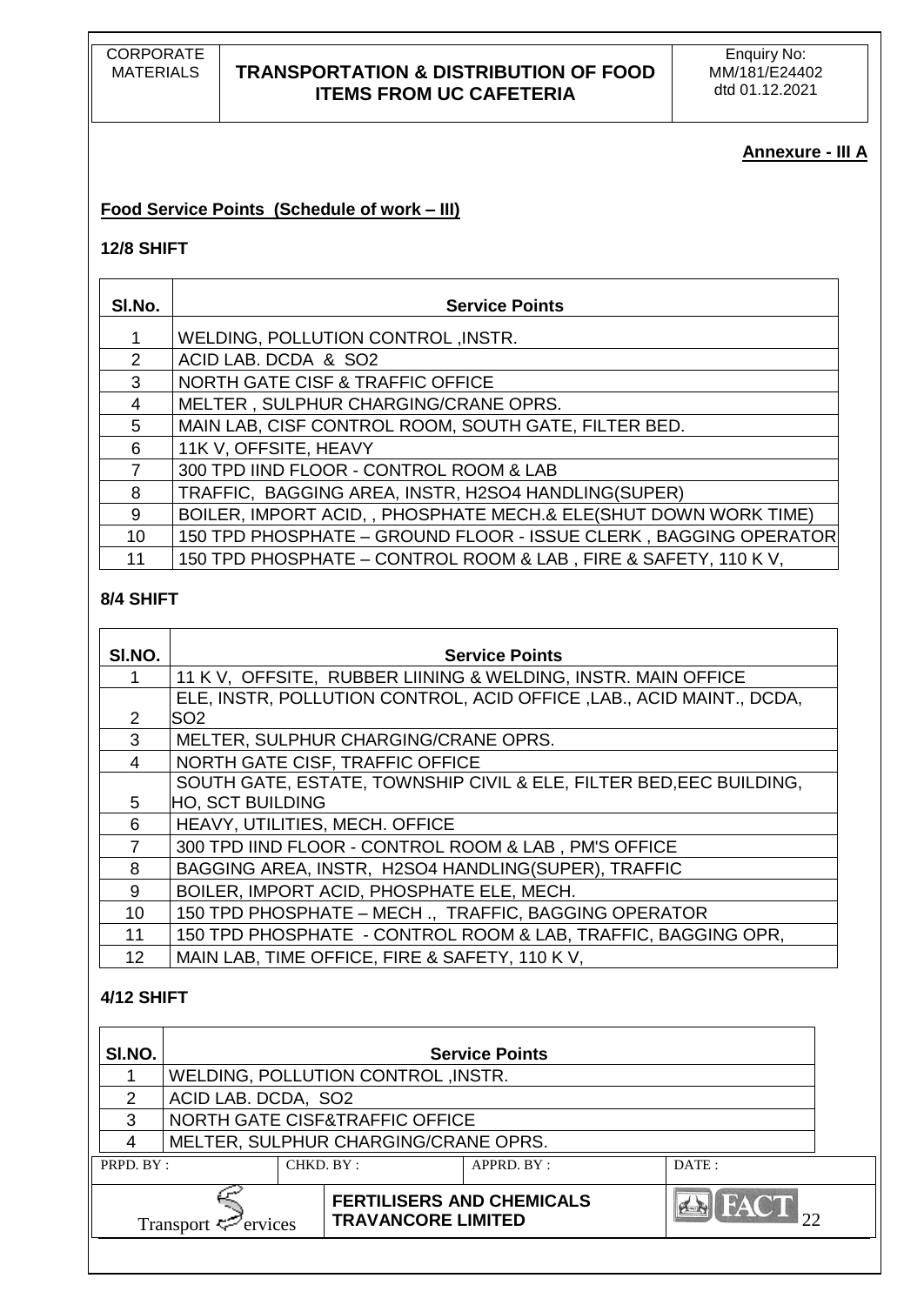CORPORATE<br>MATERIALS

# **TRANSPORTATION & DISTRIBUTION OF FOOD ITEMS FROM UC CAFETERIA**

Enquiry No: MM/181/E24402 dtd 01.12.2021

| 5  | MAIN LAB, SOUTH GATE, FILTER BED                               |
|----|----------------------------------------------------------------|
| 6  | 11K V, OFFSITE, HEAVY                                          |
|    | 300 TPD IIND FLOOR - CONTROL ROOM & LAB                        |
| 8  | TRAFFIC, BAGGING AREA + INSTR + H2SO4 HANDLING(SUPER)          |
| 9  | BOILER, IMPORT ACID, PHOSPHATE MECH.                           |
| 10 | 150 TPD PHOSPHATE - GROUND FLOOR - ISSUE CLERK, BAGGING OPR-   |
| 11 | 150 TPD PHOSPHATE - CONTROL ROOM & LAB, FIRE & SAFETY, 110 KV, |

#### **Annexure- III B**

### **HOT WATER SUPPLY POINTS –FERT PLANTS**

| <b>SNO</b>      | <b>AREA</b>                           | <b>NO. OF KETTLES</b> |                |          |
|-----------------|---------------------------------------|-----------------------|----------------|----------|
|                 |                                       | 8/4 SHIFT             | 4/12 SHIFT     |          |
| $\mathbf{1}$    | POLLUTION CONTROL                     | $\mathbf{1}$          | $\mathbf 1$    |          |
| $\overline{2}$  | <b>NORTH GATE TRAFFIC</b>             | <b>SERVE</b>          | <b>SERVE</b>   |          |
| 3               | <b>ACID PLANT-DCDA</b>                | 2                     | $\overline{2}$ |          |
| $\overline{4}$  | III STAGE - BAGGING                   | 3                     | 3              |          |
| 5               | III STAGE - CONTROL ROOM              | $\overline{2}$        | $\overline{2}$ |          |
| 6               | <b>III STAGE TRAFFIC</b>              | <b>SERVE</b>          | <b>SERVE</b>   |          |
| $\overline{7}$  | IV STAGE - CONTROL ROOM               | $\mathbf{1}$          | $\mathbf{1}$   |          |
| 8               | <b>IV STAGE BAGGING &amp; TRAFFIC</b> | 1                     | 1              |          |
| 9               | <b>INSTRUMENTATION MAIN OFFICE</b>    | $\mathbf{1}$          |                |          |
| 10              | <b>SCT BUILDING</b>                   | 3                     |                | 8/4 ONLY |
| 11              | FIRE & SAFETY                         | $\mathbf{1}$          | $\mathbf{1}$   |          |
| 12 <sup>2</sup> | 110 KV                                | 1                     | 1              |          |
| 13              | <b>NEW SULPHATE - IST FLOOR</b>       | 1                     | 1              |          |
| 14              | <b>NAS BAGGING &amp; TRAFFIC</b>      | $\overline{2}$        | $\overline{2}$ |          |
| 15              | <b>STORES</b>                         | $\overline{2}$        |                | 8/4 ONLY |
| 16              | RAP CONTROL ROOM                      | $\overline{2}$        | $\overline{2}$ |          |
| 17              | <b>FRONT END</b>                      | $\mathbf{1}$          |                | 8/4 ONLY |
| 18              | <b>RAP CPP</b>                        | $\mathbf{1}$          | $\mathbf{1}$   |          |
| 19              | RAP OFFCE AREA                        | $\mathbf{1}$          | $\mathbf{1}$   |          |
| 20              | RAP NITROGEN AREA                     | $\mathbf{1}$          |                | 8/4 ONLY |
|                 |                                       | 1                     | 1              |          |
|                 | <b>TOTAL</b>                          | 28                    | 20             |          |
|                 |                                       |                       |                |          |
|                 |                                       |                       |                |          |

| PRPD. BY:                       | CHKD. BY : |                                                               | APPRD. BY: | DATE:  |
|---------------------------------|------------|---------------------------------------------------------------|------------|--------|
| Transport $\mathcal{F}$ ervices |            | <b>FERTILISERS AND CHEMICALS</b><br><b>TRAVANCORE LIMITED</b> |            | $-W_A$ |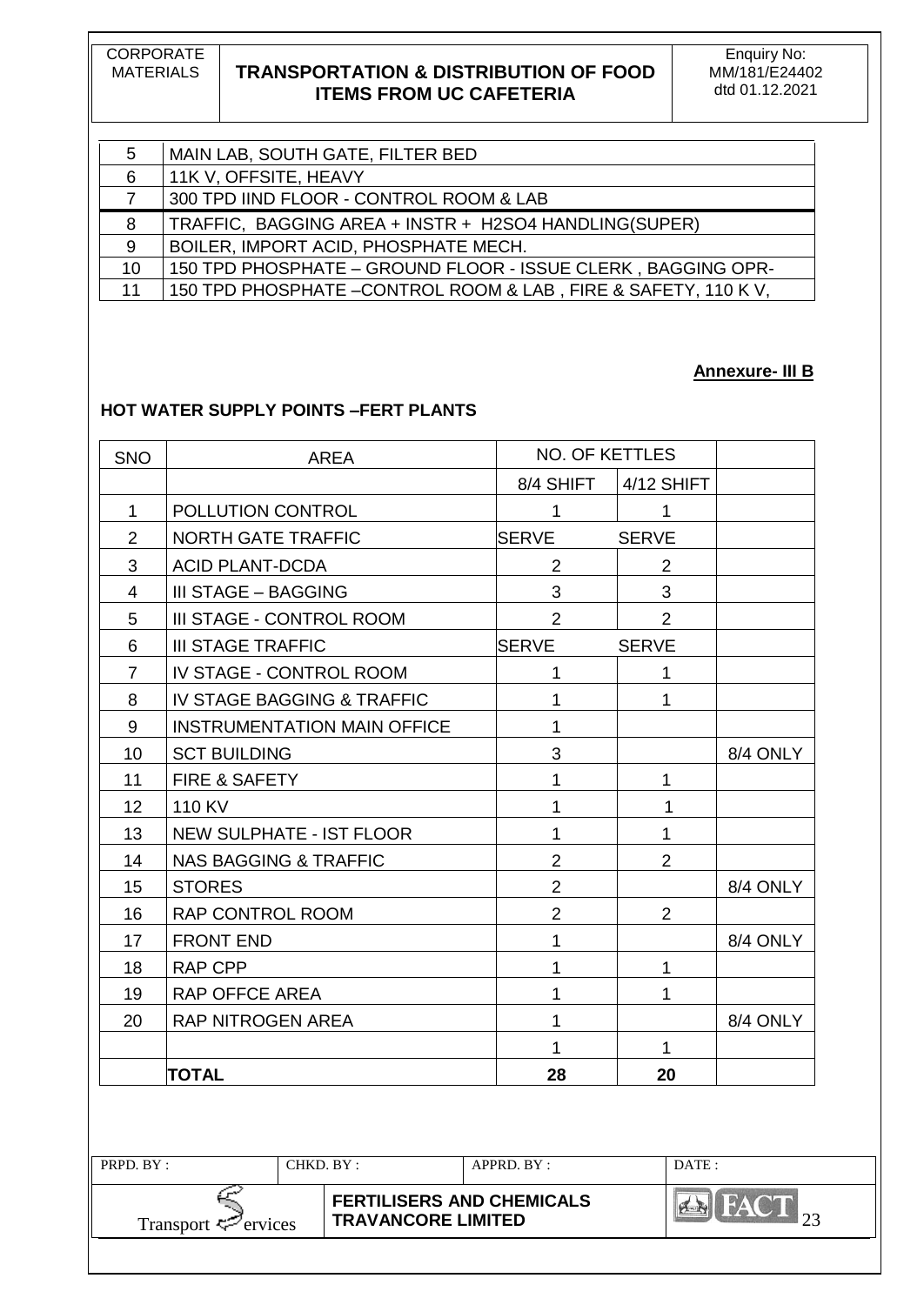CORPORATE<br>MATERIALS

# **TRANSPORTATION & DISTRIBUTION OF FOOD ITEMS FROM UC CAFETERIA**

Enquiry No: MM/181/E24402 dtd 01.12.2021

#### **HOT WATER SUPPLY POINTS PETROCHEMICAL PLANTS**

| <b>SNO</b>     | <b>AREAS</b>                                            | <b>NO. OF KETTLES</b> |                         |          |
|----------------|---------------------------------------------------------|-----------------------|-------------------------|----------|
|                |                                                         |                       |                         |          |
|                |                                                         | 8/4 SHIFT             | 4/12 SHIFT              |          |
| $\mathbf 1$    | <b>WORKSHOP</b>                                         | $\overline{2}$        |                         |          |
| $\overline{2}$ | <b>ELECTRICAL WORK SHOP</b>                             | $\overline{2}$        |                         |          |
| 3              | FIRE&SAFETY                                             | $\overline{2}$        | 1                       |          |
| $\overline{4}$ | <b>CONTROL ROOM</b>                                     | $\overline{2}$        | 1                       |          |
| 5              | <b>HEAVY</b>                                            | $\overline{2}$        |                         |          |
| 6              | DM WATER PUMP, CIVIL & MECH<br><b>MAINT. OFFICE</b>     | 1                     | 1                       |          |
| $\overline{7}$ | HYAM, ANONE PLANTS, HAYM MAINT.,<br><b>ANONE MAINT.</b> | 1                     | 1 (At DM<br>Plant only) |          |
| 8              | <b>CYCLO HEXINE</b>                                     | $\overline{2}$        | 1                       |          |
| 9              | <b>WASTE WATER TREATMENT PLANT</b>                      | 1                     | 1                       |          |
| 10             | LACTAM TECH. ROOM                                       | 1                     | 1                       |          |
| 11             | <b>LACTAM MAINTENANCE</b>                               | 1                     |                         |          |
| 12             | <b>STORES</b>                                           | 1                     |                         | 8/4 ONLY |
| 14             | <b>KHI BOILER</b>                                       | 1                     |                         |          |
| 15             | CPP CONTROL ROOM                                        | $\overline{2}$        | 1                       |          |
| 16             | <b>LACTAM BAGGING &amp; LOADING</b>                     | 3                     | 3                       |          |
| 17             | <b>AMMONIA HANDLING</b>                                 | $\overline{2}$        | 1                       |          |
| 18             | <b>TANK FARM &amp; FIRE WATER PUMP</b><br><b>HOUSE</b>  | 1                     | 1                       |          |
| 19             | NITROGEN PLANT                                          | 1                     | 1                       |          |
| 20             | INSTR.(BEHIND ELECTRICAL)                               | 1                     |                         | 8/4 ONLY |
|                |                                                         | 29                    | 14                      |          |

*Note : The number of tea points / hot water points and distribution area may change from time to time based on requirement and contractor will have to supply the items as directed by the shift in charge ( Cafeteria)* 

| PRPD. BY:                       | CHKD. BY: |                           | APPRD. BY:                       | DATE: |
|---------------------------------|-----------|---------------------------|----------------------------------|-------|
| Transport $\mathcal{P}$ ervices |           | <b>TRAVANCORE LIMITED</b> | <b>FERTILISERS AND CHEMICALS</b> |       |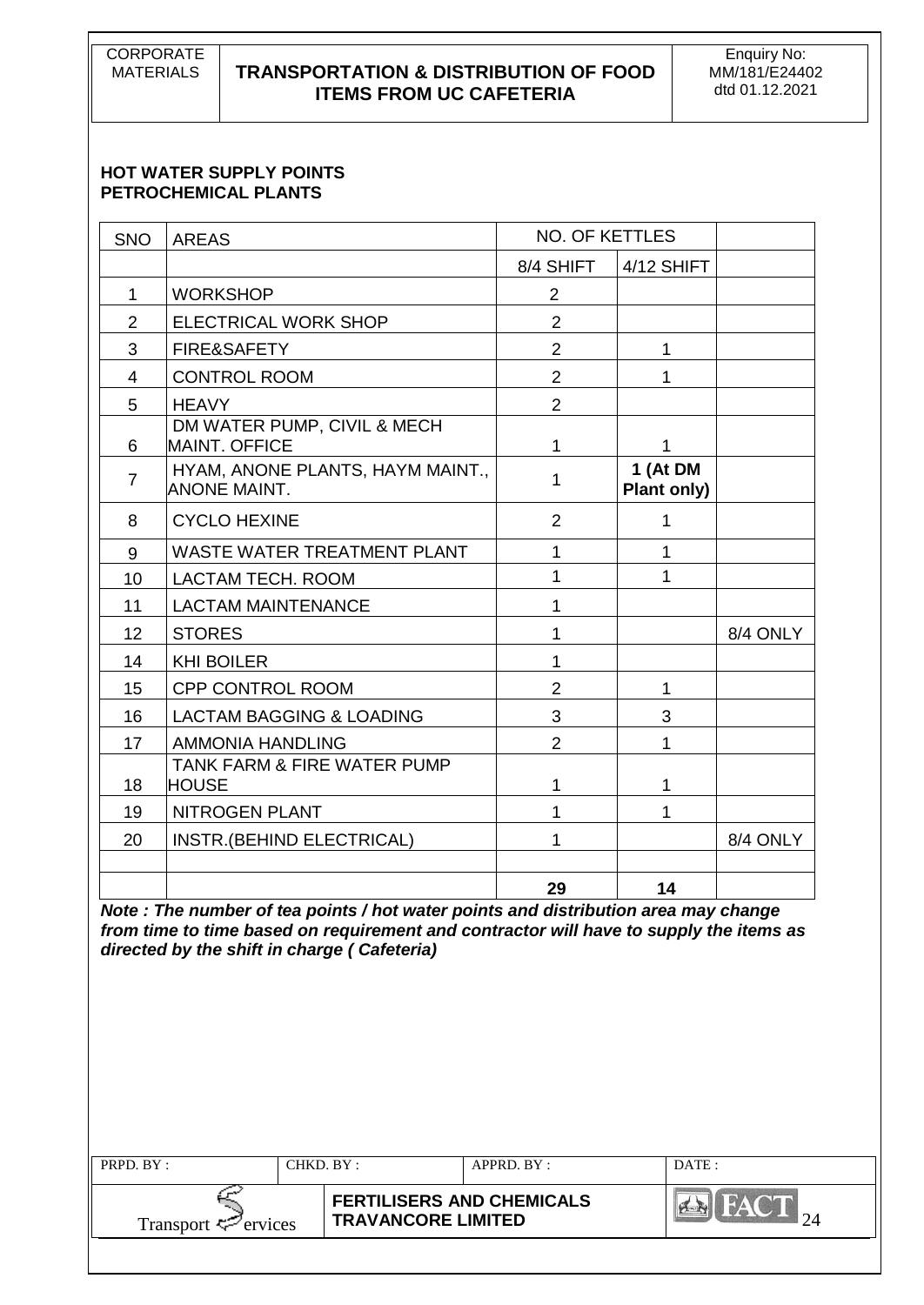CORPORATE

# **TRANSPORTATION & DISTRIBUTION OF FOOD ITEMS FROM UC CAFETERIA**

### **Schedule of Work - IV**

- (a) Transportation of food items in suitable Covered vehicle from FACT Udyogamandal Cafeteria to (i) Estate Office (ii) Corporate Office (iii)Township Civil/Electrical in 8/4 shifts on all days except Sundays and Company holidays.
- (b) Includes collection of (1) utensils from each departments (2) meals from UC Cafeteria against coupons collected from the departments (3) loading of the items to the vehicle, transportation and unloading at the above departments (4) return the empty vessels to UC Cafeteria if required

| Shift             | Time     | Details of Work                                                                                                         |
|-------------------|----------|-------------------------------------------------------------------------------------------------------------------------|
| 8:00<br><b>AM</b> | 10:00 AM | Collection of vessels & coupons from Estate<br>Office, Corporate office and Township<br>Electrical & Civil departments. |
| <b>TO</b>         | 10:30 AM | Collection of food from UC Cafeteria against<br>coupon, loading and transportation of food to<br>various destinations.  |
| 4:00<br><b>PM</b> | 11:00 AM | Unloading of food items at various locations<br>as per requirement.                                                     |

| PRPD. BY:                       | CHKD. BY :                                                    | APPRD. BY: | DATE: |
|---------------------------------|---------------------------------------------------------------|------------|-------|
| Transport $\mathcal{F}$ ervices | <b>FERTILISERS AND CHEMICALS</b><br><b>TRAVANCORE LIMITED</b> |            |       |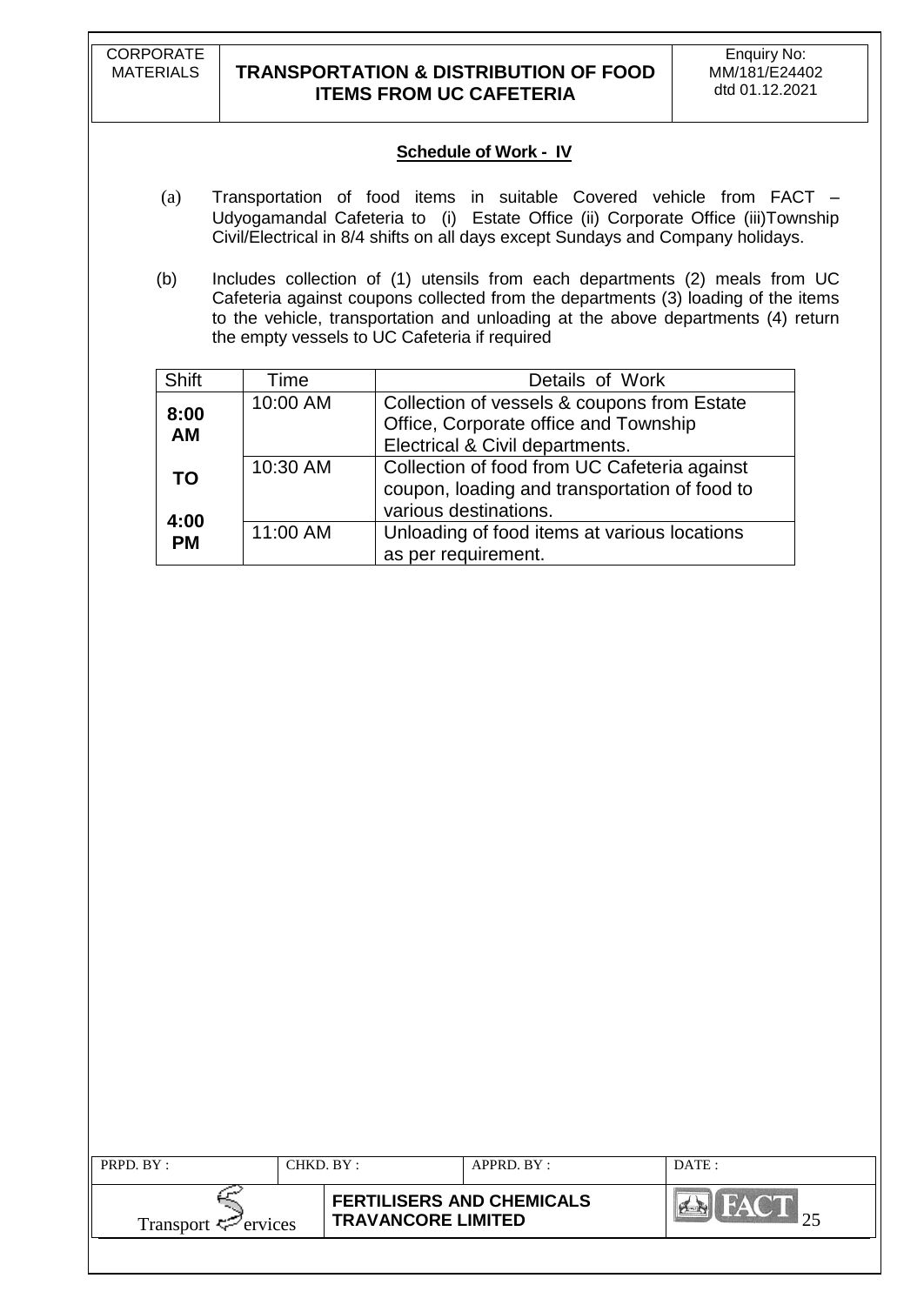CORPORATE<br>MATERIALS

# **TRANSPORTATION & DISTRIBUTION OF FOOD ITEMS FROM UC CAFETERIA**

### **Annexure-V**

### **SPECIAL TERMS AND CONDITIONS**

1. The contactor shall :

Ensure transportation and distribution of above mentioned items as per Schedule of Work I to IV using covered vehicles with sufficient manpower to the identified locations / service points in the time prescribed for the purpose.

 The average trips per day for **Schedule of Work I is 8** and **Schedule of Work II is 10** and **Schedule of Work III is 11**. However, additional trips, if required will have to be taken up by the Contractor. Additional trips may be necessitated on days of harthal / bundh and on occasions when shortage of food items is experienced in PD /RAP/Managerial Canteen in UD. The contractor shall be liable to carry out the work as per the actual requirement from time to time.

- 2. The contractor shall ensure timely supply of food items at various service points as per the provisions of the contract. Tea is to be supplied in thermo flasks / kettles to the employees at designated locations / service points earmarked in each plant / department as existing and as may be decided by FACT from time to time.
- 3. The contractor is bound to supply extra items and hot water, if required as per the instruction of the shift in charge at any time.
- 4. The distribution of food items should not be interrupted due to Hartal, Bandh, strike etc. and the contractor shall make necessary arrangement during such situations.
- 5. The Contractor should strictly observe all the rules and regulations, bye-laws and also directions issued from time to time by the Central and State Government, local and other authorities. The contractor shall arrange at his expense all necessary permits, certificates and licenses required as per the applicable laws, regulations and other rules in force at the place where the work is to be performed. The contractor shall further hold FACT immune from any liability or penalty, which might be imposed by reasons of any asserted or established violation of such laws, regulations or other rules.
- 6. The Contractor shall also be liable to pay any fees, taxes, etc., levied by the local or other authorities.
- 7. The Contractor"s workmen will be provided meals, tea, snacks and tiffin, if required, on cost basis and the cost of the items supplied will be deducted from contractor"s bill.
- 8. In the event of failure on the part of the contractor to supply the requirements in time, FACT shall make alternative arrangement and any expense incurred by FACT in this connection shall be recovered from the contractor without prejudice to FACT"s other rights under the contract. In case of late supply of Tea / food items by five minutes a penalty of Rs.500/- per occasion and for late supply of 6-10 minutes a penalty of Rs.1000/-per occasion will be imposed.

 For violation of any terms of contract, FACT Management shall have the powers to impose a penalty on the contractor up to Rs.5000/day at the discretion of the Management. This will

| <b>PRPD.</b> $BY:$              | CHKD. BY: |                                                               | $APPRD$ $BY:$ | DATE: |
|---------------------------------|-----------|---------------------------------------------------------------|---------------|-------|
| Transport $\mathcal{F}$ ervices |           | <b>FERTILISERS AND CHEMICALS</b><br><b>TRAVANCORE LIMITED</b> |               |       |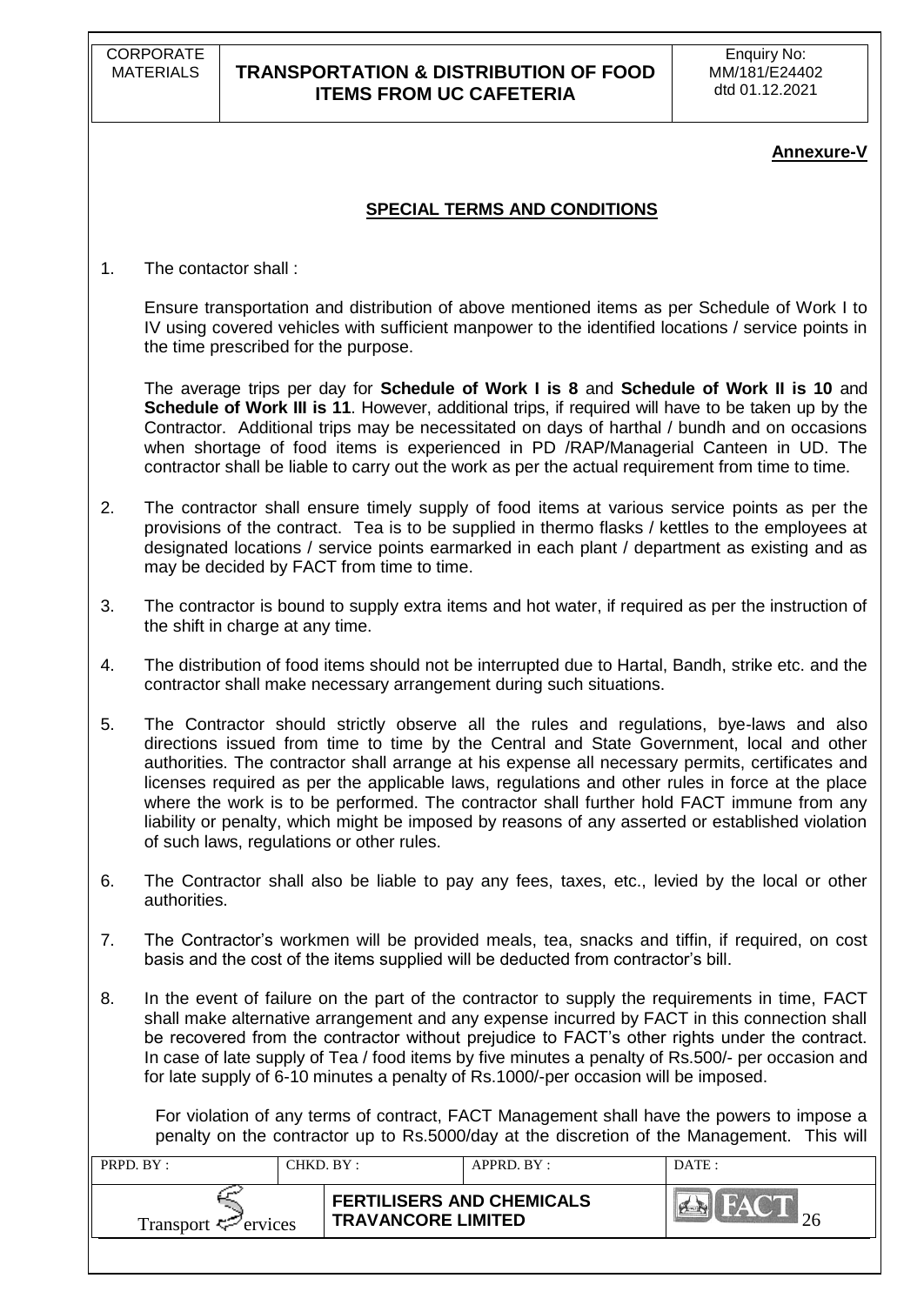however not limit the right of the Management to terminate the contract for non-performance.

- 9. Tiffin is to be supplied to employees against coupons issued by the Welfare department of FACT UC. Coupons collected by the contractor are to be submitted to UC Cafeteria on a dayto-day basis.
- 10. The employees of the contractor on duty shall be healthy and shall always wear clean and neat uniform different from FACT employee's uniform. The driver of the vehicle should possess valid driving license.
- 11. Pre-employment medical examination should be done for workers employed by contractor in FACT. Periodical medical examination at least once in a year should be done for workers, which must include (a) routine blood examination (b) Rectum and bacteriological examination of faeces and urine and (c) other relevant tests like X-ray, chest etc., if considered necessary. The Contractor should arrange for the medical examination and production of certificate from any of the hospitals with whom FACT has an agreement. The Contractor shall not employ or permit to be employed or allow entry or the presence in the premises of any person suffering from any contagious disease or found medically unfit for employment in the canteen.
- 12 Fire fighting equipment"s facility will be available in the Company and it is the responsibility of the Contractor that his people will also be familiarized with the fire extinguisher. The Contractor should instruct his Workers to follow all safety rules and he shall ensure that all his workers attend the Safety training provided by the Company.
- 13. The contractor shall employ necessary workers and all of them shall be under the control of contractor and he shall discharge all obligations as employer in respect to the workers employed in the canteen. For all purposes, he/she is the employer of these canteen workers. He shall not engage any worker below the age of 18.
- 14. The Contractor shall furnish a list of employees shift wise to the Company. He should also obtain necessary entry pass for all his employees working in the Company premises with the permission of Officer (HR-W)-UC. The contractor should ensure that the workers engaged by him are not paid less than the notified minimum wages. The contractor shall produce police clearance certificate in respect of the workers engaged by him along with pass request application.
- 15. The Contractor shall maintain cordial relationship with FACT employees and others permitted to take meals in the canteen and should not give any room for complaints in the behaviour of his/her employees. The contractor shall ensure orderly /disciplined behaviour of workers employed by him.
- 16. The contractor shall abide by the requirements of all the relevant labour laws and shall discharge all obligations in respect of his workman as enumerated in labour enactments like Factories Act, Industrial Disputes Act, EPF Act, ESI Act, Payment of Bonus Act, Payment Of Wages Act, Contract Labour (Regulation and Abolition) Act, Employee Compensation Act Etc. and shall be solely responsible for compliance of all the provisions in such enactments. The persons engaged for work, shall have no lien or claim whatsoever on FACT. The Contractor shall be liable to FACT for loss caused to it as a result of any act or omission of those workers engaged for work. FACT shall not involve in any dispute or claims that may arise between the contractor and those engaged by him/her to work in the canteen.

| <b>PRPD.</b> $BY:$              | CHKD. BY: |                                                               | $APPRD$ $BY$ | DATE: |
|---------------------------------|-----------|---------------------------------------------------------------|--------------|-------|
| Transport $\mathcal{P}$ ervices |           | <b>FERTILISERS AND CHEMICALS</b><br><b>TRAVANCORE LIMITED</b> |              |       |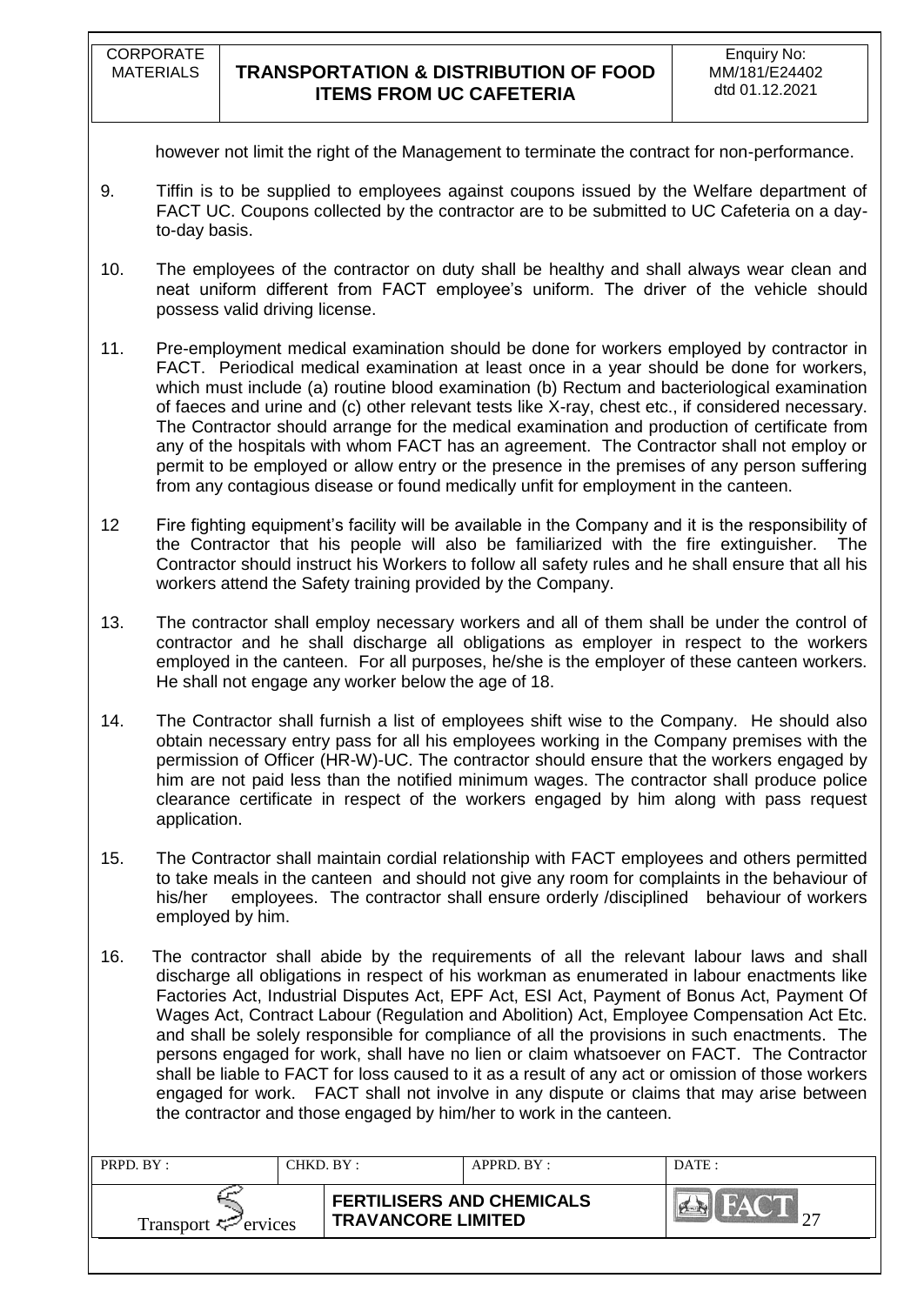- 17. The Contractor shall ensure that workers engaged / to be engaged by him do not suffer any legal disqualification for services by reason of his age or any law or statute in force from time to time or any other reason whatsoever.
- 18 The employee of the Contractor shall be liable to be searched by CISF and shall have to strictly observe the Company's direction relating to cleanliness, wearing of identification badges etc.
- 19. If the Company is not satisfied with the services or conduct of any of the workers of the Contractor for any reason whatsoever, the Contractor shall remove such workers from the Company"s premises.
- 20. Contractor must obtain valid labour license as per rules issued by the Competent Authority and must produce it before the commencement of the work and it shall be renewed from time to time to maintain its validity.
- 21. The Contractor shall register his employees under the E.S.I Act and Employees Provident Fund and Miscellaneous Provisions Act and regulations framed their under and pay the contribution, charges and other amounts payable under the said enactments and also submit the returns, statements etc and maintain all registers and records required under such provisions of law. If the contractor commits any defaults as above and the company have to sustain any loss or damage by making payments due to the authorities mentioned above in discharge of the statutory liability on behalf of the contractor, the company shall have every right to deduct such amount from the bill amount payable to the contractor.
- 22. The Contractor should ensure safe and healthy working conditions at work for the compliance of the Provisions of Factories Act, 1948. The Contractor should provide all the Safety measures and his Supervision to ensure the safety at work site.
- 23. The Wage Roll, Muster Roll, ESI Register and other required documents to be maintained under different laws shall be preserved properly by the Contractor and shall be handed over to the Management at the time of obtaining clearance for release of final bill/security deposit to avoid any further problem with regard to past liability of the said Contractor for the said period
- 24. It shall be Contractor"s sole responsibility to protect his workers against accident from any cause and he shall indemnify and protect FACT against any claims for damage for bodily injury to person or property resulting from any such accidents.
- 25. All the utensils used for serving meals, tea and tiffin shall be washed with soap solution and rinsed with hot water in every shift. Since the Company is an ISO 14001 certified one, the contractor shall strictly follow the instructions of the Company in this regard.
- 26. The utensils like flask, kettles and glasses etc. will be handed over to the contractor at the beginning of the contract. The contractor should return the items so collected without any damage, to the Company, at the end of the contract. Any loss / damage of equipment, building, utensils etc handed over to the contractor shall be either set right by the contractor or the actual cost shall be recovered from the contractor"s bill. The Contractor shall replace/repair at his own cost any equipment / utensils damaged.
- 27. Contractor shall indemnify and hold FACT "not liable" of any claims from third party and / or the workers of the contractor or of agencies engaged by the contractor consequent to any omission, commission, neglect, act, failure to act by the contractor or his workers or due to

| PRPD. BY:                       | CHKD. BY : |                                                               | $APPRD$ $BY:$ | DATE: |
|---------------------------------|------------|---------------------------------------------------------------|---------------|-------|
| Transport $\mathcal{F}$ ervices |            | <b>FERTILISERS AND CHEMICALS</b><br><b>TRAVANCORE LIMITED</b> |               |       |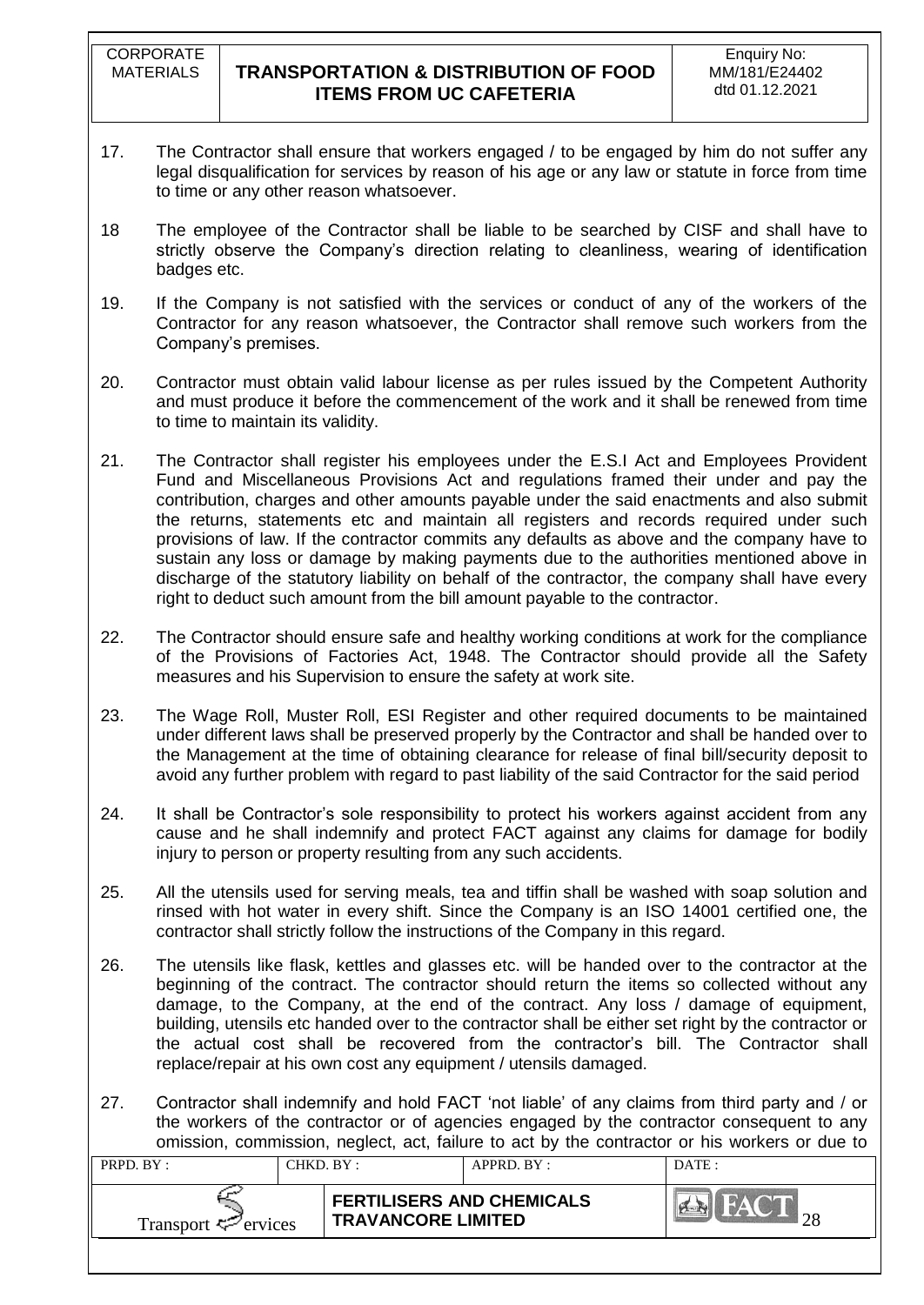non-observance of statutory rules and regulations by any of them.

- 28. The Contractor shall be solely and exclusively responsible for engaging suitable persons for the execution of the work. All disputes or differences between the contractor and his workers shall be settled by him amicably without resulting in any interruption of work or service. The company will not have any liability whatsoever concerning the workers of the contractor. The contractor should maintain proper records / registers as required by the statutes and submit them to the Company as and when required.
- 29. All workers engaged by the contractor shall be on his payroll and shall be paid by him. Wages, statutory and non-statutory benefits etc to his workers shall be borne by the contractor and shall be paid within the stipulated time.
- 30. All statutory requirements / obligations should be met by the contractor in respect of the workers concerned. FACT shall not make any payment to the contractor other than the rates agreed in the contract.
- 31. The contractor shall adhere to and enforce all security, safety, fire protection and other rules of FACT during the performance of the work.
- 32. If the contractor fails to fulfil his obligations in execution of the contract to FACT"s satisfaction, for whatsoever reason, FACT reserves the right to terminate the contact in whole or in part and employ any other agency. In such an eventuality, the contractor"s security deposit will be forfeited without prejudice to FACT"s further right to claim compensation from the contractor for any losses and /or damages suffered by FACT as a result of such arrangement. FACT shall not be liable to pay any compensation to the Contractor or any loss he may incur consequent to the above measures of FACT.
- 33. If any work entrusted with other parties or done departmentally is obstructed by, interfered with or caused to be interfered with, to the detriment of FACT"s interest by the Contractor or his workers, the contract will be terminated without notice and the remaining work for the balance period of the contract will be arranged by alternative means at contractor"s risk and cost. The decision whether the FACT"s work has been interfered with or obstructed will be taken by FACT and it shall be final.
- 34. The contract can be terminated by Management by serving one month"s notice. The premises, all utensils, furniture and appliances entrusted to the Contractor shall be returned on the date of such termination of the Agreement intact and in good condition. The contractor shall be liable to make good any loss or damage to such property on the date of such termination or within such reasonable time as may be determined by the Management.
- 35. The contract shall be administered by Officer (HR-W)-UC or his authorized representative. Dy General Manager (HR) in charge of Welfare shall be the over-all authority for all the activities related to this contract and his/ her decision shall be final and binding.
- 36. FACT shall not be responsible either directly or indirectly in any manner whatsoever for any omission or commission of the Contractor.
- 37. The rates shall be firm for the period of contract and no rate revision will be given on any account (including diesel price variations).

| PRPD. BY:                       | CHKD. BY :                                                    | APPRD. BY: | DATE: |
|---------------------------------|---------------------------------------------------------------|------------|-------|
| Transport $\mathcal{F}$ ervices | <b>FERTILISERS AND CHEMICALS</b><br><b>TRAVANCORE LIMITED</b> |            |       |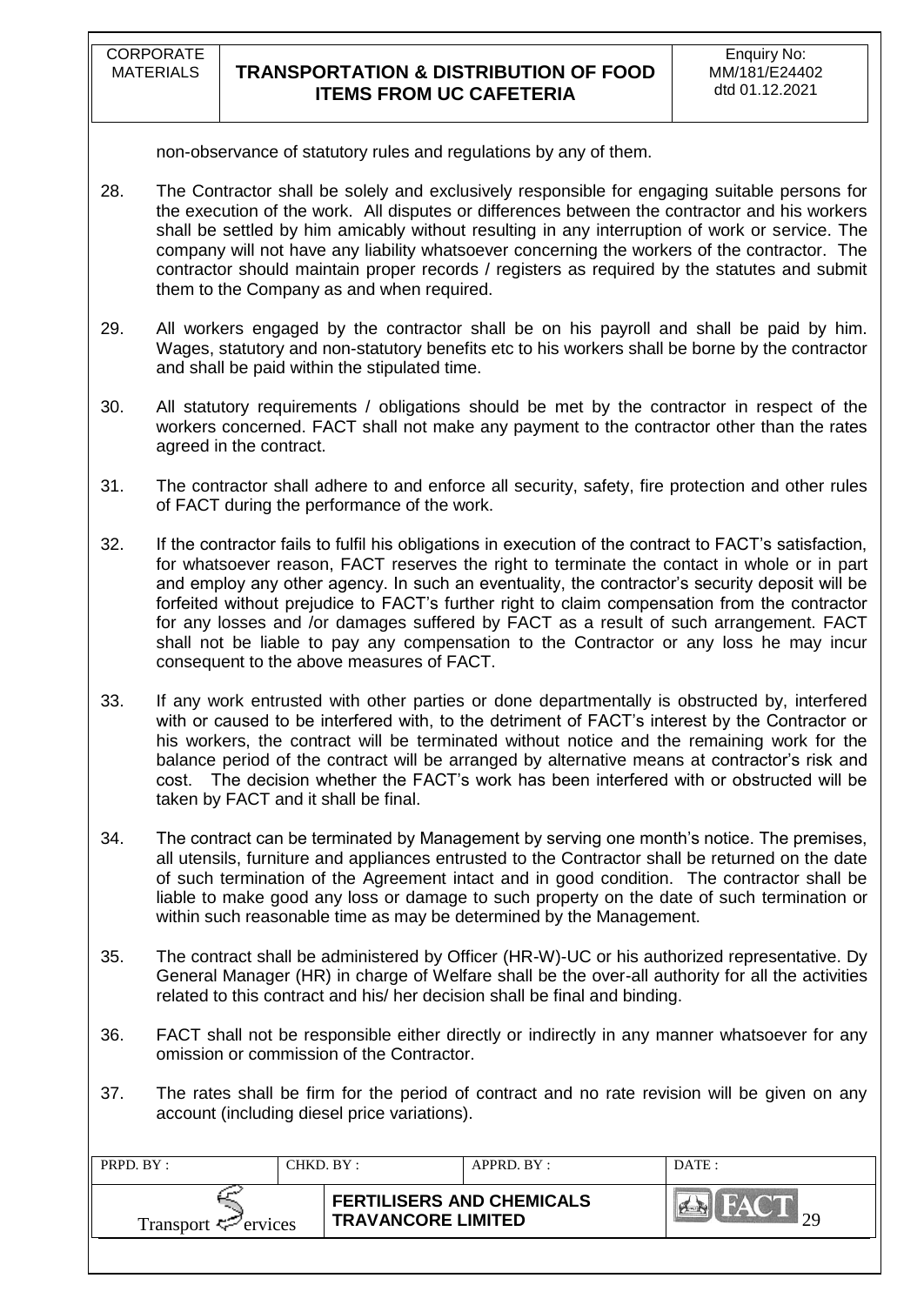**CORPORATE** 

- 38. The contract shall be for a period of TWO YEARS. However, the company reserves the right to terminate the contract partially or fully during the course of the contract by giving one month's notice.
- 39. Payment will be effected on a monthly basis. Bills together with supporting documents shall be submitted to the officer in charge of UC Canteen for scrutiny/processing. After certification of welfare dept. the payment shall be made after statutory deduction of income tax, ESI, provident fund etc., as applicable.
- 40 The time of supply of tea and other food items under schedule I to IV are only tentative and the management has every right to change the timing of supply of tea and food items according to plant operational requirement.
- 41 Management reserve the right to modify the time and schedule at any time during the contract period.

OTHER TERMS AND CONDITIONS: All other terms and conditions shall be as per our " Standard Terms and Conditions of Contract viz. Annexure-VI". In case of any contradiction between Special Terms and Conditions (Annexure–V) and Standard Terms and Conditions of Contract (Annexure-VI), Special Terms and Conditions (Annexure–V) shall prevail.

| PRPD. BY:                       | CHKD. BY :                | APPRD. BY :                      | DATE: |
|---------------------------------|---------------------------|----------------------------------|-------|
| Transport $\mathcal{F}$ ervices | <b>TRAVANCORE LIMITED</b> | <b>FERTILISERS AND CHEMICALS</b> |       |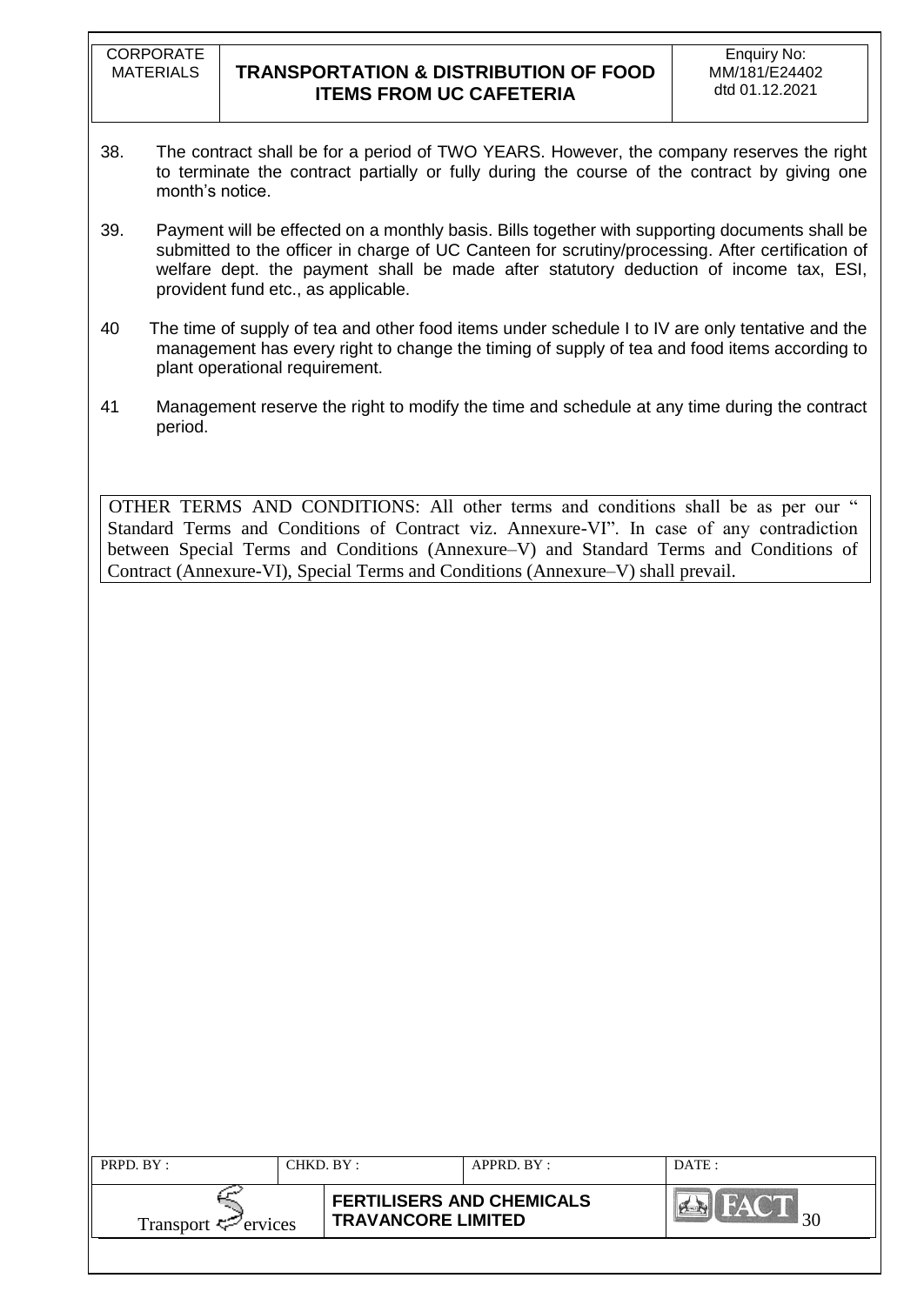### **Annexure- VI**

### **STANDARD TERMS AND CONDITIONS OF CONTRACT**

- **00. CONTENTS :**
- 01. GENERAL:
- 02. SECURITY DEPOSIT:<br>03. RATES:
- RATES<sup>.</sup>
- 04. PAYMENT:
- 05. QUANTITY:
- 06. CONTINUITY OF WORK:
- 07. RESPONSIBILITY FOR MATERIAL:
- 08. SECURITY & SAFETY REGULATIONS:
- 09. STATUTORY OBLIGATIONS:
- 10. CONTRACTOR's WORKMEN:
- 11. DEFAULT:
- 12. TERMINATION:
- 13. FORCE MAJEURE:
- 14. ASSIGNMENT:
- 15. APPLICABLE LAW & SETTLEMENT OF BILLS:
- 16. ENVIRONMENT MANAGEMENT SYSTEM:
- 17. FRAUD PREVENTION POLICY OF FACT:
- 18. ENTIRETY OF CONTRACT:

### *01. GENERAL:*

**"FACT"** shall mean the Fertilisers and Chemicals Travancore Limited, with registered office at Udyogamandal and its operating Divisions at Udyogamandal and Ambalamedu.

**"Contractor"** shall mean the firm/company/individual, who has been awarded the work order (Contract) against their bid in response to the enquiry issued by FACT.

The Contractor shall return to FACT the duplicate copy of the work order with terms and conditions duly acknowledged and signed in confirmation of having accepted the order as per terms and conditions mentioned.

The Contractor shall execute within 15days from the date of receipt of FACT's Letter of Intent, an agreement in stamp paper in the form prescribed by FACT and shall bear all expenses incidental thereto.

The contract once awarded will not imply that the Contractor has exclusive right for the particular job. The Contractor is deemed to have carefully examined and satisfied himself on the nature and extent of work to be executed and no claims for any extra payment shall be admissible under any circumstances.

FACT shall not in any way be responsible to the Contractor for payment of compensation for hold up of work, if any, due to any situation beyond the control of FACT.

### *02. SECURITY DEPOSIT :*

The contractor) shall remit interest free Security Deposit (SD) equivalent to **three percent (3%) of the total contract value** by DD/NEFT/RTGS or by Bank Guarantee issued by a Nationalised / Scheduled Bank as per the Proforma prescribed within 15 days of issue of award of Letter Of Intent or contract, whichever is earlier. The Bank Guarantee shall be valid till the expiry of the contract with a claim period of six months thereafter.

The EMD (if applicable) remitted by the Contractor can be adjusted towards security deposit, if so desired by him. Such EMD shall be returned only on remittance of requisite Security Deposit. The Security Deposit shall not be released until the work as per the Contract is satisfactorily completed

| PRPD. BY:                       | CHKD. BY : |                                                               | APPRD. BY: | DATE:      |
|---------------------------------|------------|---------------------------------------------------------------|------------|------------|
| Transport $\mathcal{F}$ ervices |            | <b>FERTILISERS AND CHEMICALS</b><br><b>TRAVANCORE LIMITED</b> |            | <b>NAT</b> |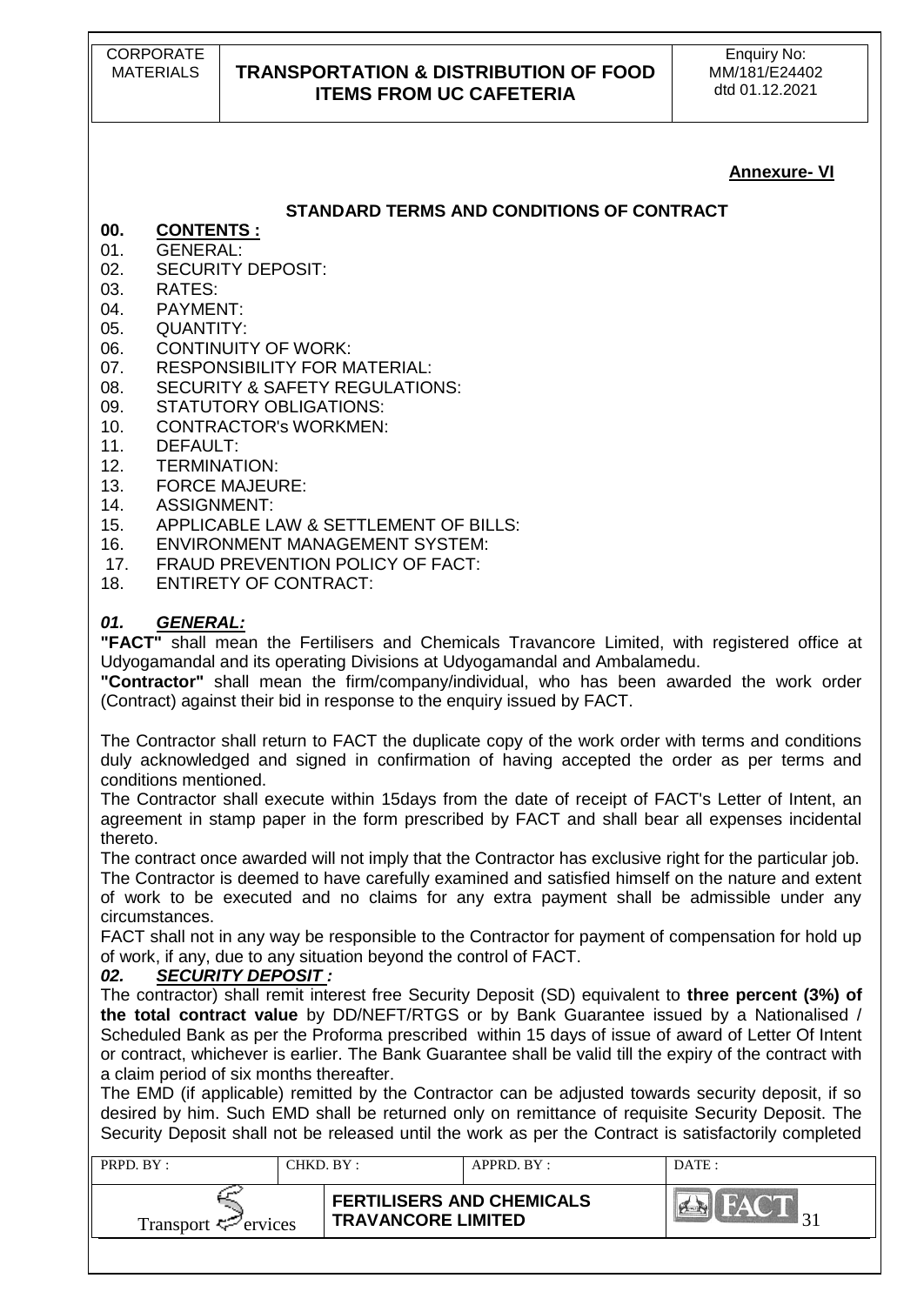and accepted and final bills paid. Any amount due from the Contractor to FACT shall be deducted from the Security Deposit without prejudice to FACT's right to claim balance amount, if any, from the Contractor.

The violation of any of the terms and conditions of Contract by the Contractor shall be liable to forfeiture of the Security Deposit and disqualification from further work with FACT without prejudice to FACT's right to avail other remedies.

# *03. RATES:*

The rates shall be inclusive of all incidental and other charges excluding GST which may have to be incurred by the Contractor in execution of the work as per this contract. The rates shall be firm for the period of contract.

Rate revision on account of changes in the price of High Speed Diesel (HSD) oil shall be effected only if specified in the Special Terms and conditions.

# *04***.** *PAYMENT* **:**

Payment shall be effected, on presentation of the bills to the Chief Manager(Fin)-Bills duly certified by the authorised person specified in the special conditions attached. Final settlement of contractors bill shall be made after deduction of (1) amounts due from them to FACT on account of shortage / damages / loss to the goods entrusted to them, (2) statutory levies such as PF liability, Income Tax, TDS on GST etc. if any and (3) any other amount due from the contractor for any other reason. If the amount due from the contractor is more than the amount due to the contractor, the contractor shall arrange to pay FACT the difference without delay.

# *05 QUANTITY :*

Quantity given in the contract is only an approximate indication and FACT does not guarantee the total quantity to be transported. FACT reserves the right to reduce or increase the quantity at any time without assigning any reason whatsoever and does not give any guarantee regarding the quantity. The Contractor has no right to claim loss / loss of profit on account of reduction in revenue arising out of variation in quantity made available for transport.

# *06. CONTINUITY OF WORK :*

The contract shall not mean continuity of work for the Contractor. The Contractor shall contact the authorised representatives of FACT for obtaining instructions. The instructions given over telephone have also to be complied with.

# *07. RESPONSIBILITY FOR MATERIAL:*

The Contractor shall be responsible for the material entrusted to him and shall compensate FACT for any shortage or damage while the goods are in his custody.

# *08. SECURITY & SAFETY REGULATIONS :*

The Contractor shall strictly observe the Security and Safety Regulations of FACT. Any loss or damage incurred by FACT, on account of the neglect or failure of the Contractor or the Contractor's employees, representatives including the crew of the vehicles/tankers to observe the security and safety regulations shall be to the Contractor's account.

Smoking and carrying smoking material (including matches) inside FACT premises is prohibited due to safety reasons and the Contractor shall ensure that his employees, representatives and crew comply with this.

Any damage caused to any of FACT's buildings, equipment, vehicles, crafts etc. and that of any other contractor/s due to the negligence of the Contractor, his employees, his representatives and crew shall be to the account of the Contractor and FACT shall be indemnified and compensated in all such respects by the Contractor.

All precautions in transporting and handling whether stipulated or not shall be adhered to by the Contractor. The Contractor shall exercise care, diligence and promptness in the work and adhere to transport Rules and regulations, statutory obligations and all other Rules and Laws that have a bearing on the work. Any damages/shortages/penalties or any action legal or otherwise arising out of the Contractor's delay or failure or negligence or breach of statutory obligations shall be to the

| $PRPD$ $RY:$                    | CHKD. BY: |                                                               | $APPRD$ $RY$ : | DATE:      |
|---------------------------------|-----------|---------------------------------------------------------------|----------------|------------|
| Transport $\mathcal{F}$ ervices |           | <b>FERTILISERS AND CHEMICALS</b><br><b>TRAVANCORE LIMITED</b> |                | <b>BYA</b> |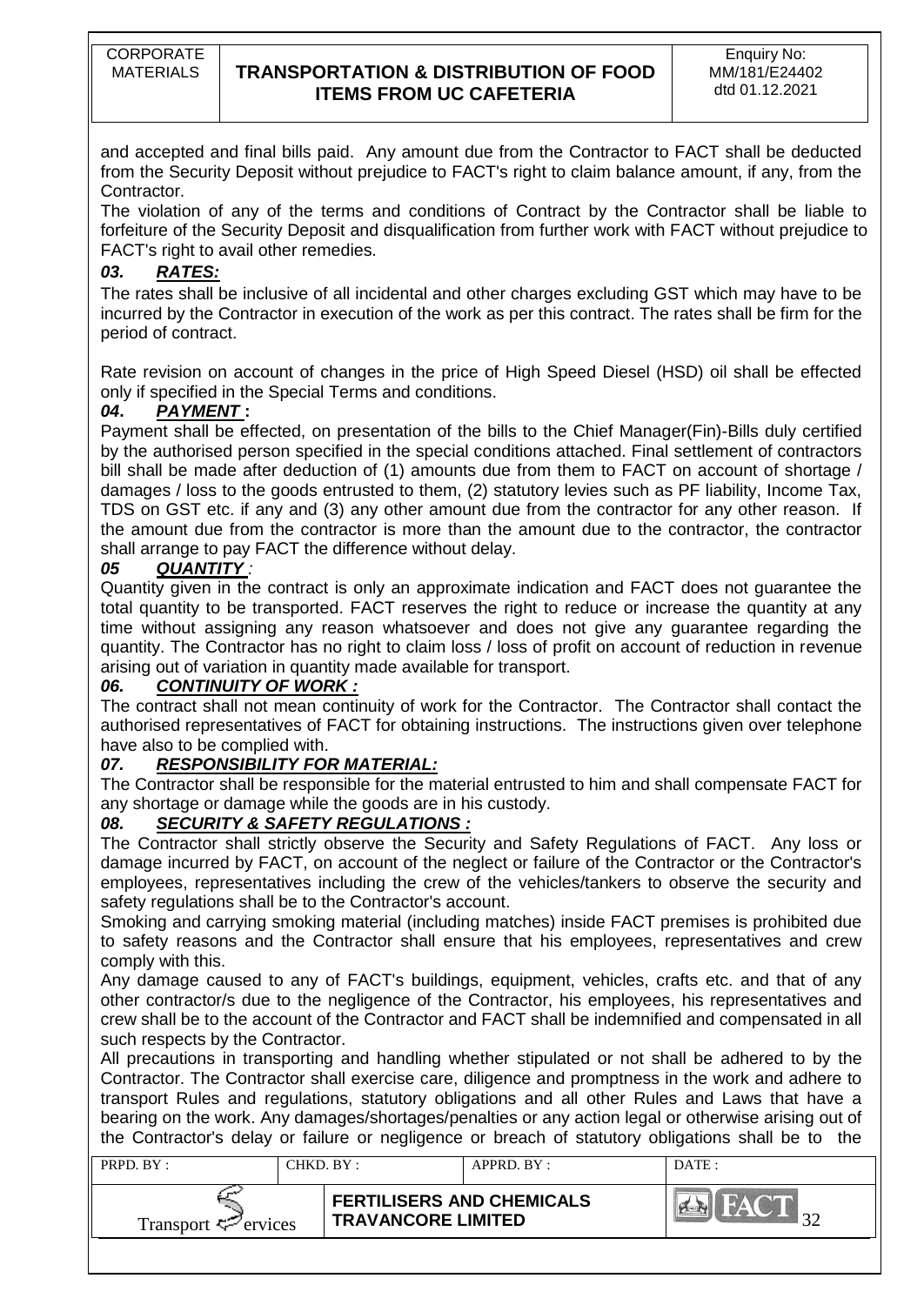Contractor's account. If any loss/expenditure arising from the breach thereof is not met satisfactorily by the Contractor, FACT reserves the right to withhold payment of bills/Security Deposit and discharge the obligations of the Contractor without prejudice to FACT claiming from the Contractor full value of damages/compensation. The account rendered by FACT in this connection shall be treated as final.

The vehicles/tankers, if any, employed during the course of the execution of the Contract, shall have valid permits for carrying out the intended task.

Due safety requirements in handling and transporting hazardous chemicals like liquid Sulphuric Acid, Sulphuric Acid etc. filled in tankers, as provided vide Motor Vehicles Act 1988 and the Central Motor Vehicle Rules 1989 and regulations formulated from time to time by the proper authority, shall be adhered to by the Contractor at his own expense. The vehicles shall be legibly and conspicuously marked with an emergency information panel, as applicable, in each of the three places as per Rule 134 of the Central Motor Vehicle Rules 1989. Further any person driving the vehicle employed in the work as per the Contract shall have the ability to read and write at least one Indian language as per rule 9 of the Central Motor Vehicle Rules 1989 and Rules 4 of the Central Motor Vehicles (amended) Rules 1993.

The vehicles shall be equipped with all the necessary safety appliances/equipment for emergency and rescue purpose as stipulated in Motor Vehicles Act 1988 and rules thereto.

### *09. STATUTORY OBLIGATIONS*

The Contractor shall comply with the requirements of all Local, State and Central Govt. Acts, Rules Regulations, By-Laws, Orders etc, in force from time to time and in particular Indian Factories Act, Workmen's Compensations Act, Contract Labour (regulations and abolition) Act 1970, Minimum Wages Act 1936, The Mines Act 1952, The Explosives Act 1884 and all other relevant Acts and Laws as amended from time to time in so far as they are or may be applicable to the execution of works as per this contract.

The Contractor shall obtain at his cost all permits, license and other authorisation, as required for his work, from Govt. authorities. The Contractor shall maintain proper records & registers as required by the concerned statutes and submit them to FACT as and when required.

Proper records of payment of wages to workers/labourers/crew etc. engaged in the work shall be maintained by the Contractor and produced for inspection when required by FACT.

The Contractor shall be responsible for all payments to his workmen including Employees State Insurance and Provident Fund benefits etc., if any, i.e. FACT shall not make any payments to the Contractor other than the rates agreed for the work. All extra payments, if any, to be made to the Contractor's workmen during the course of contract period shall be borne entirely by the Contractor.

In case the Contractor fails to discharge his statutory obligations leading to a situation wherein FACT is to incur any expenditure/loss in their capacity as the Principal Employer such expenditure/loss shall be realised from the Contractor.

# *10. CONTRACTOR's WORKMEN*

FACT shall have no dealing with the Contractor's workmen or their Union. FACT reserves the right to debar any of the contractor's employees/workmen/crew from entering FACT premises for whatever reason FACT deems fit.

### *11. DEFAULT:*

In the event of failure on the part of the Contractor to execute the Contract to FACT's satisfaction, FACT may, at their option, either recover from the Contractor liquidated damages as prescribed in the "Special Conditions", if any, or at the risk and cost of the Contractor and without prejudice to FACT's other rights as per the Contract, terminate the Contract wholly or partially and carry out the work through other contractors or by themselves.

### *12. TERMINATION :*

If any work entrusted with other contractors by FACT is obstructed by, interfered with or caused to be interfered with by the Contractor, his employees, his representatives or crew, the contract shall be terminated without notice and the remaining work for the unexpired portion of the contract arranged

| PRPD. BY:                       | CHKD. BY : |                                                               | $APPRD$ . $BY$ : | DATE:       |
|---------------------------------|------------|---------------------------------------------------------------|------------------|-------------|
| Transport $\mathcal{F}$ ervices |            | <b>FERTILISERS AND CHEMICALS</b><br><b>TRAVANCORE LIMITED</b> |                  | <b>BYAV</b> |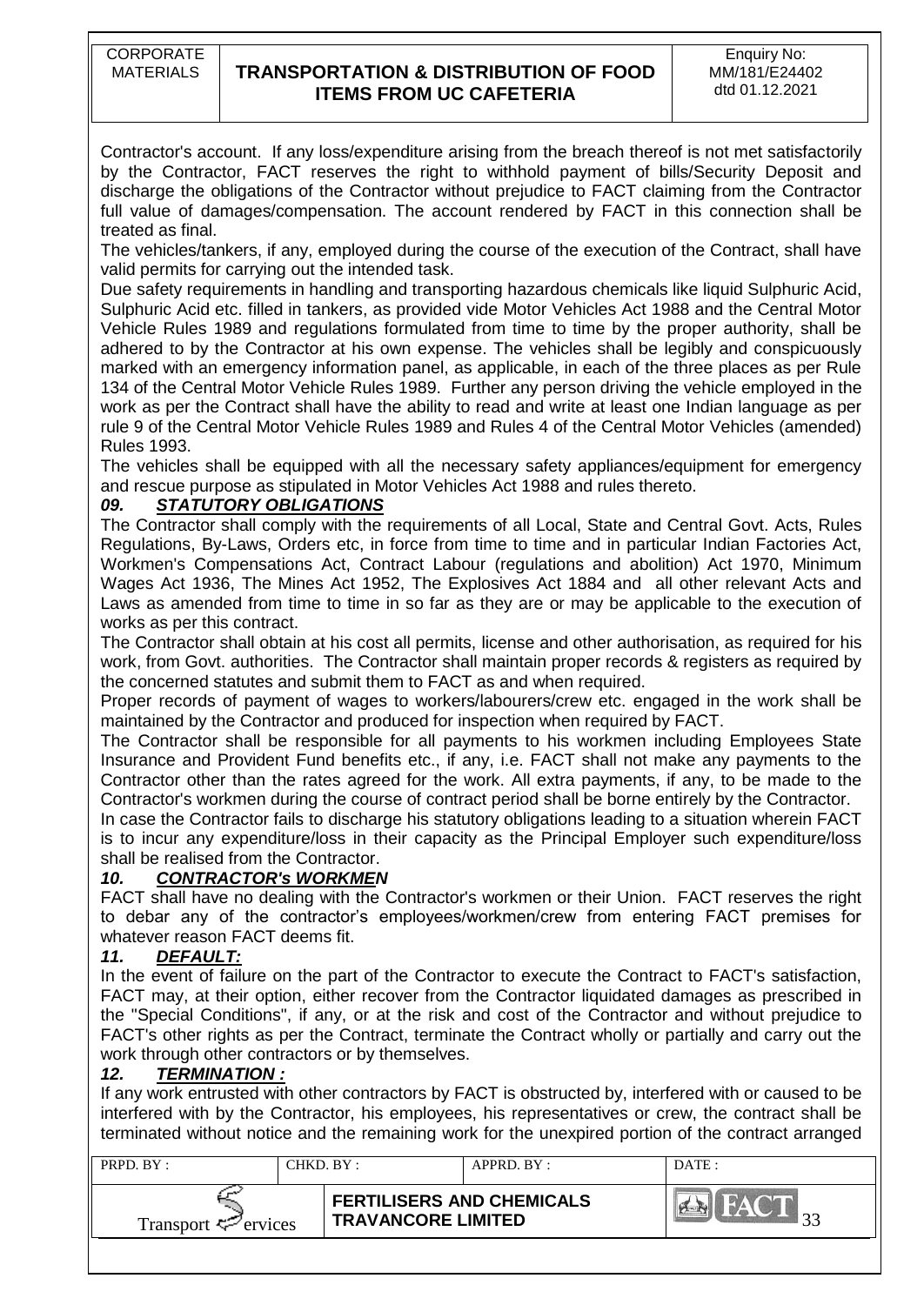CORPORATE

# MATERIALS **TRANSPORTATION & DISTRIBUTION OF FOOD ITEMS FROM UC CAFETERIA**

by FACT through others at the Contractor's risk and cost.

The contract can be terminated by FACT with one month's notice at any time during the pendency of the contract.

# *13. FORCE MAJEURE:*

Neither the Contractor nor FACT shall be considered in default in the performance of their obligations under the Work Order so long as the performance is prevented or delayed because of Force Majeure conditions like war or hostilities, riots or civil commotion, earth quake, flood or tempest, drought, accident, fire or explosion, labour strike or lock-out or Act-of-God or because of any law and order proclamation, regulation or ordinance of Government or subdivision there of and situation arising out of our plant break downs. Notice of a Force Majeure situation shall be given by the affected party to the other party with in one week of its occurrence. Should such a delay be for more than three months, FACT shall have the right to cancel the Work Order at no charge to FACT and FACT shall be entitled to reimbursement of any amount due from the Contractor.

### *14. ASSIGNMENT :*

The Contractor shall not assign, transfer or sub-let this work order without the prior written approval of FACT.

# *15. APPLICABLE LAW & SETTLEMENT OF DISPUTES:*

This contract shall be subject to and shall in all respects be governed by Indian law.

If any dispute arises out of or relating to or in connection with this contract, between the contractor and the owner/FACT, the same shall be amicably settled through mutual discussions, failing which, the unresolved dispute (s) shall be referred to arbitration in accordance with the provisions of the Arbitration and Conciliation Act, 1996, as amended from time to time and number of Arbitrator shall be one. The Venue of the Arbitration shall be at Ernakulam and the proceeding shall be in English.

Any legal proceedings relating to or in connection with this contract shall be limited to the exclusive jurisdiction of the High Court of Kerala.

# *16. ENVIRONMENT MANAGEMENT SYSTEM :*

FACT is a company having Environmental Management System according to ISO 14001 standard. The Contractor shall ensure that none of their activities cause damage to the environment.

# *17. FRAUD PREVENTION POLICY OF FACT:*

FACT a Central Public Sector Undertaking (PSU) follows Corporate Governance principles proactively and has formulated a Fraud Prevention Policy. Details of Fraud Prevention Policy of FACT-2012 can be viewed in FACT"s Website *[www.fact.co.in](http://www.fact.co.in/)*. Contractors shall make themselves aware and also ensure compliance of the same.

# *18. ENTIRETY OF CONTRACT :*

All of the terms agreed to between the Contractor and FACT are included in the Work Order and no other communication, written, oral, or implied shall be considered to be included in the Work Order or form part of the Work Order, unless specifically agreed to in writing by FACT.

===========================================================================

| PRPD. BY:                                             | CHKD. BY: |                                  | APPRD. BY :       | DATE: |
|-------------------------------------------------------|-----------|----------------------------------|-------------------|-------|
| <b>TRAVANCORE LIMITED</b><br>Transport $\leq$ ervices |           | <b>FERTILISERS AND CHEMICALS</b> | <b>FACT</b><br>34 |       |
|                                                       |           |                                  |                   |       |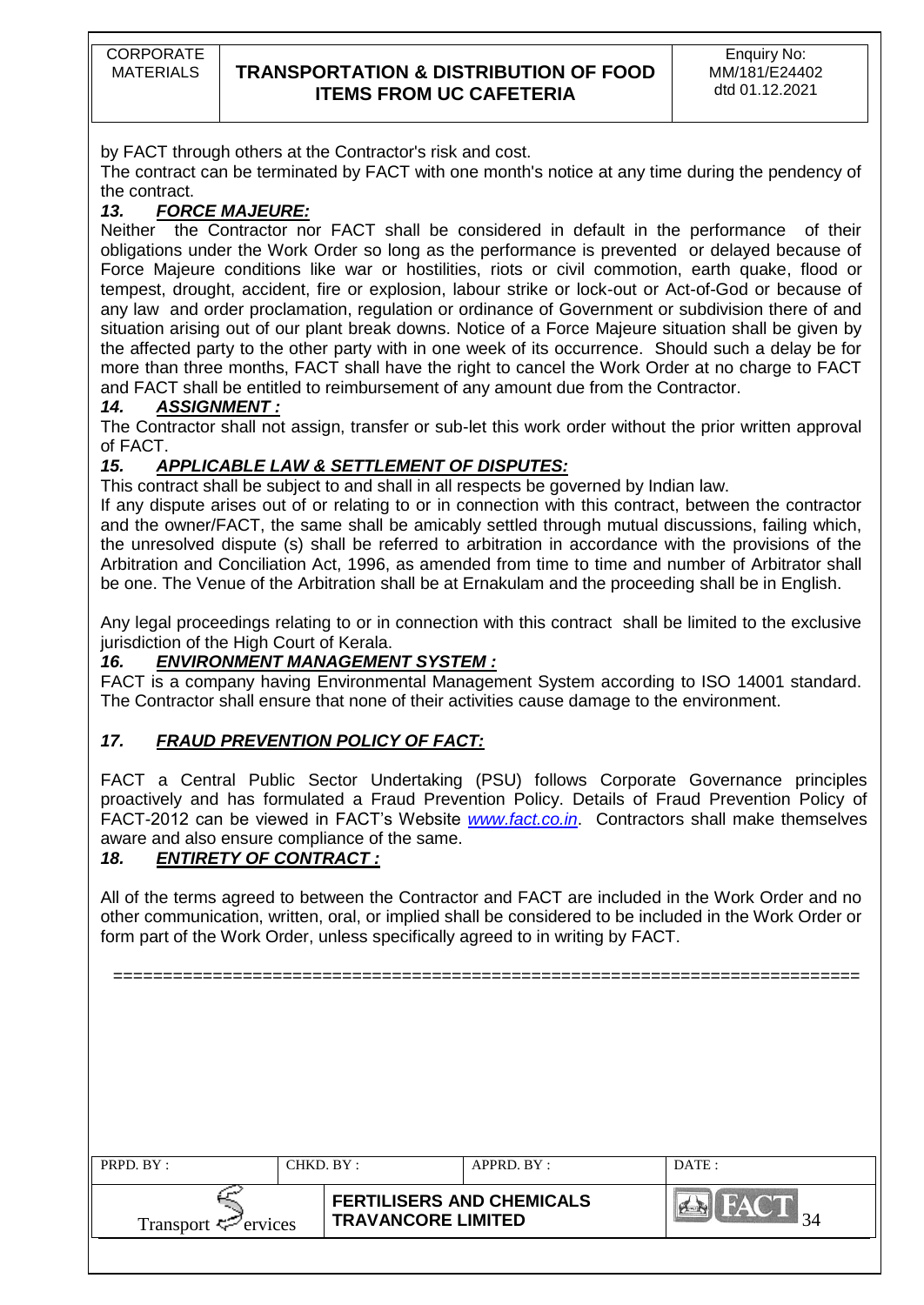#### **ANNEXURE-VII**

### **COMPLIANCE STATEMENT**

We state that our offer against Enquiry No. **MM/181/E24402 dated 01.12.2021** is in full compliance with the documents issued against the Enquiry No **MM/181/E24402 dated 01.12.2021** without any deviations and we have read and understood the Notice Inviting Tender, Scope of Work, Instructions to Bidders, Special Terms and Conditions and Standard terms and conditions of Contract attached with this enquiry referred above and hereby confirm our acceptance to the same.

Name of bidder: Signature of the Bidder:

Place: (Seal) Date:

| PRPD. BY:                | CHKD. BY: |                                                               | $APPRD$ . BY : | DATE: |
|--------------------------|-----------|---------------------------------------------------------------|----------------|-------|
| Transport $\leq$ ervices |           | <b>FERTILISERS AND CHEMICALS</b><br><b>TRAVANCORE LIMITED</b> |                |       |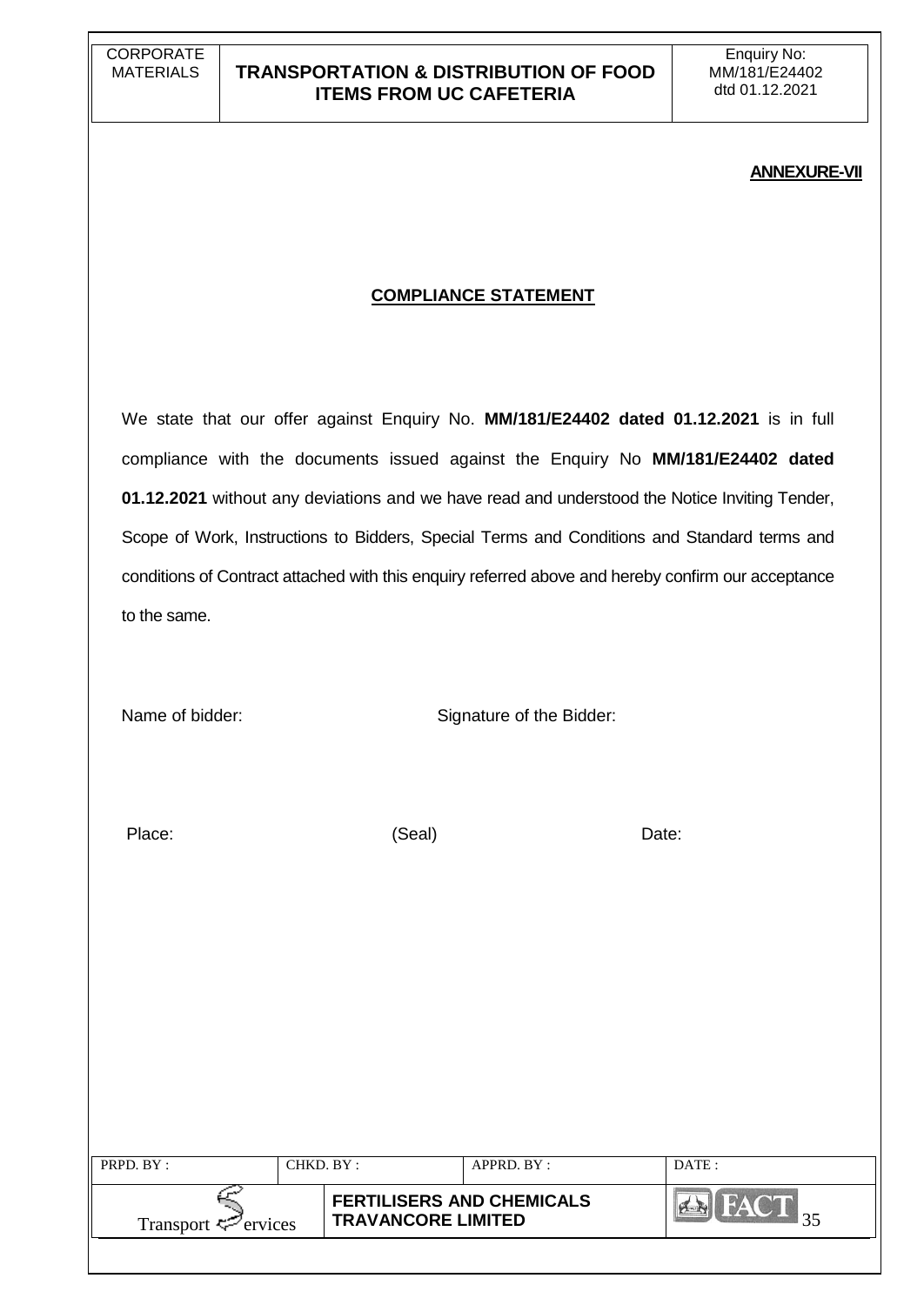| <b>ANNEXURE – VIII</b> |  |
|------------------------|--|
|------------------------|--|

| UN-PRICED COPY OF PRICE BID                                                    |
|--------------------------------------------------------------------------------|
| <b>Please do not fill</b> in Rates in this Un-Priced copy of Price Bid format. |
| Kindly indicate "Quoted" in the column provided                                |

From To

ASST.GENERAL MANAGER [MATERIALS]-TS, CORPORATE MATERIALS, FACT LTD., FACT PD ADMINISTRATIVE BUILDING, UDYOGAMANDAL 683 501

Dear Sirs,

Sub: Enquiry No.MM/181/E24402 dated 01.12.2021 for undertaking the work of transportation and distribution of food items from FACT – Udyogamandal Complex (UC) Canteen by suitable Tempo Vans.

**Note:** Please do not fill in Rates in the format. Please fill **in "Quoted"** in the blank column provided against

With reference to your above enquiry, we quote our lowest rates as below:

| SI.<br><b>No</b> | <b>Description</b>                                                                                                                                                                                                                                                                                            | Qty                  | All inclusive Rate (Rs.)<br>(excluding GST)<br>Indicate 'QUOTED' or<br>'Not Quoted' |
|------------------|---------------------------------------------------------------------------------------------------------------------------------------------------------------------------------------------------------------------------------------------------------------------------------------------------------------|----------------------|-------------------------------------------------------------------------------------|
|                  | All inclusive rate per day for the Transportation and<br>Distribution of food items as per the scope of work<br>and Schedule of work I, II, III & IV using suitable<br>covered tempo vans and manpower from FACT -<br>Udyogamandal Complex Canteen to various<br>locations/Plants in and around Udyogamandal. | 730<br>days          |                                                                                     |
| 2                | All inclusive per kilometre rate for additional kms per<br>day per vehicle over and above 45 kms for food<br>transportation from UC canteen.                                                                                                                                                                  | 10,000<br><b>Kms</b> |                                                                                     |

GST shall be extra as applicable based on statutory notifications.

We have read and understood the Enquiry Notice, Instructions to Bidders and the Terms and Conditions of this enquiry and hereby confirm our acceptance to the same.

(in block letters)

Name of the Bidder Signature of the Bidder

Place:

| PRPD. BY:                       | CHKD. BY : |                                                               | APPRD. BY: | DATE:       |
|---------------------------------|------------|---------------------------------------------------------------|------------|-------------|
| Transport $\mathcal{P}$ ervices |            | <b>FERTILISERS AND CHEMICALS</b><br><b>TRAVANCORE LIMITED</b> |            | <b>IPER</b> |
|                                 |            |                                                               |            |             |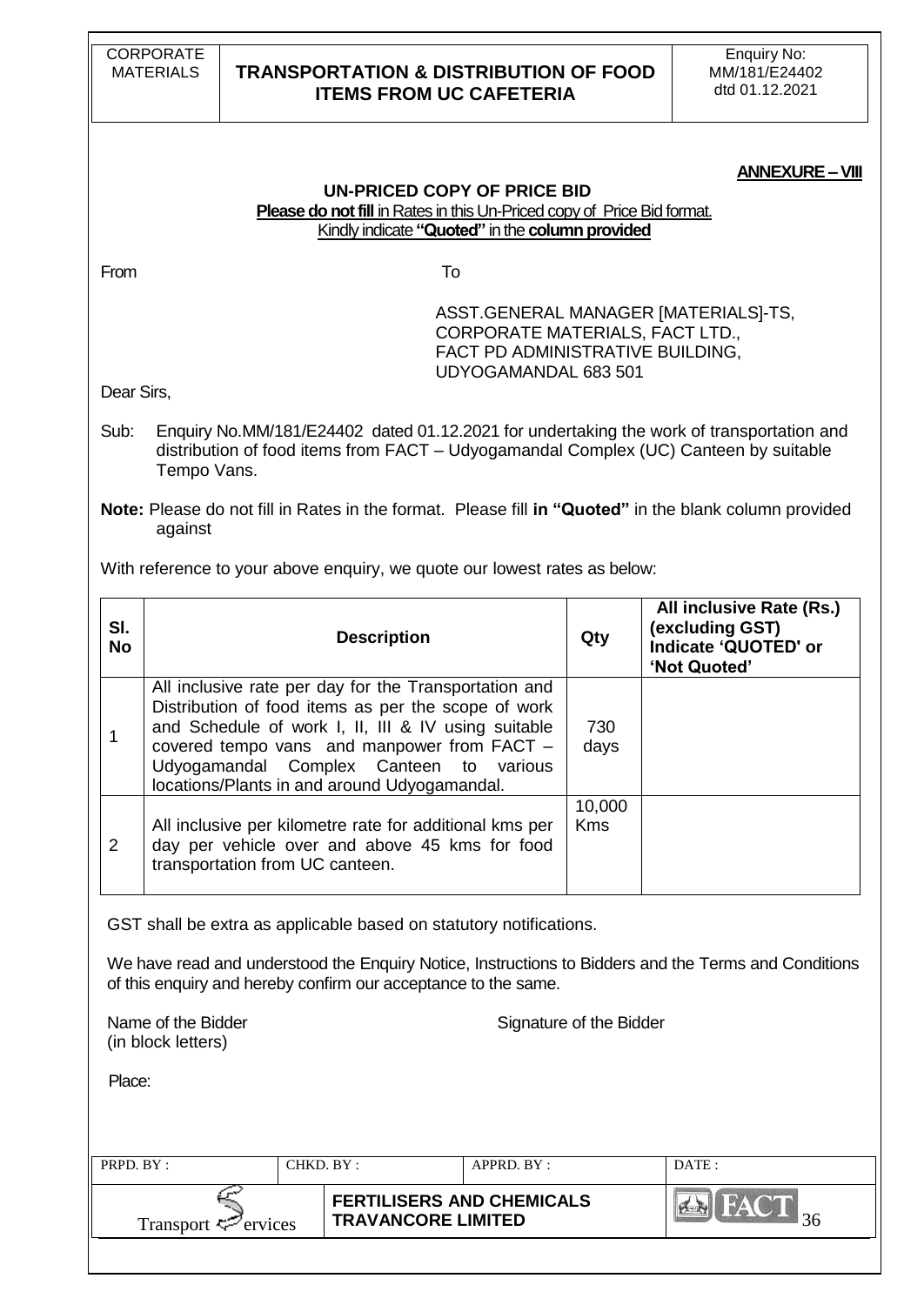| CORPORATE<br><b>MATERIALS</b>    | <b>ITEMS FROM UC CAFETERIA</b> | <b>TRANSPORTATION &amp; DISTRIBUTION OF FOOD</b>                                                     | Enquiry No:<br>MM/181/E24402<br>dtd 01.12.2021 |
|----------------------------------|--------------------------------|------------------------------------------------------------------------------------------------------|------------------------------------------------|
|                                  |                                |                                                                                                      | <b>ANNEXURE-IX</b>                             |
|                                  |                                |                                                                                                      |                                                |
|                                  |                                |                                                                                                      |                                                |
|                                  |                                |                                                                                                      |                                                |
|                                  |                                |                                                                                                      |                                                |
|                                  |                                |                                                                                                      |                                                |
|                                  |                                |                                                                                                      |                                                |
|                                  |                                | <b>PRICE BID (PART-B)</b>                                                                            |                                                |
|                                  |                                |                                                                                                      |                                                |
|                                  |                                |                                                                                                      |                                                |
|                                  |                                |                                                                                                      |                                                |
|                                  |                                |                                                                                                      |                                                |
|                                  |                                |                                                                                                      |                                                |
|                                  |                                | Please visit <b>https://eprocure.gov.in</b> and search using the tender ID under FACT Tenders to see |                                                |
|                                  |                                | the Price Bid (BOQ- EXCEL SHEET).                                                                    |                                                |
|                                  |                                |                                                                                                      |                                                |
|                                  |                                |                                                                                                      |                                                |
|                                  |                                |                                                                                                      |                                                |
|                                  |                                |                                                                                                      |                                                |
|                                  |                                |                                                                                                      |                                                |
|                                  |                                |                                                                                                      |                                                |
|                                  |                                |                                                                                                      |                                                |
|                                  |                                |                                                                                                      |                                                |
|                                  |                                |                                                                                                      |                                                |
|                                  |                                |                                                                                                      |                                                |
|                                  |                                |                                                                                                      |                                                |
|                                  |                                |                                                                                                      |                                                |
| PRPD. BY:                        | CHKD. BY:                      | APPRD. BY:                                                                                           | DATE:                                          |
|                                  |                                | <b>FERTILISERS AND CHEMICALS</b>                                                                     | $\overline{\text{FACT}}_{37}$<br>$4 - 1$       |
| Transport <sup>ext</sup> ervices | <b>TRAVANCORE LIMITED</b>      |                                                                                                      |                                                |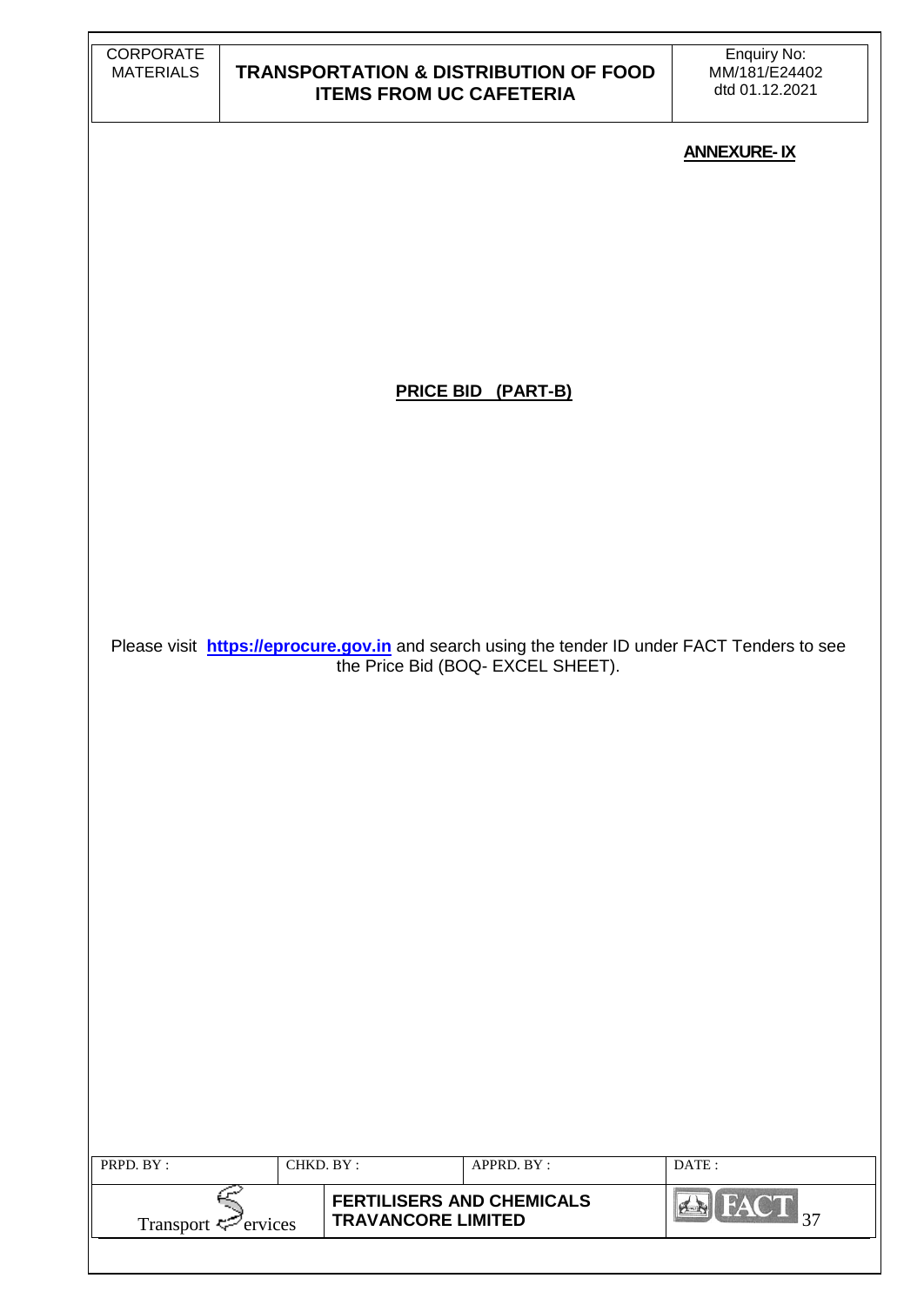| <b>CORPORATE</b><br><b>MATERIALS</b>     |                                                 | <b>ITEMS FROM UC CAFETERIA</b>                                  | <b>TRANSPORTATION &amp; DISTRIBUTION OF FOOD</b>                                                                                                            | Enquiry No:<br>MM/181/E24402<br>dtd 01.12.2021                                                                                                                                                                                                                                              |
|------------------------------------------|-------------------------------------------------|-----------------------------------------------------------------|-------------------------------------------------------------------------------------------------------------------------------------------------------------|---------------------------------------------------------------------------------------------------------------------------------------------------------------------------------------------------------------------------------------------------------------------------------------------|
|                                          |                                                 |                                                                 |                                                                                                                                                             | <b>ANNEXURE-X</b>                                                                                                                                                                                                                                                                           |
|                                          |                                                 |                                                                 | <b>Bid-Security Declaration</b>                                                                                                                             |                                                                                                                                                                                                                                                                                             |
| To: AGM(Mat)T&S                          | FACT-PD Admin building-<br>UDYOGAMANDAL- 683501 |                                                                 |                                                                                                                                                             |                                                                                                                                                                                                                                                                                             |
| Reference:                               |                                                 | (2) Our Bid No. _________________________ dt.                   |                                                                                                                                                             |                                                                                                                                                                                                                                                                                             |
|                                          |                                                 |                                                                 |                                                                                                                                                             |                                                                                                                                                                                                                                                                                             |
|                                          |                                                 | Bid Security Declaration in lieu of Earnest Money Deposit.      |                                                                                                                                                             | I/We understand that, as per Clause of Tender/bid conditions, bids must be supported by a                                                                                                                                                                                                   |
|                                          |                                                 | FACT's rights to claim damages or any other legal recourse) if, |                                                                                                                                                             | I/We hereby accept that I/We may be disqualified from bidding for any contract with you for a period<br>of Three years from the date of disqualification as may be notified by you (without prejudice to                                                                                    |
|                                          |                                                 | with the terms and conditions and within the specified time.    | 1) I am /We are in a breach of any of the obligations under the bid conditions,<br>validity period specified in the form of Bid or extended period, if any. | 2) I/We have withdrawn or unilaterally modified/amended/revised, my/our Bid during the bid<br>3) On acceptance of our bid by FACT, I/we failed to deposit the prescribed Security Deposit or<br>fails to execute the agreement or fails to commence the execution of the work in accordance |
| Signature:                               |                                                 |                                                                 |                                                                                                                                                             |                                                                                                                                                                                                                                                                                             |
|                                          |                                                 |                                                                 | Name & designation of the authorized person signing the Bid-Securing Declaration Form:                                                                      |                                                                                                                                                                                                                                                                                             |
| Bidder)                                  |                                                 |                                                                 |                                                                                                                                                             | Duly authorized to sign the bid for and on behalf of: _________________________(complete name of                                                                                                                                                                                            |
|                                          |                                                 |                                                                 | Dated on ________________ day of ____________________ month, _________ year.                                                                                |                                                                                                                                                                                                                                                                                             |
|                                          |                                                 |                                                                 |                                                                                                                                                             |                                                                                                                                                                                                                                                                                             |
|                                          |                                                 |                                                                 |                                                                                                                                                             |                                                                                                                                                                                                                                                                                             |
|                                          |                                                 |                                                                 |                                                                                                                                                             |                                                                                                                                                                                                                                                                                             |
|                                          |                                                 |                                                                 |                                                                                                                                                             |                                                                                                                                                                                                                                                                                             |
| PRPD. BY:                                |                                                 | CHKD. BY:                                                       | APPRD. BY:                                                                                                                                                  | DATE:                                                                                                                                                                                                                                                                                       |
|                                          |                                                 |                                                                 |                                                                                                                                                             |                                                                                                                                                                                                                                                                                             |
| Transport $\mathcal{P}_{\text{ervices}}$ |                                                 | <b>FERTILISERS AND CHEMICALS</b><br><b>TRAVANCORE LIMITED</b>   |                                                                                                                                                             | <b>ERIFAC</b><br>38                                                                                                                                                                                                                                                                         |
|                                          |                                                 |                                                                 |                                                                                                                                                             |                                                                                                                                                                                                                                                                                             |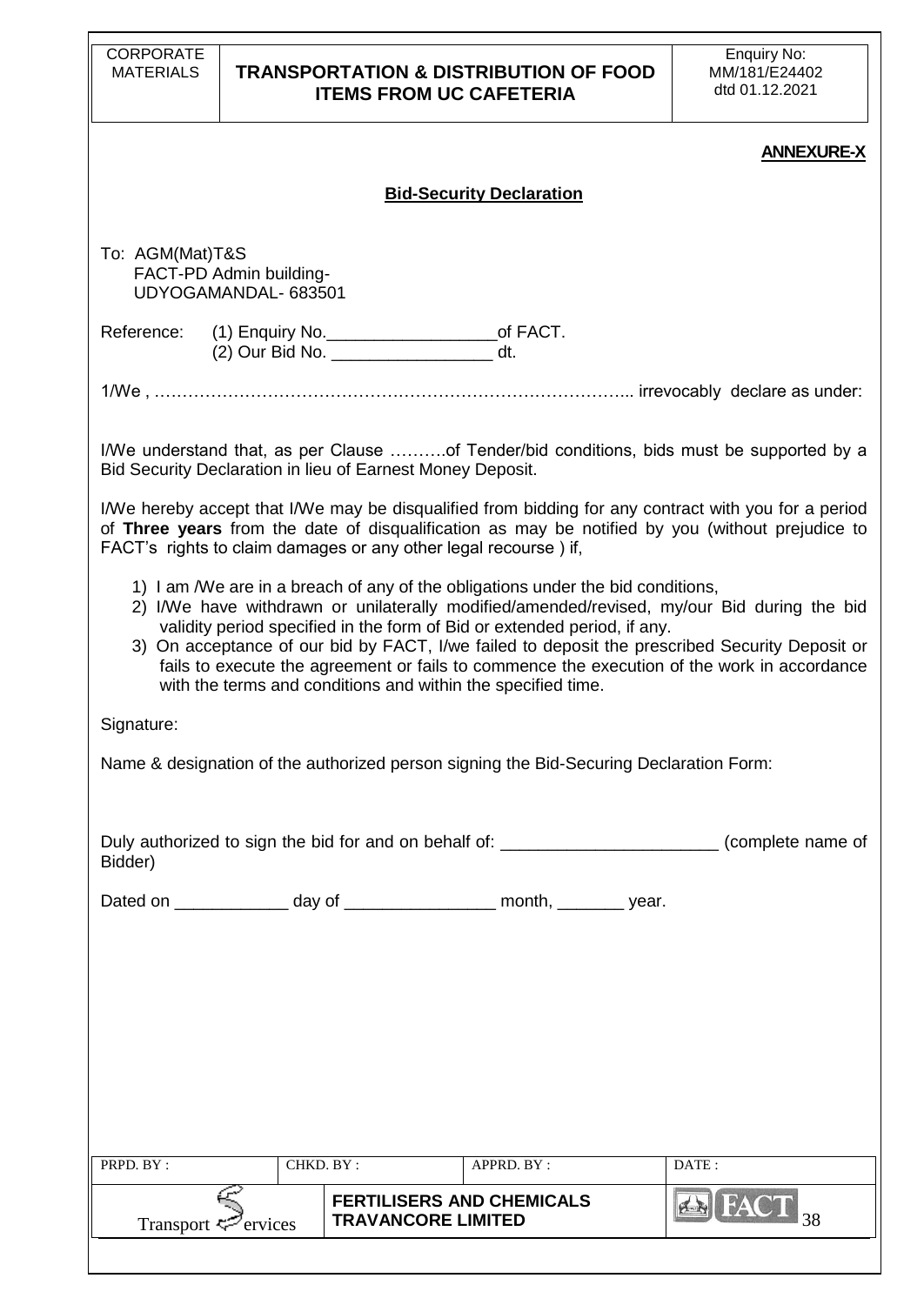CORPORATE

### MATERIALS **TRANSPORTATION & DISTRIBUTION OF FOOD ITEMS FROM UC CAFETERIA**

Enquiry No: MM/181/E24402 dtd 01.12.2021

#### **ANNEXURE-XI**

### **PROFORMA OF BANK GUARANTEE FOR FURNISHING SECURITY DEPOSIT**

(TO BE OBTAINED FROM A INDIAN NATIONALISED/SCHEDULED BANK ON STAMP PAPER WORTH Rs.500/-)

To

The Fertilisers and Chemicals Travancore Ltd., Udyogamandal, Cochin-683 501.

Whereas FACT, Udyogamandal P.O., Kerala (hereinafter called referred to as the Company) has placed a work order no. ............... dated ............ with M/S.........................(hereinafter called the Contractor) for the work of .......................and whereas it is one of the conditions of the said work order that the Contractor shall either remit a sum of Rs............... (Rupees.............................only) or furnish a Bank Guarantee for Rs............ (Rupees...........................only) as security deposit for the due fulfilment of the said work order by the said Contractor.

In consideration of the Company having agreed to accept a Bank Guarantee from us towards such security deposit in lieu of the cash deposit in accordance with the terms and conditions of the above work order, we................. The Bank (hereinafter referred to as the Bank) do hereby undertake to pay the Company merely on demand any sum or sums from time to time demanded by the Company up to a maximum of Rs.................. (Rupees............................only) being the amount of the security deposit against any loss or damage caused to or suffered by or would be caused to or suffered by the Company by reason of any breach by the said Contractor of any of the terms and conditions contained in the said work order.

We, the said Bank, do hereby undertake to pay the amount so demanded by the Company without any demur merely on a demand from the Company stating that the amount claimed is due by way of loss or damage caused to or suffered or would be caused to or suffered by the Company by reason of breach by the said Contractor of any of the terms and conditions contained in the said contract. Any such demand made on the Bank shall be conclusive as regards the amount due and payable by the Bank under this guarantee.

We undertake to pay to the Company any money so demanded notwithstanding any dispute or disputes raised by the said Contractor in any suit or proceeding pending before any court or Tribunal relating thereto our liability under this present being absolute and unequivocal.

The payment so made by us under this Guarantee shall be a valid discharge of our liability for payment there under and the said Contractor shall have no claim against us for making such payment.

We.......................... further agree that the guarantee herein contained shall remain in full force and effect during the period that would be taken for the performance of the said contract and that it shall continue to be enforceable till all the dues of the Company under or by virtue of the said contract have been fully paid and its claim satisfied or discharged or till the Company certifies that the terms and conditions of the said contract have been fully and properly carried out by the said contractor and accordingly discharges this guarantee.

We............................. further agree with the said company that they shall have the fullest liberty without our consent and without affecting in any manner our obligations hereunder to vary any of the terms and conditions of the said contract or to extend time of performance by the said Contractor or to postpone for any time and from time to time any of the powers exercisable by it against the said Contractor and either to enforce or forebear from enforcing any of the terms and conditions governing the said contract or securities available to the Company and the said Bank shall not be released from its liability under these presents by any exercise by the Company of the liberty with reference to the matters aforesaid or by reason of time being given to the said Contractor or any other forbearance, act or omission on the part of

| PRPD. $BY:$                     | CHKD. BY : | $APPRD$ $RY$ :                                                | DATE: |
|---------------------------------|------------|---------------------------------------------------------------|-------|
| Transport $\mathcal{F}$ ervices |            | <b>FERTILISERS AND CHEMICALS</b><br><b>TRAVANCORE LIMITED</b> |       |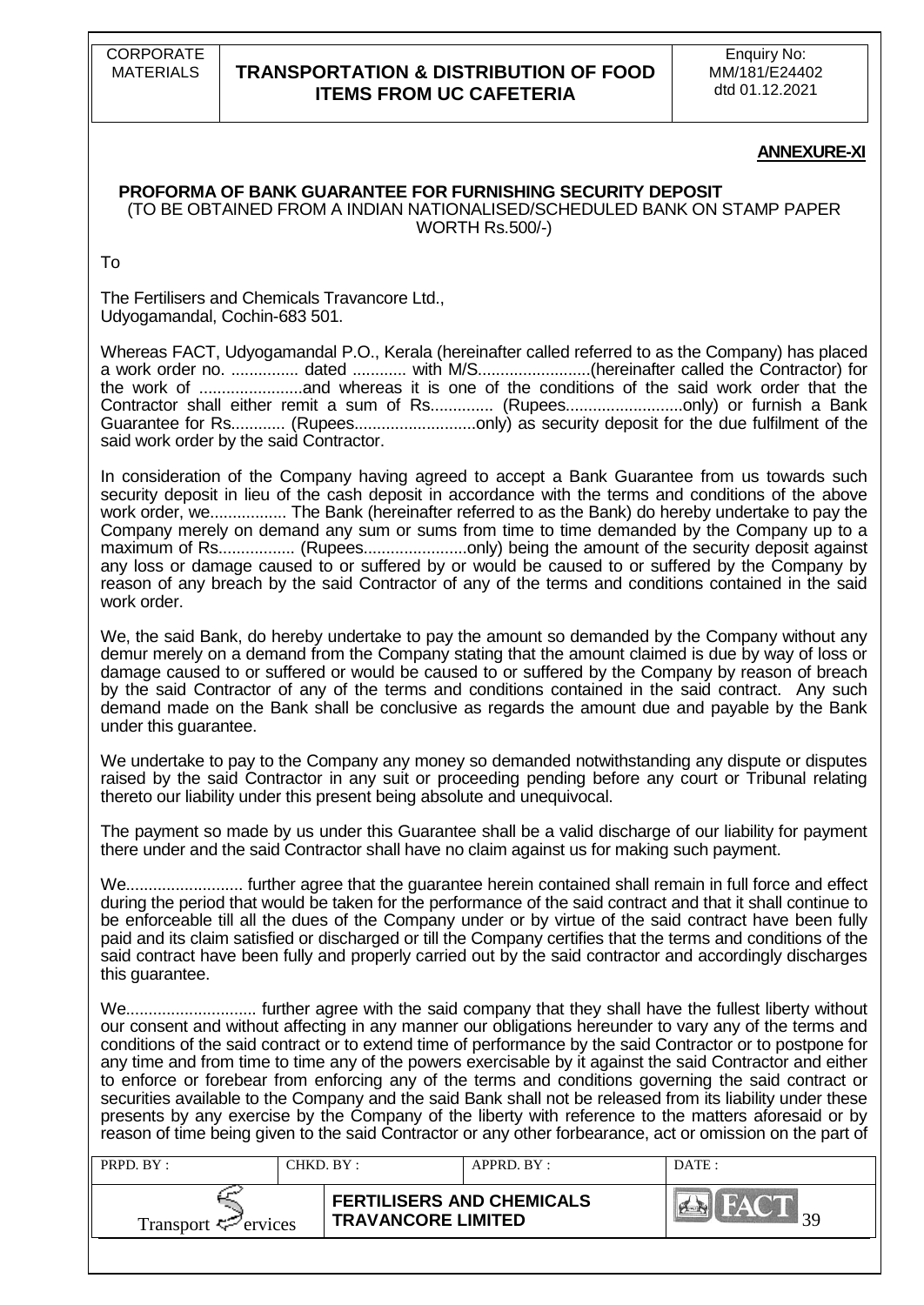the Company or any indulgence by the Company to the said Contractor or any other matter of thing whatsoever which under the law relating to sureties, but for this provision, have the effect of so relieving us.

This guarantee shall not be affected by any change in the constitution of the Bank or the Company or the said Contractor nor shall this guarantee be affected by any change in the constitution of the Company or the said Contractor by absorption with any other body or corporation and this guarantee shall be available to or enforceable by such body or corporation.

Our guarantee shall remain in force until................. Unless a claim or demand is made within six months after the expiry of the above date, all the Company's rights under the guarantee shall be deemed as waived/forfeited and we shall be relieved and discharged from all liabilities there under. Notwithstanding anything contained hereinbefore, our liability under this guarantee shall be limited to an amount not exceeding Rs.................... (Rupees.............................. only).

Any notice by way of request, demand or otherwise hereunder may be sent by post to the Bank addressed as aforesaid and if sent by post, it shall be deemed to have been given at the time when it would be delivered in due course of post and in proving such notice when given by post, it shall be sufficient to prove that the envelope containing the notice was posted and certificate signed by an officer of the Company that the envelope was so posted shall be conclusive.

Disputes/differences, if any, relating to or arising out of this Bank Guarantee, shall be settled by courts having jurisdiction over Udyogamandal, in Kerala State, where the registered office of the company is situated and no other court shall have jurisdiction in the matter.

We........................................ Bank lastly undertakes not to revoke this guarantee during its currency except with the previous consent of the Company in writing.

Dated this..................... day of ................................Two thousand and Twenty One.

| For (Name of Bank)         |  |
|----------------------------|--|
| <b>Authorised Official</b> |  |
| Name                       |  |
| Designation                |  |

Place:

Full address of the Branch issuing this guarantee:

| PRPD. BY:                       | CHKD. BY: |                                                               | $APPRD$ . BY : | DATE : |
|---------------------------------|-----------|---------------------------------------------------------------|----------------|--------|
| Transport $\mathcal{F}$ ervices |           | <b>FERTILISERS AND CHEMICALS</b><br><b>TRAVANCORE LIMITED</b> |                |        |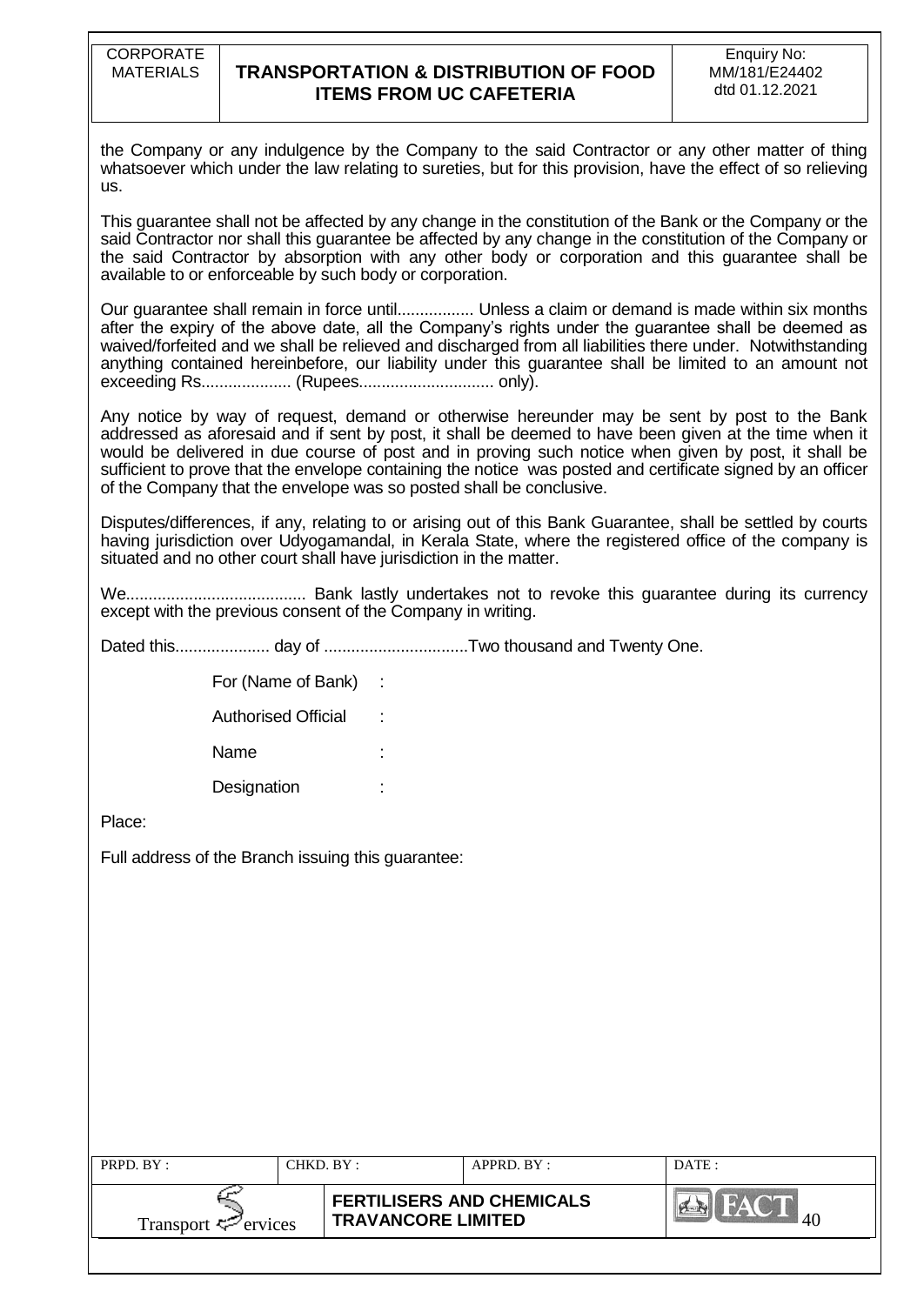Enquiry No: MM/181/E24402 dtd 01.12.2021

#### **ANNEXURE-XII**

#### **AGREEMENT**

(Proforma of Agreement to be executed in Rs 200/- Non Judicial stamp paper)

ARTICLES OF AGREEMENT made this day the …. Between THE FERTILISERS AND CHEMICALS TRAVANCORE LIMITED, a Company registered under the Travancore Companies ACT IV of 1114 (Malayalam Era) and having its registered office at Eloor, Udyogamandal P O Ernakulam District, Kerala State(hereinafter called the FACT) on the one part and M/s…. (hereinafter called the Contractor) which expression shall where the context so admits or applies be deemed to include their heirs, executors, administrators, successors interest and legal representatives as well) on the other part.

WHEREAS the Contractor has agreed with M/s FACT for the due performance of work as set forth in the Work Order No. dt… and accompaniments upon the terms and conditions therein mentioned as accepted vide their endorsements in the aforesaid work order.

NOW THESE PRESENT WITNESS THAT in consideration of the payments to be made by M/s FACT mentioned in the aforesaid Work Order no………. dt……….. and accompaniments thereunto the Contractor shall duly perform the said works, fulfil and keep all conditions in the work order which will be deemed and taken to be part of this contracts as if the same had been fully set-out herein and FACT hereby agree that if the Contractor shall duly perform the said works in the manner aforesaid and observe and keep the said terms and conditions, FACT will pay to the Contractor at the time and in the manner set forth in the aforesaid work order and in the Annexure thereunto as accepted by Contractor vide his endorsement in the aforesaid work order, the amount or amounts calculated at the rate mentioned and as per terms stipulated therein as payment for the work. This agreement shall be in force up to …

THE SAID CONDITIONS shall be read and construed as forming part of this Agreement and the parties thereto will respectively abide by and submit themselves to the conditions and stipulations and perform the agreement on their parts respectively.

UPON THE TERMS AND CONDITIONS of this Agreements being fulfilled and performed to the satisfaction of Officer of the Company empowered by the Company in this behalf, the Security Deposit remitted by the Contractor or such position thereof as he may be entitled to under the said condition shall be returned to the contractor.

IN WITNESS thereof the Contractor, M/s…. and The Sr. Manager Purchase(TS) of M/s The Fertilisers and Chemicals Travancore Ltd, For and on behalf of the Company have hereunto set their hands this day and year first above written.

| ervices<br>Transport $\ddot{\sim}$  |           | <b>FERTILISERS AND CHEMICALS</b><br><b>TRAVANCORE LIMITED</b> |                                   | <b>EN FACT</b> |
|-------------------------------------|-----------|---------------------------------------------------------------|-----------------------------------|----------------|
| PRPD. BY:                           | CHKD. BY: |                                                               | APPRD. BY:                        | DATE:          |
| 1.<br>2.                            |           |                                                               |                                   |                |
| In the presence of witnesses:       |           |                                                               | for and on behalf of the Company. |                |
| 2.                                  |           |                                                               |                                   |                |
| In the presence of witnesses:<br>1. |           | For                                                           |                                   |                |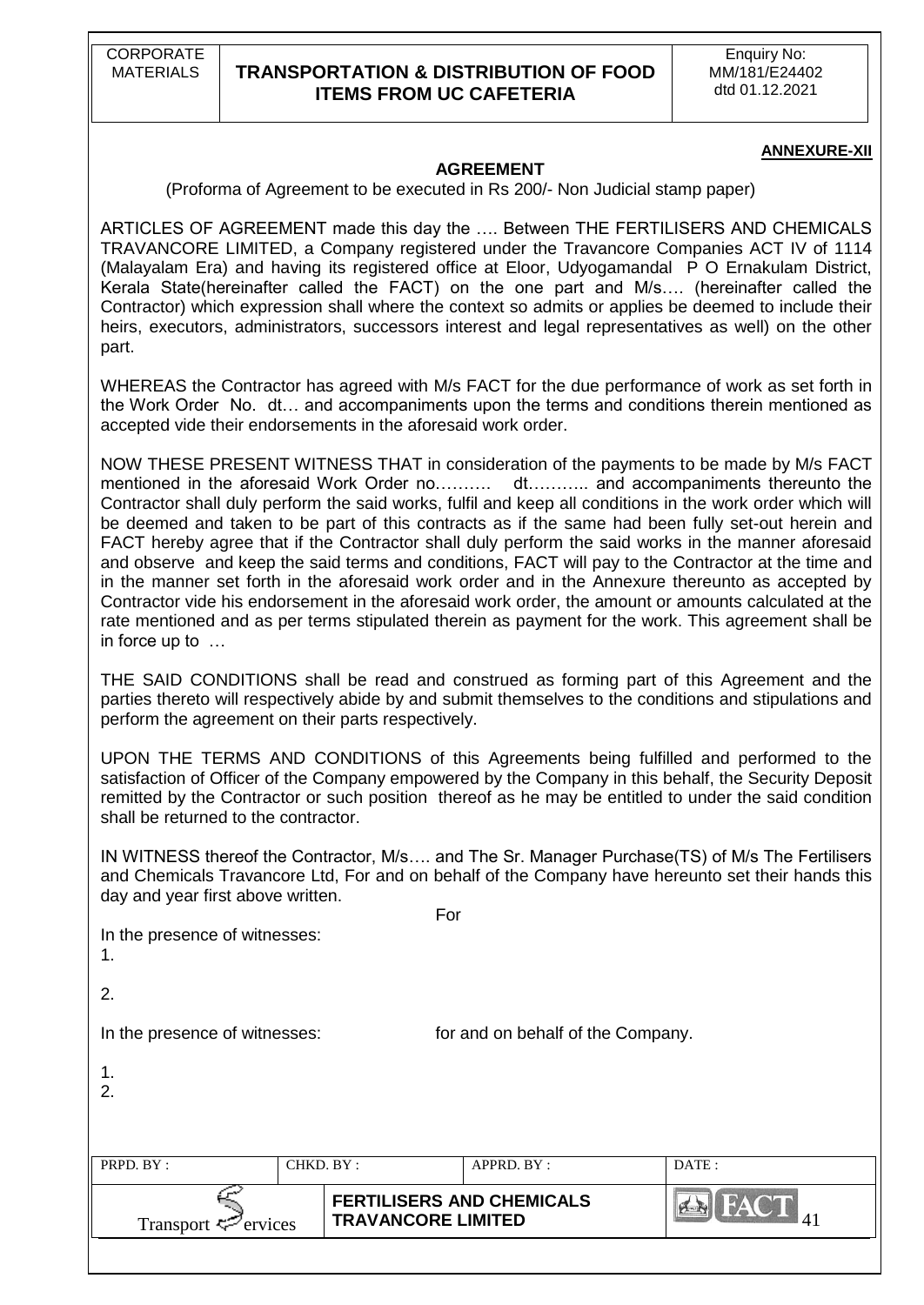### **ANNEXURE -XIII**

# **INTEGRITY PACT**

### **(To be executed on Rs.500/- Non-judicial Stamp Paper)**

### **INTEGRITY PACT**

#### **Between**

The Fetilizers and Chemicals Travancore Limited (FACT), a company formed and registered under the Travancore Companies Act IX to 1114 (Companies Act, 2013) and having its registered office at Eloor, Udyogamandal-683501, Kochi, Ernakulam District, Kerala, hereinafter referred to as "The Principal".

#### *And*

.................................. hereinafter referredtoas "The Bidder/ Contractor".

#### **Preamble**

The Principal intends to award, under laid down organization procedures, contract/s for .......................... The Principal values full compliance with all relevant laws and regulations, and the principles of economic use of resources, and of fairness / transparency in its relations with its Bidder(s) and or/Contractor(s).

In order to achieve these goals, the Principal will appoint an Internal External Monitor (EIM), who will monitor the tender process and execution of the contact for compliance with the principle mentioned above.

### **Section 1 - Commitments of the Principal**

(1) The Principal commits itself to take all measures necessary to prevent corruption and to observe the following principles:

a) No employee of the Principal, personally or through family members, will in connection with the tender, or the execution of the contract, demand, take a promise for or accept, for self or third person, any material or immaterial benefit which the person is not legally entitled to.

b) The Principal will, during the tender process, treat all Bidder(s) with equity and reason. The Principal will in particular, before and during the tender process, provide to all Bidder(s) the same information and will not provide to any Bidder(s) confidential / additional information through which the Bidder(s) could obtain an advantage in relation to the tender process or the contract execution.

c) The Principal will exclude from the process all known prejudiced/interested persons.

(2) If the Principal obtains information on the conduct of any of its employees which is a criminal offence under the India Penal Code / Prevention of Corruption Act, or if there be a substantive suspicion in this regard, the Principal will inform the Vigilance Officer and in addition can initiate disciplinary actions.

| PRPD. BY:<br>CHKD. BY :         |  |                                                               | $APPRD$ . $BY$ : | DATE:           |
|---------------------------------|--|---------------------------------------------------------------|------------------|-----------------|
| Transport $\mathcal{F}$ ervices |  | <b>FERTILISERS AND CHEMICALS</b><br><b>TRAVANCORE LIMITED</b> |                  | $\Delta^{\sim}$ |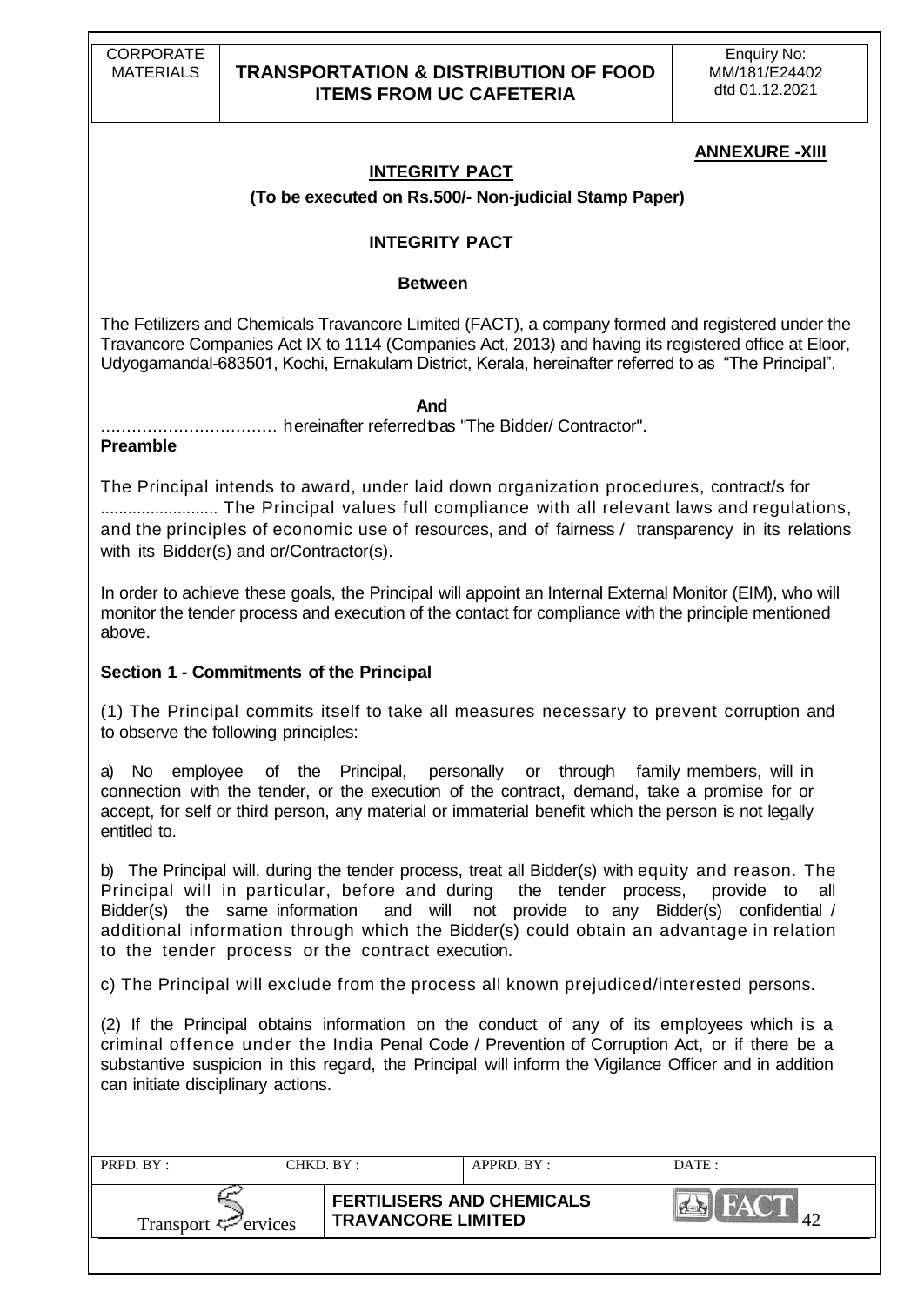### **Section 2 - Commitments of the Bidder(s) / Contractor(s)**

(1)The Bidder(s) / Contractor(s) commits themselves to take all measures necessary to prevent corruption. He commits himself to observe the following principles during his participation in the tender process and during the contract execution.

a) The Bidder(s) / Contractor(s) will not, directly or through any other person or firm, offer, promise or give to any of the Principal's employees involved in the tender process or the execution of the contract or to any third person, any material or immaterial benefit which he/she is not legally entitled to, in order to obtain in exchange, any advantage of any kind whatsoever during the tender process or during the execution of the contract.

b) The Bidder(s) / Contractor(s) will not enter with other Bidders into any undisclosed agreement or understanding, whether formal or informal. This applies in particular to prices, specifications, certifications, subsidiary contracts, submission or non-submission of bids or any other actions to restrict competitiveness or to introduce cartelisation in the bidding process.

c) The Bidder(s) / Contractor(s) will not commit any offence under the relevant IPC/PC Act; further the Bidder(s)/Contractor(s) will not use improperly, for purposes of competition or personal gain, or pass on to others, any information or document provided by the Principal as part of the business relationship, regarding plans, technical proposals and business details, including information contained or transmitted electronically.

d) The Bidder(s) / Contractor(s) of foreign origin shall disclose the name and address of the Agents / Representatives in India, if any. Similarly, The Bidder(s) / Contractor(s) of Indian Nationality shall furnish the name and address of the foreign principals, if any. All the payments made to the India agent/representative have to be in Indian rupees only.

e) The Bidder(s) / Contractor(s) will, when presenting his bid, disclose any and all payments he has made, is committed to, or intends to make to agents, brokers or any other intermediaries in connection with the award of the contract.

(2) The Bidder(s) / Contractor(s) will not instigate third persons to commit offences outlined above or be an accessory to such offences.

### **Section 3 - Disqualification from tender process and exclusion from future contracts**

If the Bidder(s)/Contractor(s), before award or during the execution of has committed a transgression through a violation of Section 2 above or in any other form such as to put his reliability or credibility in question, the Principal is entitled to disqualify the Bidder(s)/ Contractor(s) from the tender process or to terminate the contract, if already signed, for such reason.

### **Section 4 - Compensation for Damages**

(1) If the Principal has disqualified the Bidder(s) from the tender process prior to the award according to Section 3, the Principal is entitled to demand and recover the damages equivalent to Earnest Money Deposit/Bid Security.

| PRPD, BY:                       | CHKD. BY : |                                                               | $APPRD$ $BY$ | DATE: |
|---------------------------------|------------|---------------------------------------------------------------|--------------|-------|
| Transport $\mathcal{F}$ ervices |            | <b>FERTILISERS AND CHEMICALS</b><br><b>TRAVANCORE LIMITED</b> |              | ⊶     |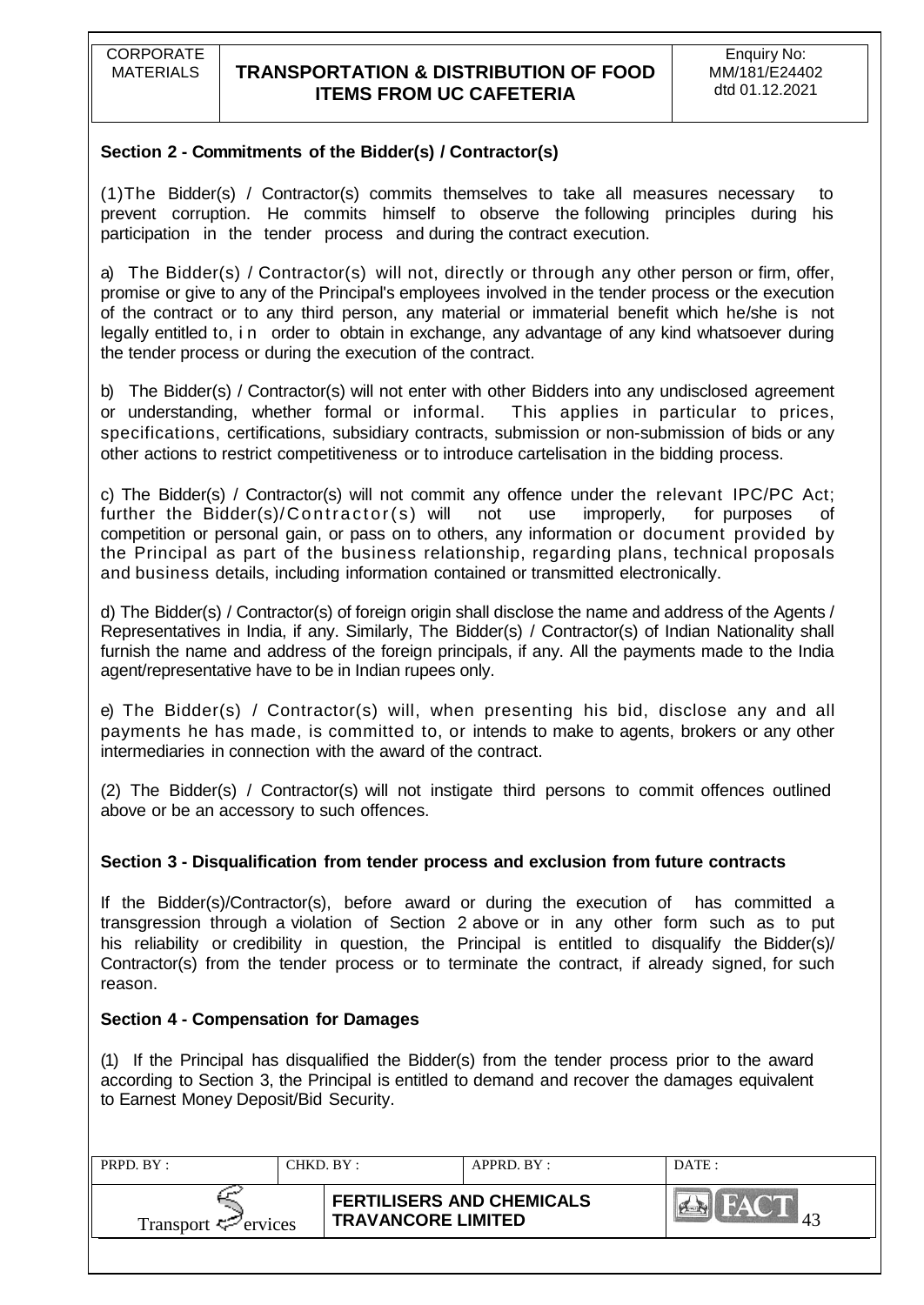(2) If the Principal has terminated the contract according to Section 3, or if the Principal is entitled to terminate the contract according to Section 3, the Principal shall be entitled to demand and recover from the Contractor l iquidated damages of the contract value or the amount equivalent to Performance Bank Guarantee.

### **Section 5 - Previous Transgression**

(1) The Bidder declares that no previous transgression occurred in the last 3 years with any other Company in India conforming to the anti-corruption approach including Public Sector Enterprise in India that could justify his exclusion from the tender process.

(2) If the Bidder makes incorrect statement on this subject, he can be disqualified from the tender process and appropriate action can be taken including termination of contract, if already awarded, for such reason.

### **Section 6 - Equal treatment of all Bidders / Contractors / Subcontractors**

(1)The Bidder(s)/Contractor(s) undertakes(s) to demand from all subcontractors a commitment in conformity with this Integrity Pact, and to submit it to the Principal before contract signing.

(2) The Principal will enter into agreements with identical conditions as this one with all Bidders, Contractors/Suppliers and Subcontractors.

(3)The Principal will disqualify from the tender process all Bidders who do not sign this Pact or violate its provisions.

### **Section 7 – Criminal charges against violating Bidder(s) / Contractor(s) /Subcontractor(s)**

If the Principal obtains knowledge of conduct of a Bidder, Contractor or Subcontractor, or of an employee or a representative or an associate of a Bidder, Contractor, or Subcontractor which constitutes corruption, or if the Principal has substantive suspicion in this regard, the Principal will inform the same to the Chief Vigilance Officer.

### **Section 8 - Independent External Monitor/Monitors**

(1)The Principal appoints competent and credible Independent External Monitor for this Pact. The task of the Monitor is to review independently and objectively, whether and to what extent the parties comply with the obligations under this agreement.

(2) The Monitor is not subject to instructions by the representatives of the parties and performs his functions neutrally and independently. It will be obligatory for him to treat the obligations and document of the Bidder(s)/Contractor(s) as confidential. He reports to the Chairperson and managing Director, FACT.

(3) The Bidder(s)/Contractor(s) accepts that the Monitor has the right to access without restriction to all Project documentation of the Principal including that provided by the Contractor. The Contractor will also grant the Monitor, upon his request and demonstration of a valid interest, unrestricted and unconditional access to this project documentation. The same is applicable to Subcontractors. The Monitor is under contractual obligation to treat the information and documents of the Bidder(s)/Contractor(s)/ Subcontractor(s) with confidentially.

| PRPD. BY:                | CHKD. BY : |                                                               | $APPRD$ $BY:$ | DATE: |
|--------------------------|------------|---------------------------------------------------------------|---------------|-------|
| Transport $\leq$ ervices |            | <b>FERTILISERS AND CHEMICALS</b><br><b>TRAVANCORE LIMITED</b> |               |       |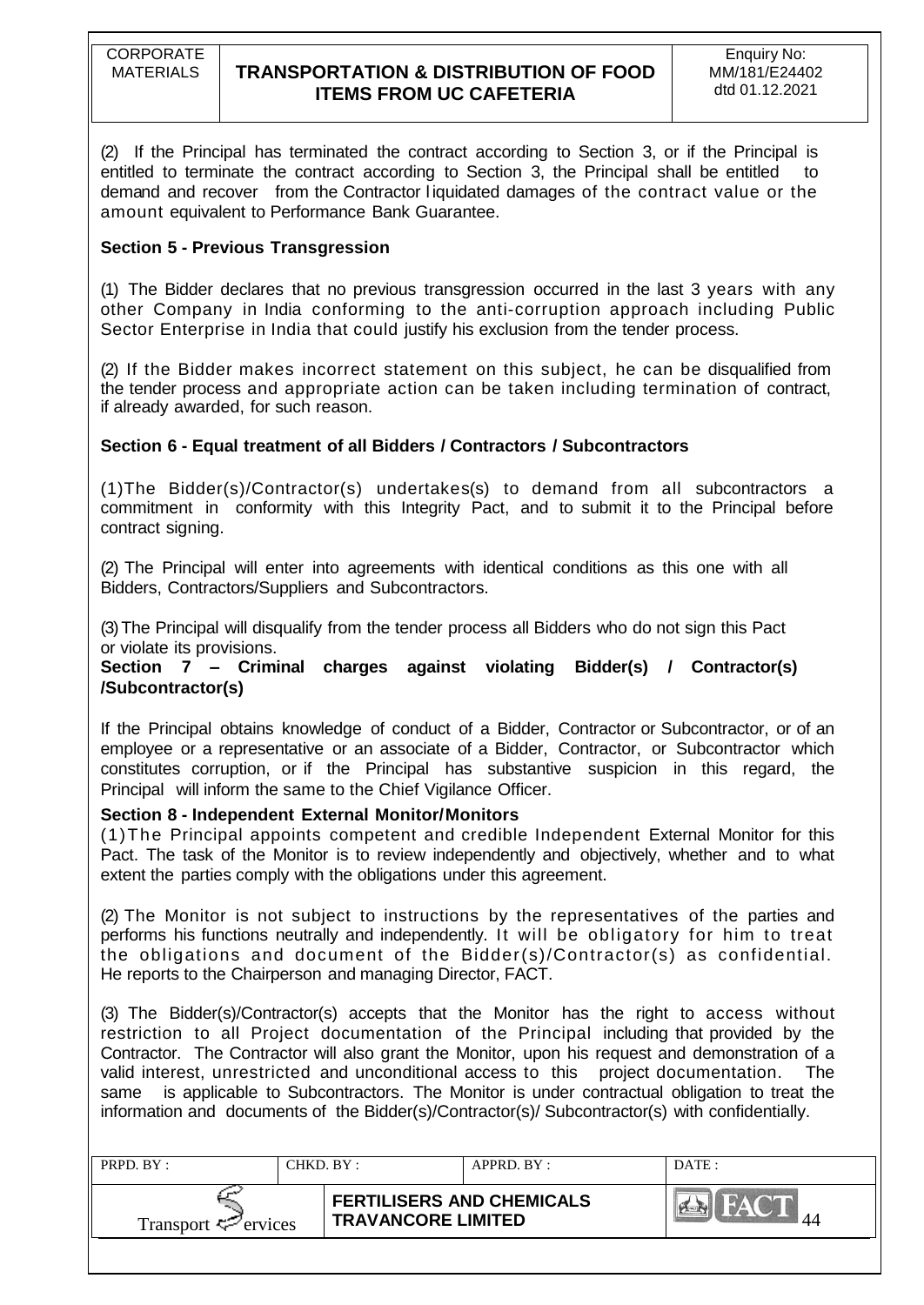(4) The Principal will provide to the Monitor sufficient information about all meetings among the parties related to the Project provided such meetings could have an impact on the contractual relations between the Principal and the Contractor. The parties offer to the Monitor the option to participate in such meetings.

(5)As soon as the Monitor notices, or believes to notice, a violation of this agreement, he will so inform the Management of the Principal and request the Management to discontinue or to take corrective action, or to take other relevant action. The Monitor can in this regard submit non-binding recommendation. Beyond this, the Monitor has no right to demand from the parties that they act in a specific manner, refrain from action or tolerate action.

(6) The Monitor will submit a written report to the Chairman and Managing Director, FACT within 8 to 10 weeks from the date of reference or intimation to him by the Principal and, should the occasion arise, submit proposals for correcting problematic situations.

(7) Monitor shall be entitled to compensation on the same terms as being extended to / provided to Independent Director on FACT Board.

(8) If the Monitor has reported to the Chairman and Managing Director, FACT, a substantiated suspicion of an offence under relevant IPC/PC Act, and the Chairman and Managing Director, FACT has not, within reasonable time, taken visible action to proceed against such offence or reported it to the Chief Vigilance Officer, the Monitor may also transmit this information directly to the Central Vigilance Commissioner.

(9)The word 'Monitor' would include both singular and plural.

### **Section 9 - Pact Duration**

This Pact begins when both parties have legally signed it. It expires for the Contractor 12 months after the last payment under the contract, and for all other Bidders 6 months after the contract has been awarded.

If any claim is made / lodged during this time, the same shall be binding and continue to be valid despite the lapse of this pact as specified above, unless it is discharged / determined by the Chairman and Managing Director, FACT

### **Section 10** - **Other provisions**

**(1)**This agreement is subject to Indian Law. Place of performance and jurisdiction is the Registered Office of the Principal, i.e. Udyogamandal, Kerala.

(2)Changes and supplements as well as termination notices need to be made in writing. Side agreements have not been made.

(3) If the Contractor is a partnership or a consortium, this agreement must be signed by all partners or consortium members.

(4) Should one or several provisions of this agreement turn out to be invalid, the remainder of

| PRPD. BY:                       | CHKD. BY :                                                    | APPRD. BY: | DATE:       |
|---------------------------------|---------------------------------------------------------------|------------|-------------|
| Transport $\mathcal{F}$ ervices | <b>FERTILISERS AND CHEMICALS</b><br><b>TRAVANCORE LIMITED</b> |            | <b>DAYA</b> |